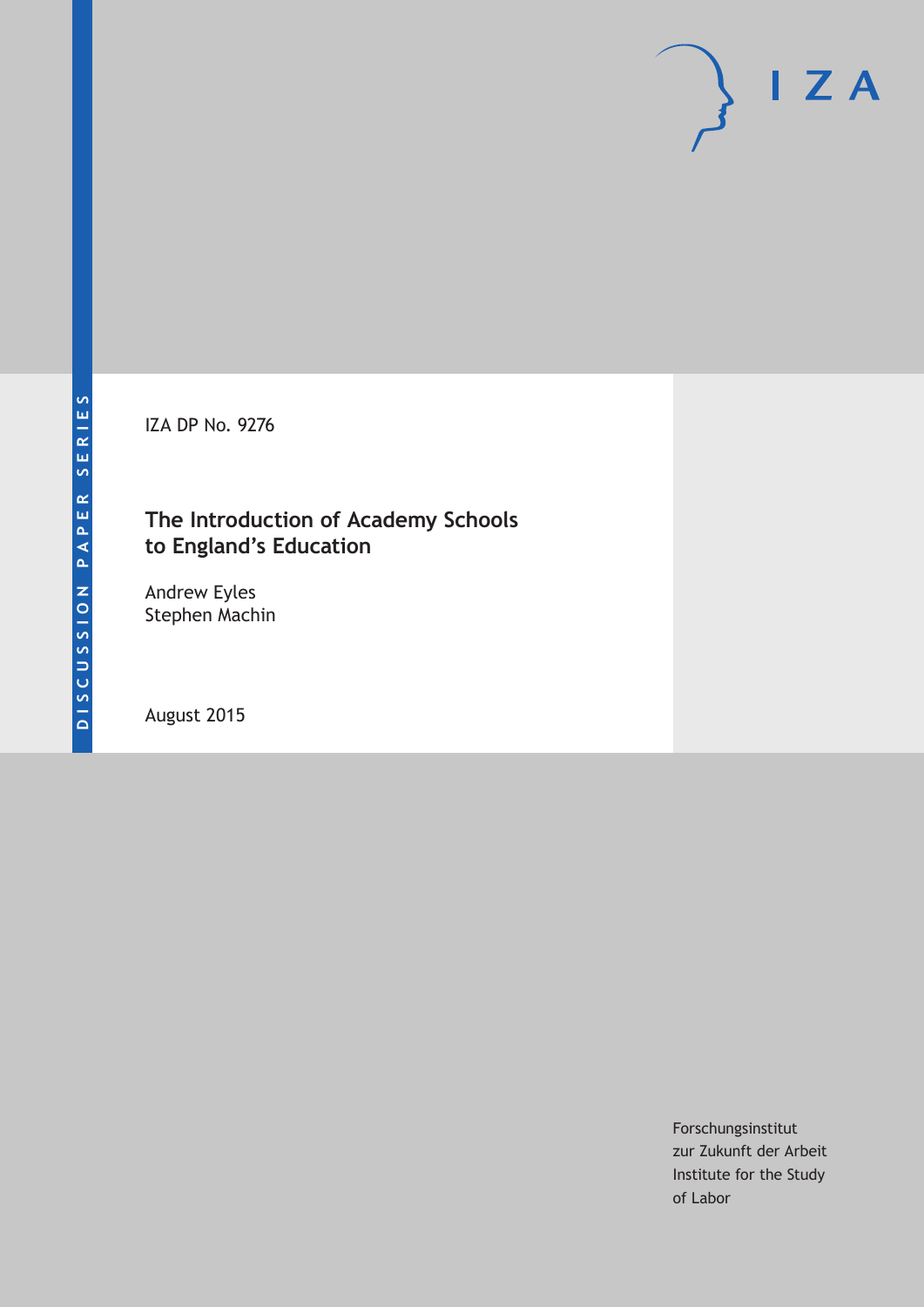# **The Introduction of Academy Schools to England's Education**

# **Andrew Eyles**

*CEP, London School of Economics* 

# **Stephen Machin**

*University College London, CEP (LSE) and IZA* 

Discussion Paper No. 9276 August 2015

IZA

P.O. Box 7240 53072 Bonn **Germany** 

Phone: +49-228-3894-0 Fax: +49-228-3894-180 E-mail: iza@iza.org

Any opinions expressed here are those of the author(s) and not those of IZA. Research published in this series may include views on policy, but the institute itself takes no institutional policy positions. The IZA research network is committed to the IZA Guiding Principles of Research Integrity.

The Institute for the Study of Labor (IZA) in Bonn is a local and virtual international research center and a place of communication between science, politics and business. IZA is an independent nonprofit organization supported by Deutsche Post Foundation. The center is associated with the University of Bonn and offers a stimulating research environment through its international network, workshops and conferences, data service, project support, research visits and doctoral program. IZA engages in (i) original and internationally competitive research in all fields of labor economics, (ii) development of policy concepts, and (iii) dissemination of research results and concepts to the interested public.

IZA Discussion Papers often represent preliminary work and are circulated to encourage discussion. Citation of such a paper should account for its provisional character. A revised version may be available directly from the author.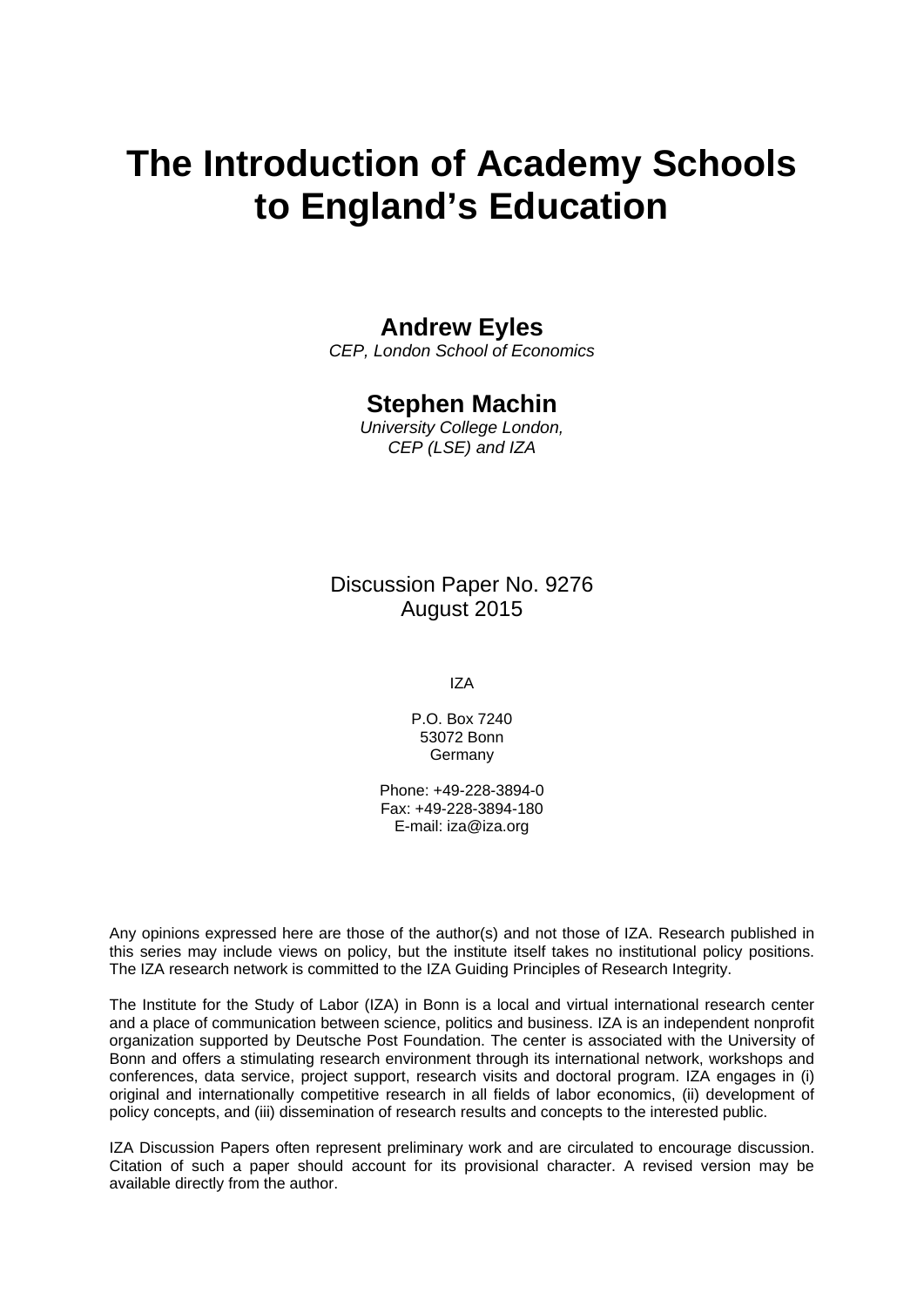IZA Discussion Paper No. 9276 August 2015

# **ABSTRACT**

# **The Introduction of Academy Schools to England's Education\***

We study the origins of what has become one of the most radical and encompassing programmes of school reform seen in the recent past amongst advanced countries – the introduction of academy schools to English secondary education. Academies are state schools that are allowed to run in an autonomous manner which is free from local authority control. Almost all academies are conversions from already existent state schools and so are school takeovers that enable more autonomy. Our analysis shows that this first round of academy conversions that took place in the 2000s generated significant improvements in the quality of pupil intake and in pupil performance. There is evidence of heterogeneity as improvements only occur for schools experiencing the largest increase in their school autonomy relative to their predecessor state. Analysis of mechanisms points to changes in headteachers and management structure as key factors underpinning these improvements in pupil outcomes.

JEL Classification: I20, I21, I28

Keywords: academies, pupil intake, pupil performance

Corresponding author:

 $\overline{a}$ 

Stephen Machin Department of Economics University College London 30 Gordon Street London WC1H 0AX United Kingdom E-mail: s.machin@ucl.ac.uk

<sup>\*</sup> This is a very substantively revised and overhauled version of a paper based only on school-level data previously circulated as "Changing School Autonomy: Academy Schools and Their Introduction to England's Education" (Machin and Vernoit, 2011). It should be viewed as the current version of that paper. We would like to thank the Department for Education for providing access to the pupil-level data we analyse and participants in a large number of seminars and conferences for helpful comments and suggestions.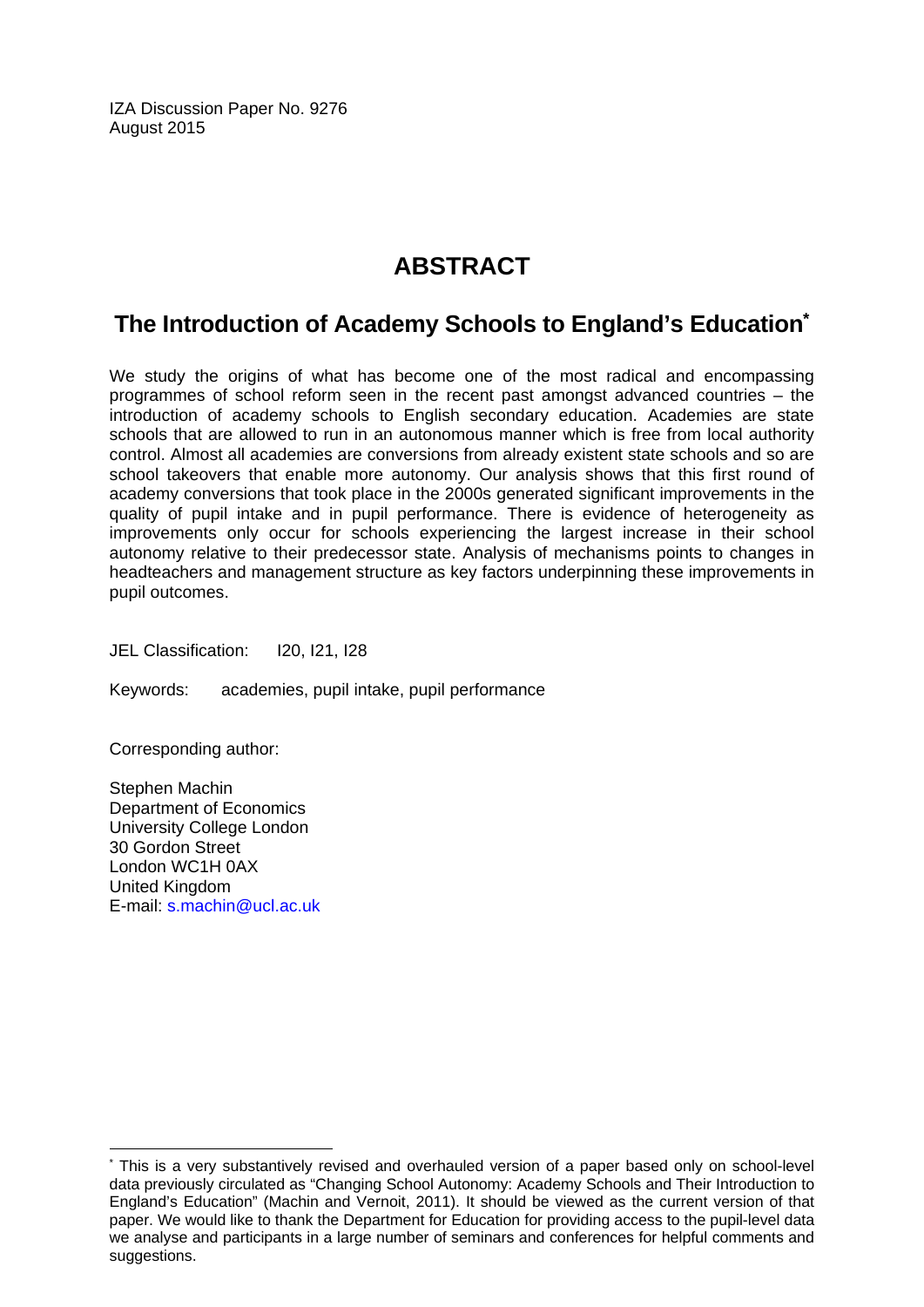#### 1. Introduction

-

The introduction of academy schools to English education is turning out to be one of the most radical and encompassing programmes of school reform seen in the recent past amongst advanced countries. Unlike traditional community schools which are run by local authorities, academies are autonomous, state-funded schools that are managed and run outside the control of local authorities. In almost all cases, they are conversions of already existing predecessor schools and so they inherit pupils already enrolled in the school. They are school takeovers which, because of their nature, enable more autonomy in operation than in their predecessor state.<sup>1</sup> At the time of writing, nearly 2000 of England's secondary schools (or about 63 percent of schools) and a further 2300 (about 15 percent) of primary schools had become academies.<sup>2</sup> The vast majority became academies after a change of government in May 2010 quickly ushered in the 2010 Academies Act, a legislative change that widened the academies remit.<sup>3</sup>

School reforms that have taken place in many countries in the recent past – notably free schools in Sweden, and charter schools in the US - have proven to be an important dimension of the changing education landscape. Change has occurred in the context of some reforming nations being innovative in their attempts to get closer to what they perceive to be the optimal

<sup>&</sup>lt;sup>1</sup> They are different from most US charter schools which are typically, though not always, set up from scratch. A closer comparison to the typical charter school in England is the free schools which are a recent addition to the education landscape and are new schools (often set up by parent or community groups). The closer US comparison to academies is 'in-district' charters where an already existent public school is converted to a charter as a school takeover – these are less commonplace than US charters as a whole, but there are places where conversions of public schools to charters have taken place (like Boston and New Orleans – see Abdulkadiroglu et al., 2014).

 $2^{2}$  In England, secondary schooling takes place from ages 11-16 and primary schooling from ages 5-11.

<sup>&</sup>lt;sup>3</sup> Prior to the Act only secondary schools could become academies and to convert they were required to sign up a sponsor. Afterwards, primary schools were permitted to become academies, free schools were introduced and a sponsor was no longer required for conversion to take place. See Eyles, Hupkau and Machin (2015) for more details.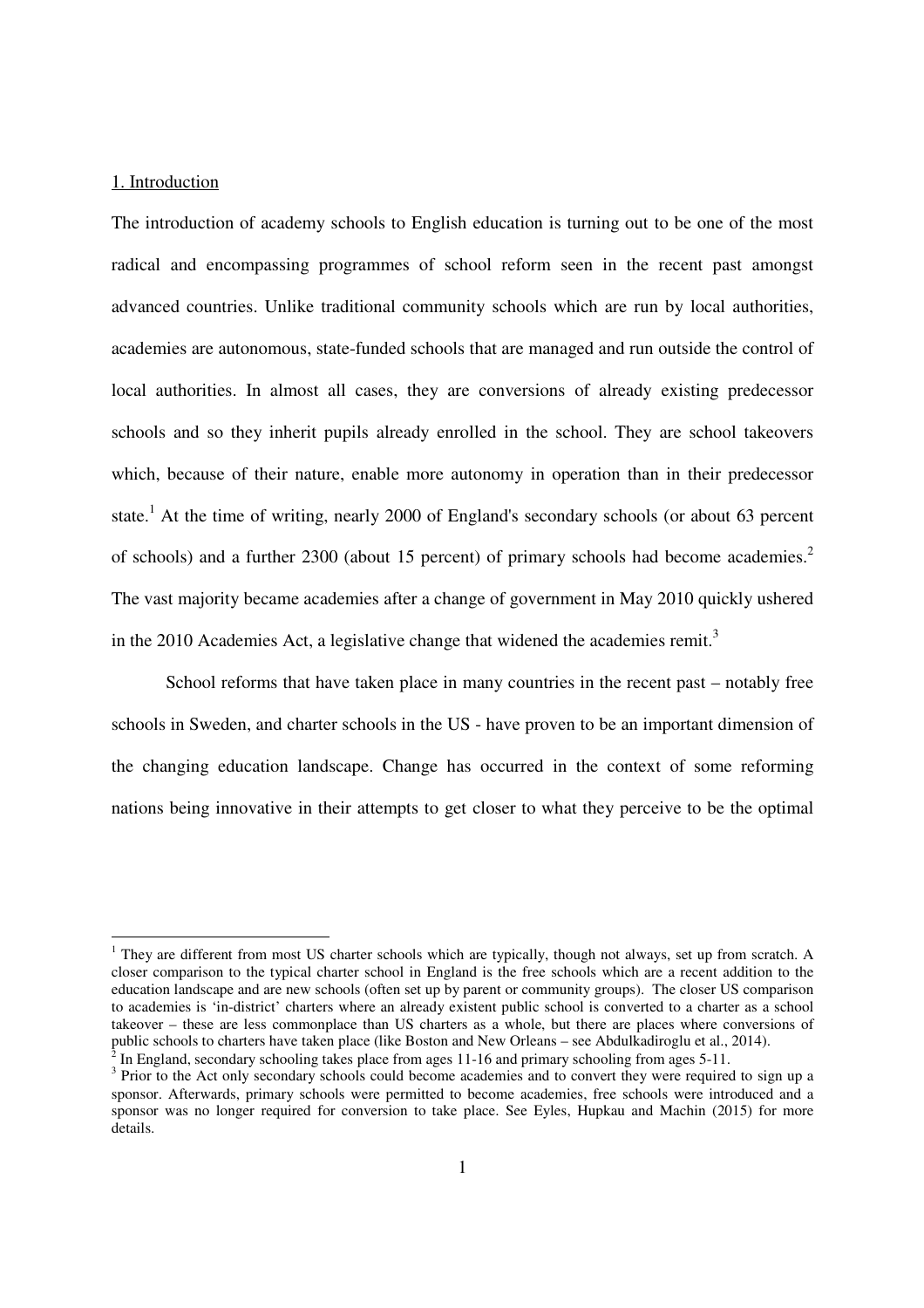school type. At the same time in other countries education policies have been pursued with little deviation from the orthodox model of the traditional local or community school.<sup>4</sup>

The genesis of the English academies programme is what we study in this paper. The academy school model was initiated under the 1997-2010 Labour government when strong concerns were being expressed that schools in particular local authorities (usually serving urban inner-city disadvantaged neighbourhoods) were not delivering a good enough education to the children attending them. A widespread recognition emerged that something needed to be done, both to try to improve educational standards, and to confront significant behavioural problems, in these schools where it had been said that 'teachers had lost control of the corridors'. The proposed solution was to replace an existing school with a new type of state school to be run outside of local authority control and which was managed by a private team of independent cosponsors. The sponsors of the new academy school delegate the management of the school to a largely self-appointed board of governors who have responsibility for employing all academy staff, agreeing levels of pay and conditions of service and deciding on the policies for staffing structure, career development, discipline and performance management.

We study the causal impact of academy school conversion on pupil intake and pupil performance. This line of enquiry is aimed at working out how the Labour academy programme functioned and impacted on pupils affected by the policy. To do so we consider data on pupils in schools over the school years 2000/01 to 2008/09 since this facilitates a before/after analysis of the impact of academy conversion.<sup>5</sup> Of course, as the discussion has already made clear, it was pupils in disadvantaged schools that participated in academy conversion and so we need to

 4 This is nowhere better illustrated in the cross-country differences highlighted in discussions of what kinds of schools do better or worse in the international test score data that has been a key resource in recent economics of education research (see OECD, 2011, or Hanushek and Woessmann, 2011).<br><sup>5</sup> The school year in England runs from September through July.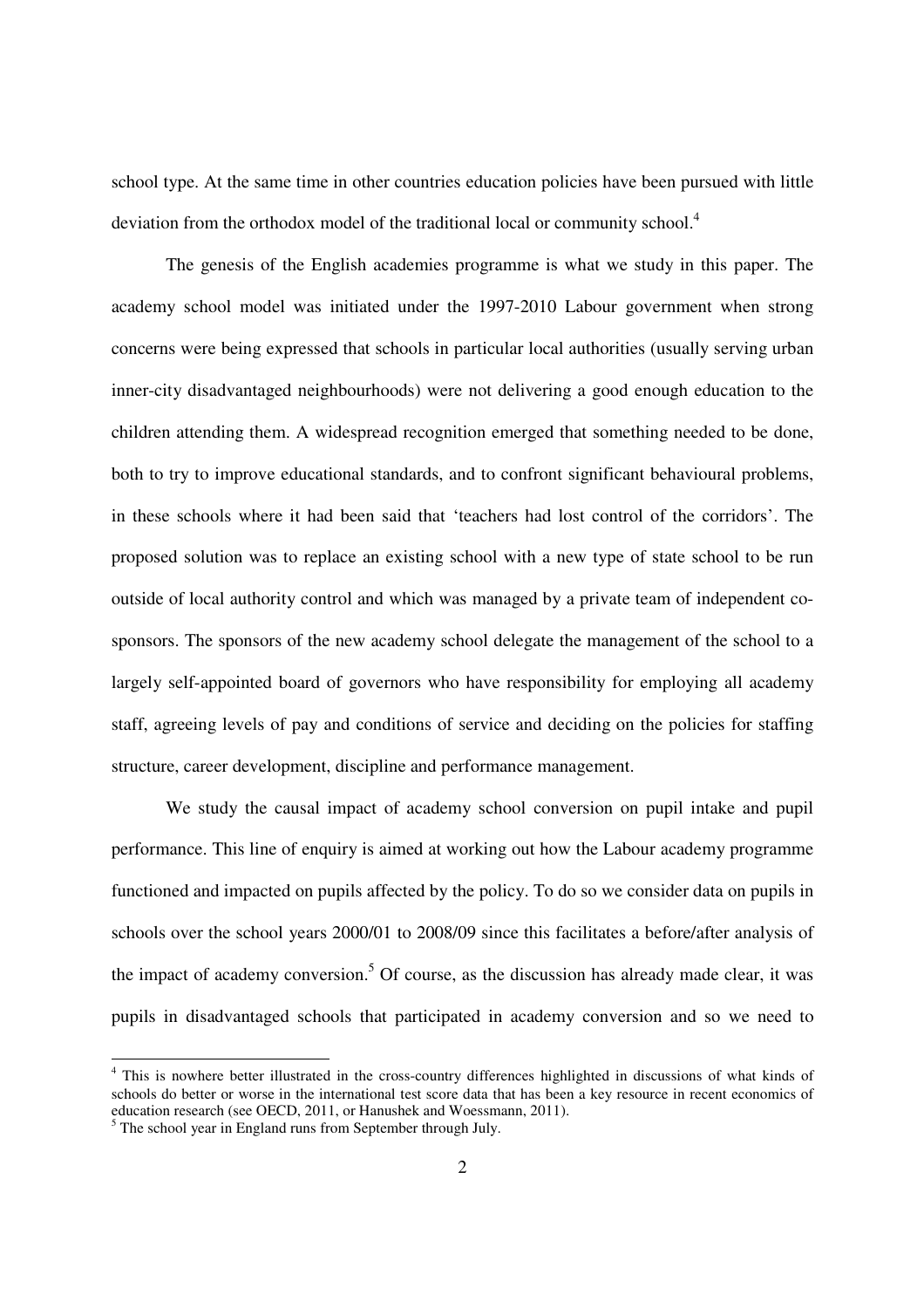define a credible control group of pupils attending schools that did not become academies in the sample period. We do so by comparing outcomes of interest for children enrolled in academy schools to pupils enrolled in a specific group of comparison schools, namely those state schools that go on to become academies after our sample period ends. We discuss the rationale for the empirical credibility of this and our methods in using this research design (together with threats to convincingly achieving identification) in more depth below. It turns out that this approach produces a well-balanced treatment and control group that differences out key observable and unobservable factors linked to conversion to academy status.

Because pupil composition may change before and after conversion to an academy, robust study of the causal impact of academy conversion on pupil performance needs to utilise an empirical strategy that is not contaminated by such change. The approach taken in this paper is to study performance effects for pupils who were already enrolled in the school prior to conversion and are then affected by academy conversion in subsequent years of their secondary schooling. Since the initial enrolment decision was made for the pre-conversion school, academy conversion should be exogenous to these students, and can be set up as in terms of an intention to treat empirical exercise, from which we can obtain a causal estimate of a local average treatment effect. In this setting, the intention to treat group is all pupils enrolled in the predecessor school who, irrespective of whether they actually do, are pre-conversion in line to take their year 11 KS4 exams in the school. The approach has similarities to that taken in Abdulkadiroglu et al. (2014), who study school takeovers in New Orleans, referring to pupils who stay in a converting school as 'grand-fathered' pupils.

Whilst we study a school transformation programme that is different in a number of dimensions to those that have been implemented elsewhere in the world, our work fits well with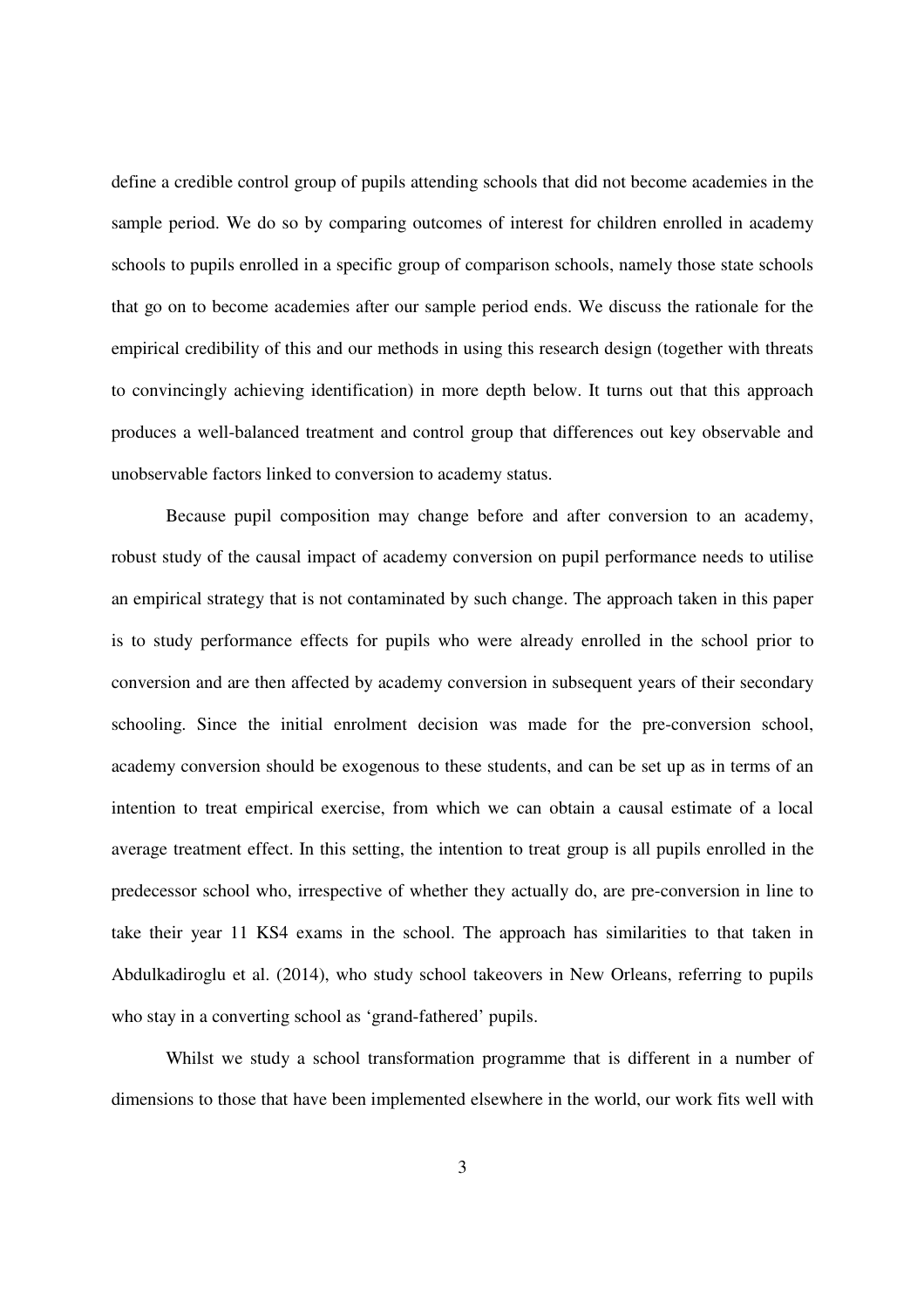two strands of economics of education research. The first is a growing literature that presents empirical estimates of the impact of school types on pupil achievement. For example, US work on charter schools tends to find achievement gains associated with charter status, and with the 'injection' of charter school features to public schools.<sup>6</sup> In the UK, a small body of work has identified the impact of specific school types on educational and labour market outcomes.<sup>7</sup> The second is a bigger and by now fairly long established literature on school types in the US and elsewhere. These include many studies on Catholic schools, on voucher-subsidised private schools and many analyses of the impact of school types using international test score data.<sup>8</sup>

In the next section, we discuss the structure of the secondary schooling system in England and document the rise of academies in the period we study. We also present a brief summary of related studies. Section 3 describes the data and the research designs we implement. Section 4 presents the main results on the effects of academy conversion on pupil intake and performance. We also report a number of robustness tests of our key findings. Section 5 hones in on mechanisms through studying the use of academy freedoms that underpin the reported results. We then offer conclusions to the paper in section 6.

 6 This literature is not without its own controversy. Recent, typically small scale, experimental evaluations of charters in or near particular US cities (Boston and New York) find positive impacts on educational achievement (see Abdulkadiroglu et al. 2011, 2014; Angrist et al. 2013; Dobbie and Fryer 2011; Hoxby and Murarka 2009). Wider coverage non-experimental evaluations produce more mixed results (Center for Research on Education Outcomes, 2009). On the injection of charter school features to public schools in Houston, and their beneficial effects, see Fryer (2014).

<sup>7</sup> See, for example, the Clark (2009) paper on schools becoming devolved from local authority control in the late 1980s and early 1990s or the work on private schools by Green et al. (2012).

<sup>&</sup>lt;sup>8</sup> See, for example, Altonji, Elder and Taber (2005), Neal (1997) or Evans and Schwab (1995) for analysis of US Catholic schools or Hsieh and Urquiola (2006) for an analysis of the private school voucher programme in Chile. For evidence on school effects using international test score data see OECD (2011) and Hanushek and Woessmann, 2011, 2015).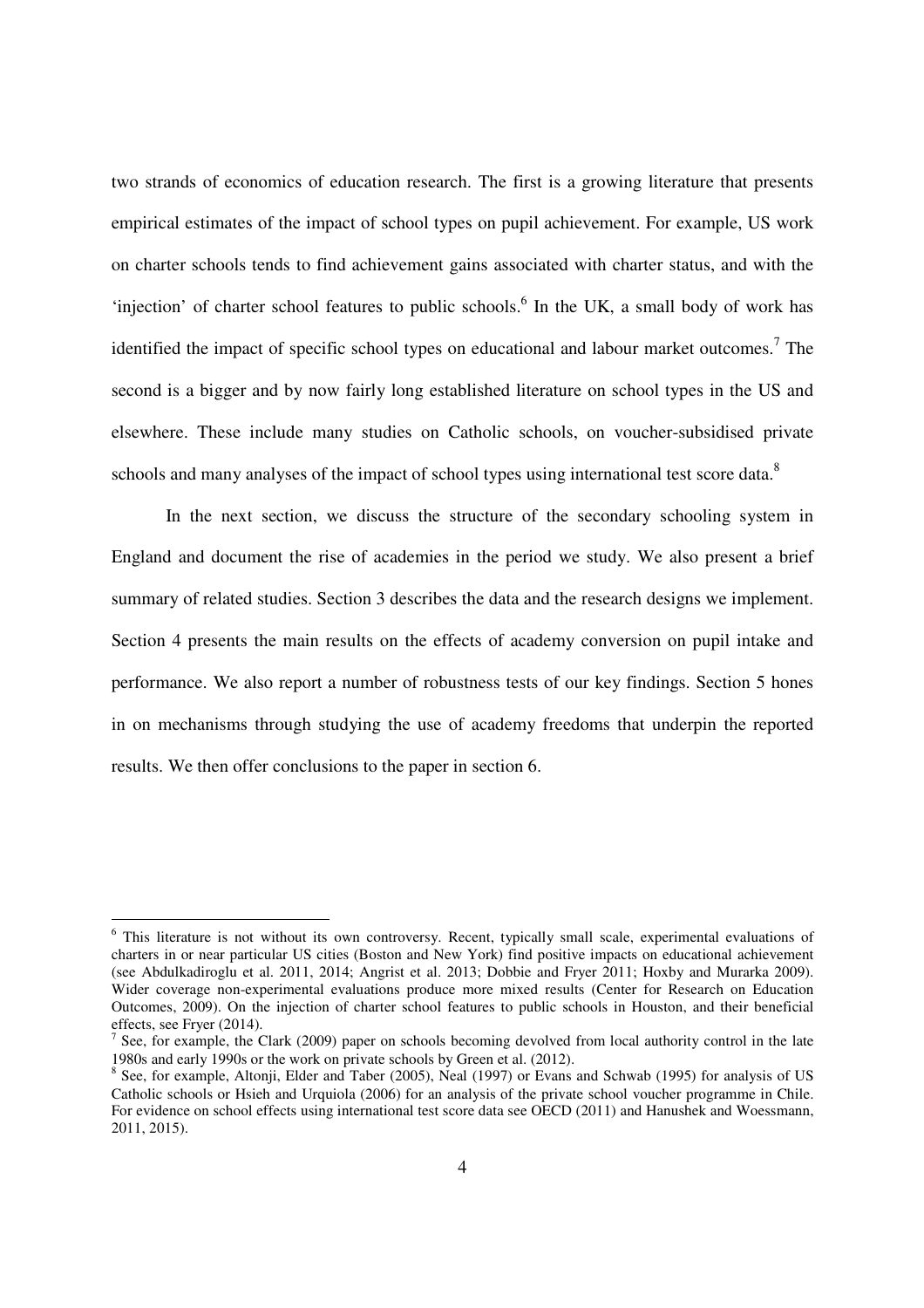# 2. Academy Schools

Academies were first introduced to English education in the early 2000s. In hindsight, their introduction can be viewed as a key development in the history of education in England.<sup>9</sup> This is firstly because changes in school type like those that have taken place for academies, and the scale of the academies programme, are rarely seen in education systems across the world. Secondly, the academies programme has been promoted and pursued with almost evangelical fervour by advocates, and run down with an equal lack of enthusiasm and stark criticism by detractors. Lord Adonis' (2012) book eloquently describes this. Adonis was the key player in government in setting up the Labour academies programme, and the more sceptical lines from those who oppose academies<sup>10</sup> make the controversial nature of the debate clear.

 The first clutch of academies opened in the school year beginning in September 2002. Academies are independent, non-selective, state-funded schools that fall outside the control of local authorities. In most cases, they are conversions of already existing predecessor schools. Academies are managed by a private team of independent co-sponsors. The sponsors of the academy school delegate the management of the school to a largely self-appointed board of governors with responsibility for employing all academy staff, agreeing levels of pay and conditions of service and deciding on the policies for staffing structure, career development, discipline and performance management.

## *Secondary School Types in England and Academy Introductions*

There are seven different school types that make up the English secondary education system: independent schools, academy schools, city technology colleges (CTCs), voluntary

<sup>&</sup>lt;sup>9</sup> It is only England, and not in the other nations of the United Kingdom (Northern Ireland, Scotland and Wales) who run their own devolved education systems, where academies have been introduced.

<sup>&</sup>lt;sup>10</sup> For example, the anti-academies alliance (see the website at http://antiacademies.org.uk).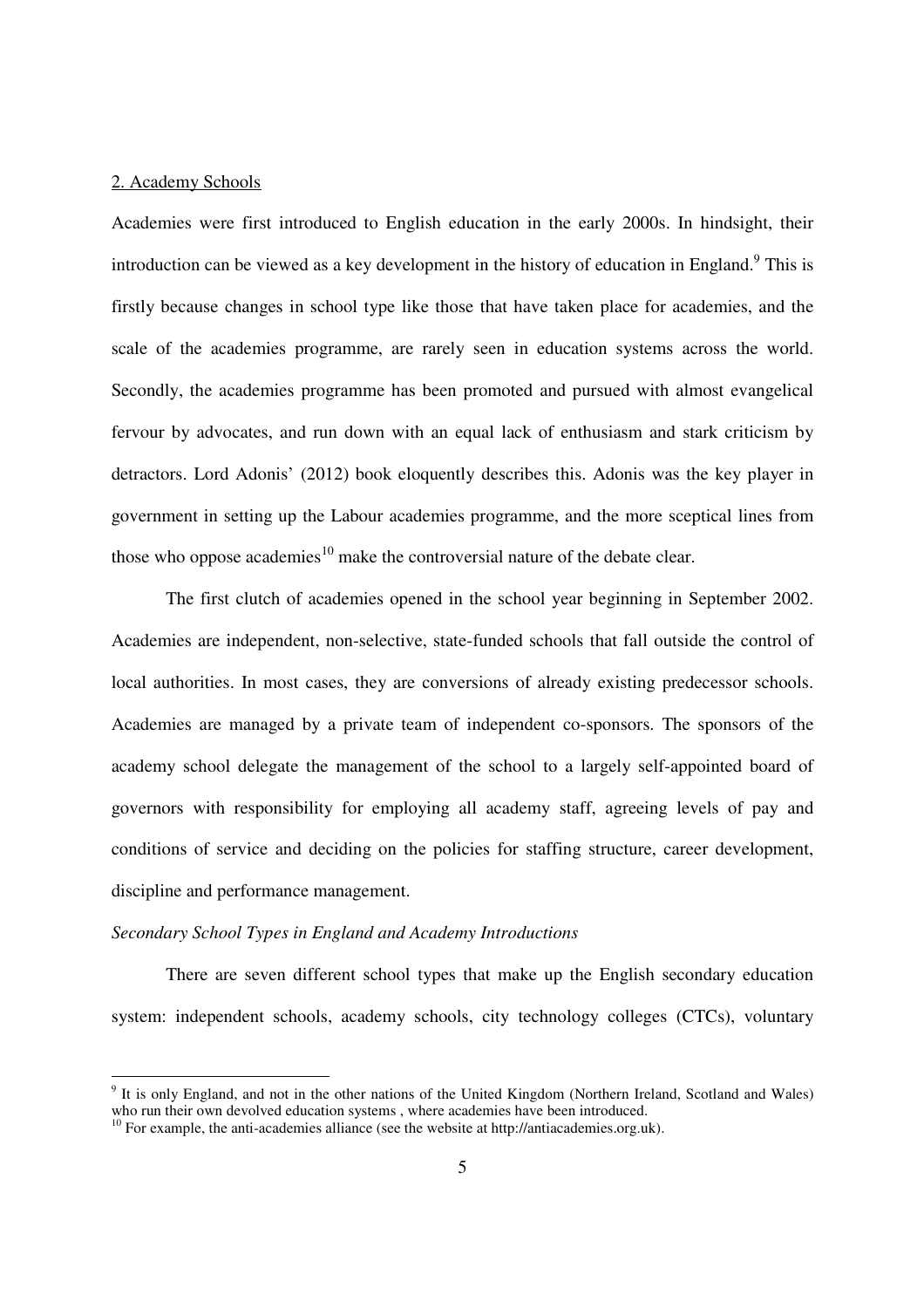aided schools, foundation schools, voluntary controlled schools and community schools. Each school type is characterised by a unique set of features regarding their autonomy and governance. This is shown in Table 1. In the Table the different school types are ordered by the amount of autonomy that their governing body/management body has, ranging from those with the most (private fee-paying independent schools that operate outside of the state sector) to those with the least (community schools that are largely operated under the remit of local authority control).

In the time period we study prior to the Academies Act of 2010 (which altered the definition of academy status in some important ways), the main impetus of the programme was to replace failing schools with academies with aim of generating school improvement by moving away from the conventional school type that had populated the English secondary sector in the past.<sup>11</sup> The path to establish an academy school in a local authority involved a number of steps. The key feature was the need to sign up a sponsor, who worked with the local authority (LA) where the school operates, and to complete a formal expression of interest (this made the case that an academy in the proposed area was both needed and feasible). The phase is completed when the LA and sponsor send the expression of interest to the Secretary of State for Education for his or her ministerial approval. After approval the process moves on to the feasibility stage and beyond that to actual conversion of the already existing school to an academy.

Table 2 shows the numbers of state-maintained English secondary schools of each school type in operation at the start and end of the eight year period beginning in the school year

-

<sup>&</sup>lt;sup>11</sup> There were some other cases, for example where schools that already had more autonomy than a typical state community school became an academy, or as a means for fee-charging independent schools to broaden their intake of pupils by becoming academies (Department for Children, Schools and Families 2007), but as the numbers discussed below will show, these were the exception rather than the norm.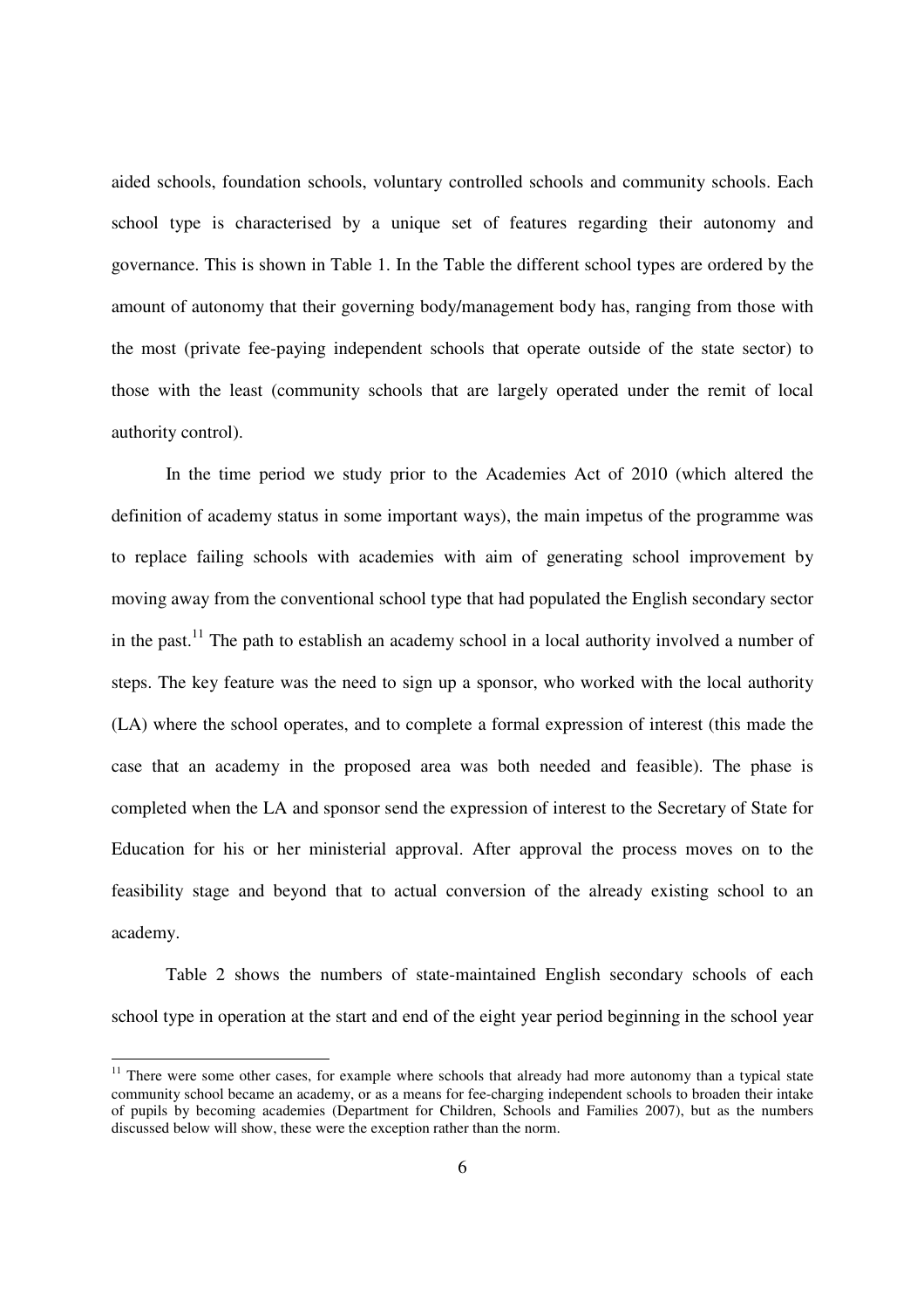2001/02. The Table shows that by the 2008/09 school year, there were 133 academies open and operating. These had a gradual introduction, with the first three opening in the 2002/3 school year, and then in the subsequent school years as follows: 2003/04 - 9; 2004/05 - 5; 2005/06 - 10; 2006/07 - 20; 2007/08 - 36; 2008/09 - 50. The Table shows reductions in the other secondary school types as the share of academies rose to a share of 4 percent of the secondary sector by 2008/09.

In Table 3, we look in more detail at which types of school converted to academy status. The upper panel of the Table shows information on all schools that became academies, whilst the lower panel shows information on the school conversions on which we have full data available pre- and post-academy conversion. The main differences between the samples in the upper and lower panel is the small number of new academies (twelve of them), for which there is no predecessor school, and the five conversions from independent schools, for which we do not have predecessor school data.

Table 3 shows that that (at least) one school from every secondary school type converted to become an academy. However, the majority of conversions occurred in community schools the 'typical' state school operating with the lowest levels of autonomy as outlined in Table 1. In the period we study, for the seven cohorts of converting academies we have data on 106 schools, and there are two cohorts of schools (comprising a total of 114 schools) that were approved to become academies, but their conversion occurs after the sample period ends in 2008/09.<sup>12</sup>

# *Related Literature*

 $\overline{a}$ 

Whilst there is quite a lot of research on the impact of different school types on pupil enrolment and performance, there is much less that studies what happens when the type of

 $12$  For inclusion in our analysis, the approval of 'future' academies had to have taken place before May 2010, when the government changed and the new coalition introduced the Academies Act.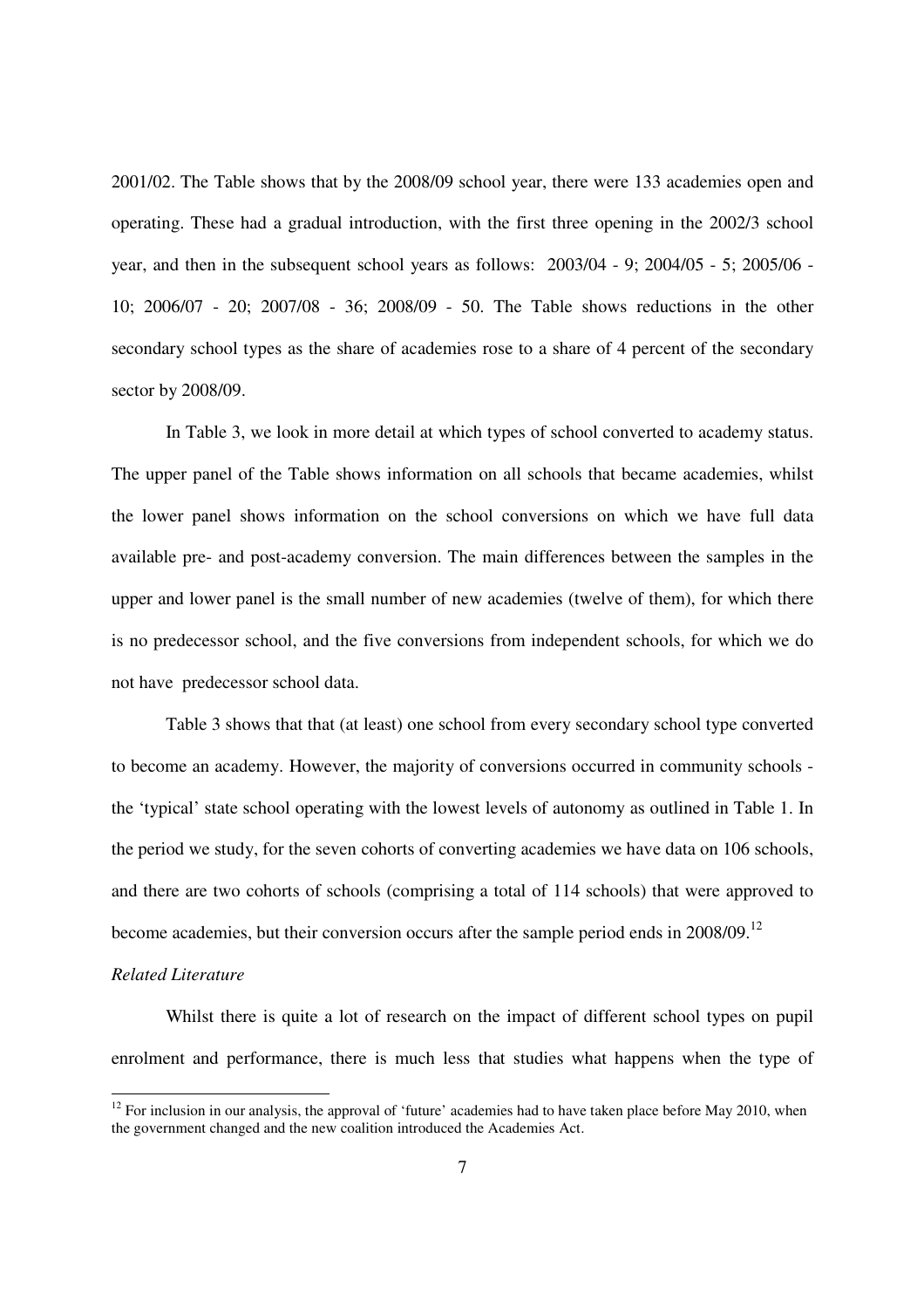school attended by pupils changes. One study related this paper (albeit from an earlier time period, and in a rather different setting) is the analysis of grant-maintained (GM) schools<sup>13</sup> by Clark (2009) in England in the late 1980s and early 1990s. He utilises a regression-discontinuity design that exploits the fact that schools wishing to become GM schools were required to win the support of the parents with children who were enrolled at the school. He finds that the narrow GM vote winners experienced a significant improvement in pupil performance (of 0.25 of a standard deviation) compared to the narrow GM vote losers. Thus the change in school type brought about performance improvements.

In the US, the body of work on charter schools is relevant because, at least in some dimensions, charter schools have similarities to academies. Most (although not all) charters are new schools and so in this dimension the relevance is reduced. The more convincing studies in the charter school literature exploit the fact that some schools use lotteries to allocate places when the school is oversubscribed. Examples of this kind include: Abdulkadiroglu et al. (2011), who estimate the impact of charter attendance on student achievement using Boston data; Hoxby and Murarka (2009), which evaluates the effect of charter schools in New York City on their students' test scores; and Angrist et al. (2010), who evaluate the impact of a specific Charter School (in Lynn, Massachusetts) that is run by the Knowledge is Power Program (KIPP) and is targeted at low income and minority students.

The smaller number of studies of conversions of already existing schools to charters (as in the study of school takeovers in Boston and New Orleans by Abdulkadiroglu et al., 2014), or the introduction of practices used in charters to US public schools (as in Houston schools studied by Fryer, 2014) are of more direct relevance to the English case of academies. Some of

 $\overline{a}$ 

<sup>&</sup>lt;sup>13</sup> GM schools were renamed as foundation schools (see Table 1) in the Schools Act 1998.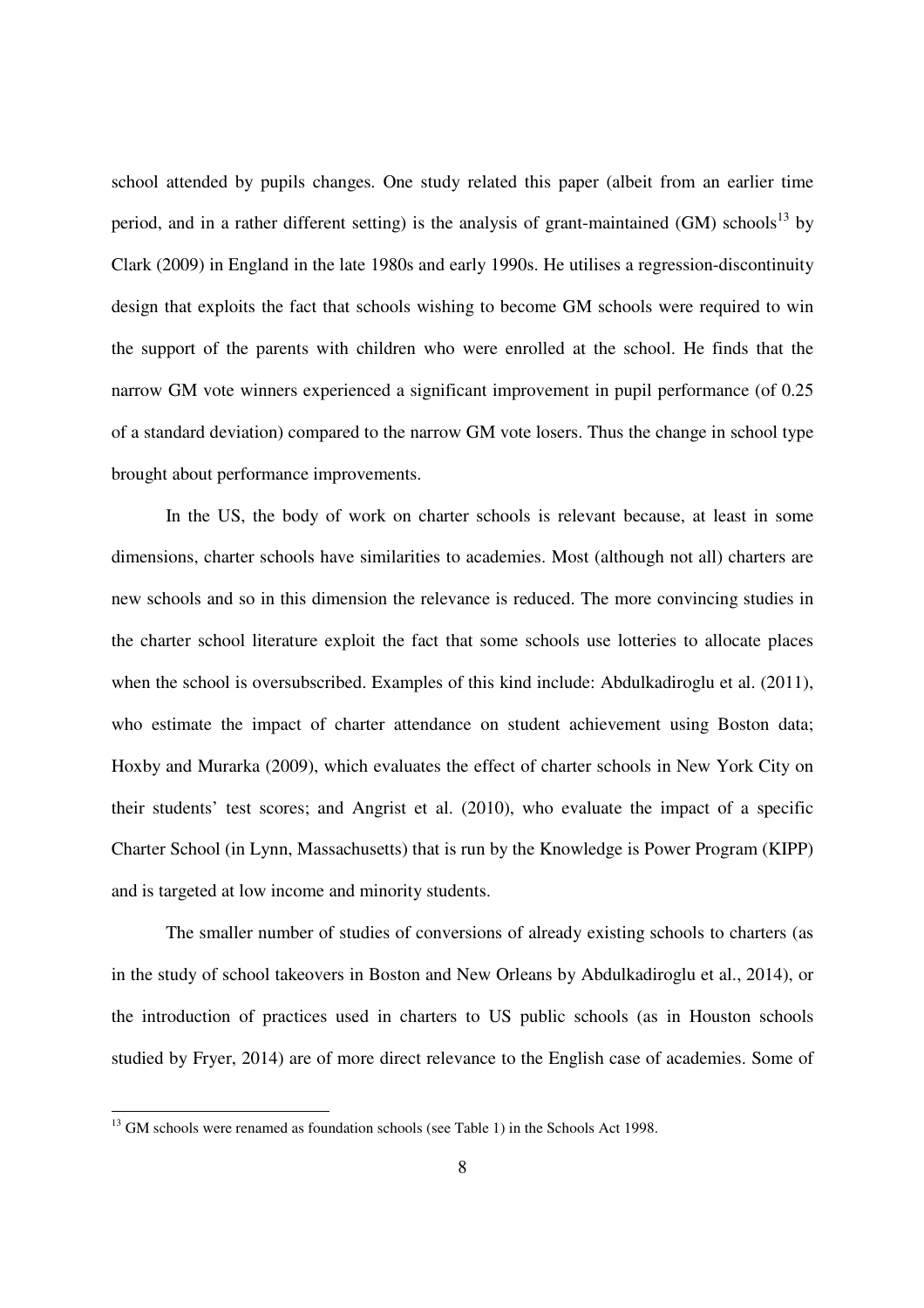these report substantial improvements in test scores due to the use of methods of 'best practice'. In our analysis, we look at mechanisms in the case of academies and, as we will show, some of these overlap with the successful features of innovation in these in-district charters and school conversions/takeovers.

Many of the US experimental and quasi-experimental studies are relatively small scale in that their treatment group is often a small sample of schools (or even a single school in the case of Angrist et al., 2010). Interestingly, they do find positive effects for lotteried in pupils. Abdulkadiroglu et al. (2011) find that the lotteried in pupils experience significant improvements in their English language arts (ELA) scores and math scores at both middle and high schools, with effects being larger for the latter. Hoxby and Murarka (2009) also find that lotteried in pupils experience significant improvements in both their maths scores and reading scores between the third and eighth grade compared to the lotteried out pupils who remain in traditional public schools. Angrist et al. (2010) find that lotteried in students who attend KIPP Academy Lynn, a school that serves students in grades five through to eight, experience significant improvements in their maths scores and ELA scores. In a separate study, Dobbie and Fryer (2011) look at schools in Harlem in New York, with results being broadly similar results to those of Angrist et al. (2010).

An issue with the experimental studies is that lotteries only occur in the schools that are oversubscribed. Given that successful schools are more likely to be oversubscribed, estimates that exploit the lottery process are likely to be upper bounds. As an alternative, some studies adopt non-experimental methods to appraise the charter school model. They tend to produce more mixed results. For example, the CREDO (2009) study uses propensity score matching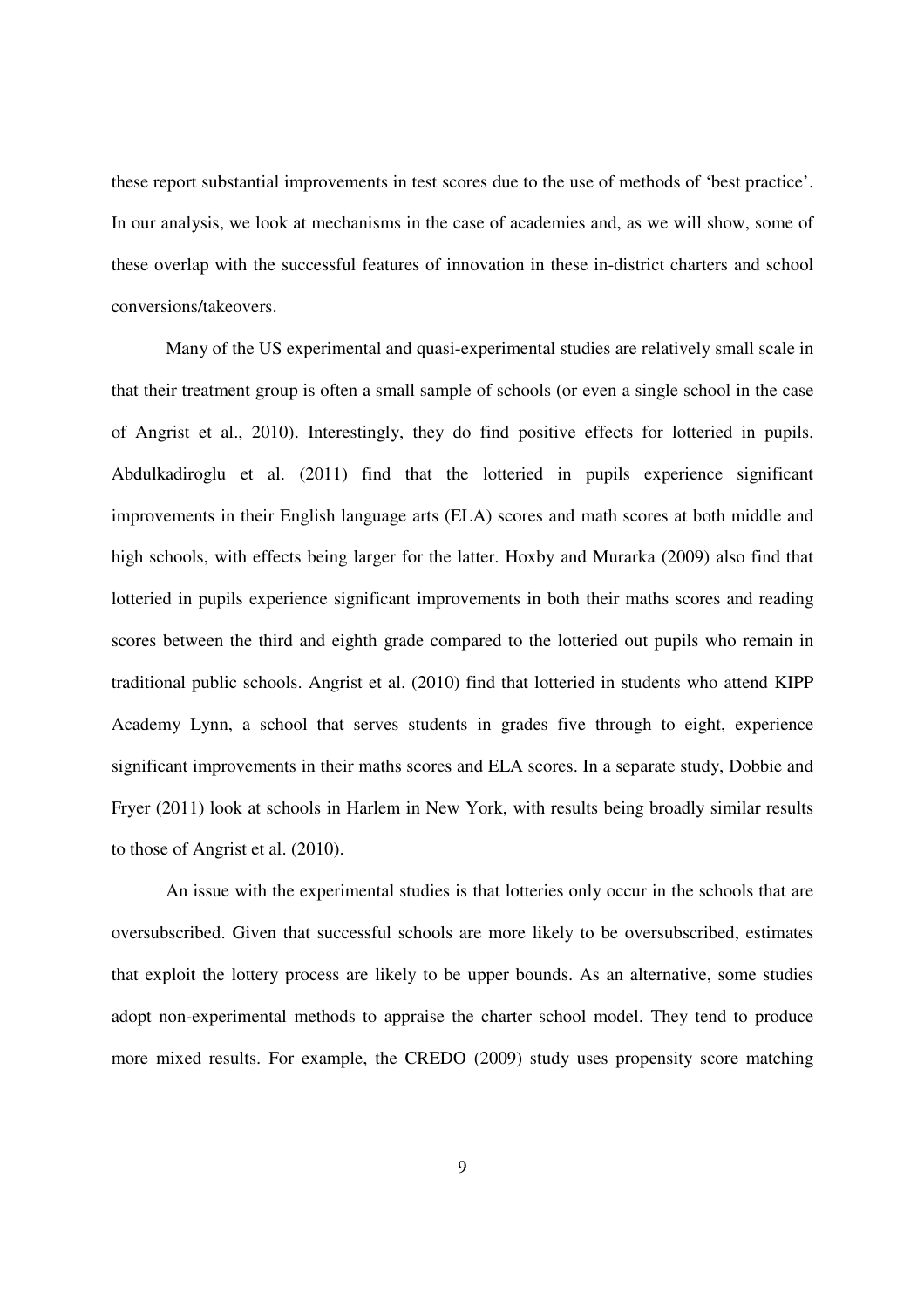methods finding charter school performance to be no better (or worse) than neighbouring traditional public schools.

One problem with non-experimental methods is how well they deal with selection bias compared to the lottery based estimates. An informative study that addresses this issue is by Hoxby and Murarka (2007). They estimate treatment effects for charter schools using both nonexperimental methods and lottery based estimates, finding that their non-experimental estimates replicate their lottery-based estimates. Abdulkadiroglu et al. (2011) compare experimental lottery estimates with observational estimates on a large sample of Massachusetts schools, reporting positive urban charter school effects in both cases. However, Dobbie and Fryer (2013) report that observational estimates from New York schools give lower effect sizes than lottery estimates from the same sample of schools suggesting that the use of matching and regression alone may lead to downward bias.

On academies themselves, there remains very little rigorous research work. There are early studies of small numbers of converters by Machin and Wilson (2008) and evaluations by Price Waterhouse Coopers (PwC Report 2008), plus various National Audit Office reports.<sup>14</sup> Machin and Wilson (2008) looked at differences in pupil performance in academy schools compared to the performance of a matched group of schools, finding modest, statistically insignificant, relative improvements. The PwC Report (2008) reported higher percentage point increases in the results of academies compared to the national average (which is not a good comparison since academies are well below average performers in their predecessor state). Both

 $\overline{a}$ 

<sup>&</sup>lt;sup>14</sup> See, for example, National Audit Office (2010, 2015) for reports on the Labour academies and the full Labour and Coalition academies programmes respectively. There is also some largely descriptive, non-causal school-level empirical work in the education field. See, for example, Gorard (2014) or West and Bailey (2013).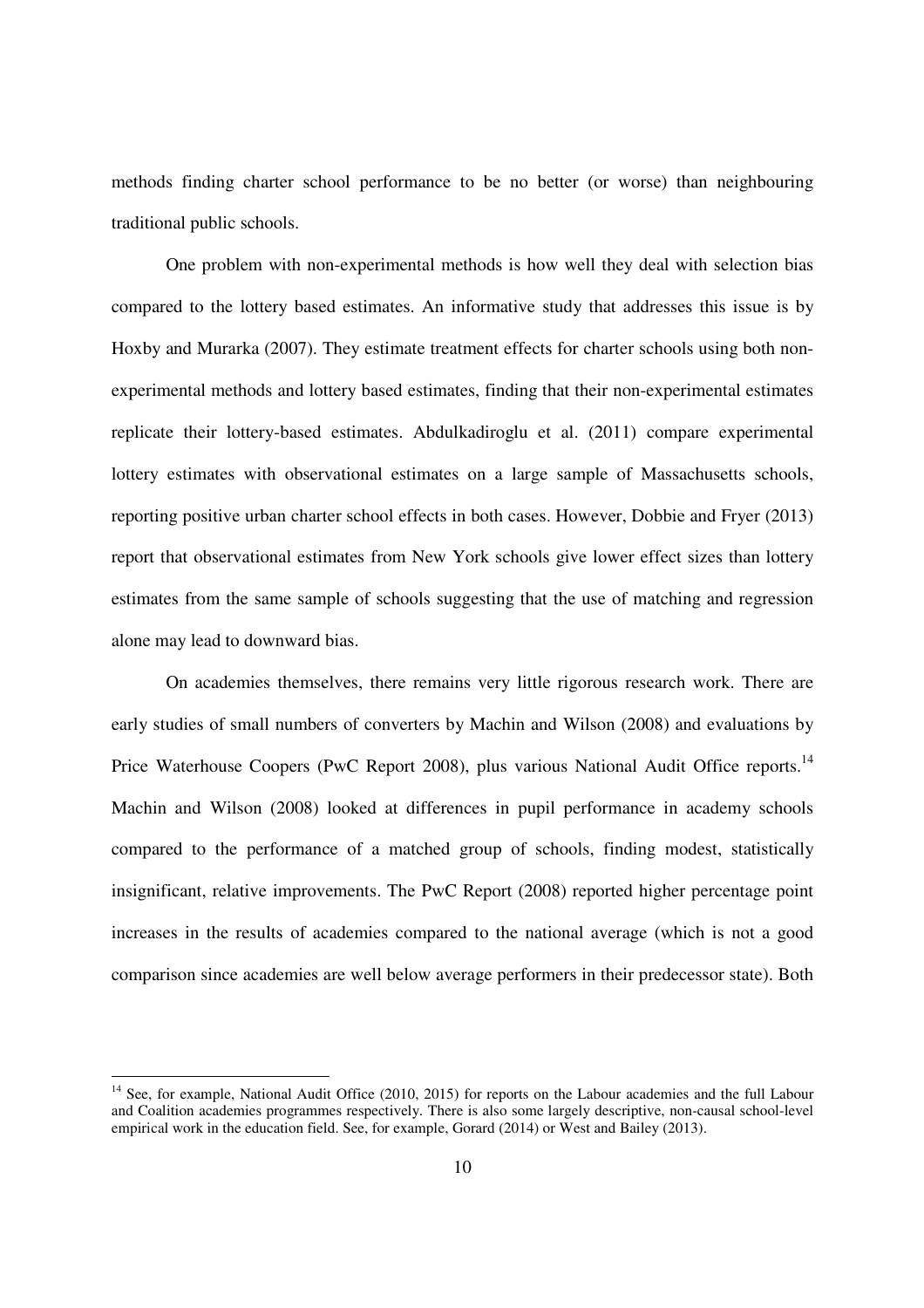Machin and Wilson (2008) and PwC (2008) admitted their studies were in the early days of academy schools, so drawing any firm conclusions from their results is precipitous.

A National Audit Office (2010) report on the Labour academies looked at their performance compared to a selected group of maintained schools for academies converting in the 2002/03 to 2007/08 school years and who had been open for at least two years. Their comparison group comprised schools with similar pupil intakes and performance to the pretreatment academies. They report a significant improvement in pupil performance in the academies compared to the comparison group, arguing the result to be driven by more advantaged pupils attending the academy post-conversion.

In our analysis reported on below we separately study intake and performance for this very reason, because we observe changes in the ability composition of pupils in terms of their prior academic achievement entering schools after they become academies. Thus we implement a research design studying performance effects only for children who were enrolled in the converting schools before they became academies (in the terminology of Abdulkadiroglu et al. (2014), who study school takeovers in New Orleans, these are 'grand-fathered' pupils). Since the initial enrolment decision was made for the pre-conversion school, academy conversion should be exogenous to these students, and therefore the study of pupil performance effects can be set up as in terms of an intention to treat empirical exercise, from which we can obtain a causal estimate of a local average treatment effect.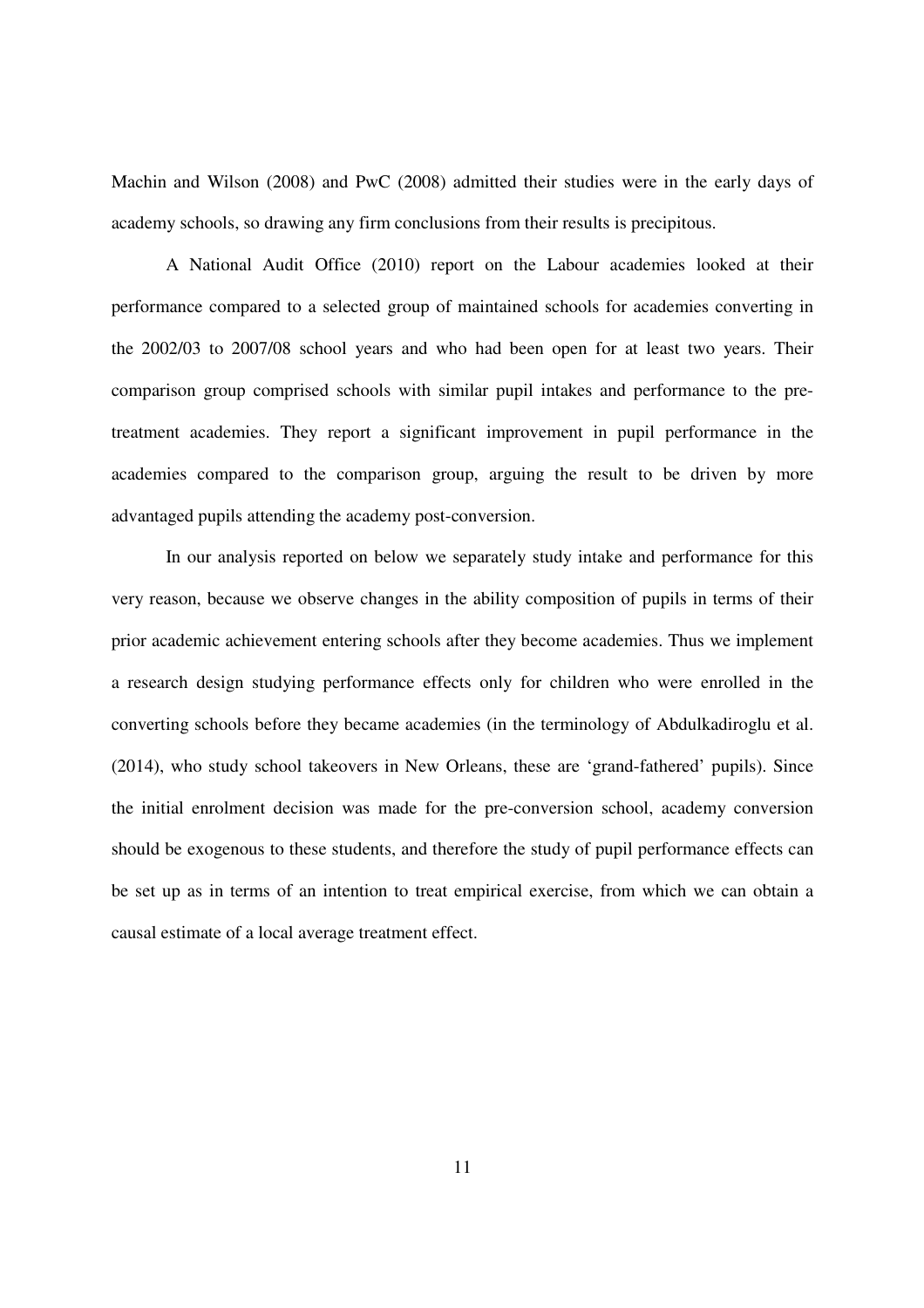#### 3. Data and Research Designs

#### *Data*

 $\overline{a}$ 

Our main source data source is the National Pupil Database (NPD).<sup>15</sup> The NPD is centrally collected census data containing pupil and school characteristics combined with the annual National Curriculum key stage attainment data at the pupil level. The Pupil Level Annual Census data (PLASC) contains information on characteristics of all pupils in the English maintained sector. This has been collected three times per year (January, May and September) from the 2001/02 school year onwards (though pupils can be traced back to earlier years of the key stage attainment data via their unique id). For this paper, we only use the year-on-year January collection because this collection is the most available and consistent over time.<sup>16</sup>

In England, compulsory education is organised around four key stages for years of schooling from ages 5 to 16. These are key stage 1 (in years 1 and 2) and key stage 2 (years 3 to 6) in primary school; and key stage 3 (years 7 to 9) and key stage 4 (years 10 and 11) in secondary school. In studying academy conversion impacts, our two outcomes of interest are pupil intake and pupil performance. To study intake for pupils enrolling in secondary school in year 7, the first year of secondary school, we look at the key stage test scores (KS2) that pupils take at the end of primary school (aged 10/11 at the end of year 6) before they make the transition to secondary school. To study performance in year 11, the final year of compulsory secondary schooling, we look at the key stage 4 (KS4) examinations that pupils take at the end

<sup>&</sup>lt;sup>15</sup> The use of pupil-level data throughout and refined research design are the key innovations compared to the earlier version of this paper (Machin and Vernoit, 2011). Of course, use of pupil-level data (which the earlier version did not have full access to) makes the analysis more appropriate in that the right level of treatment is the effect of schools on the pupils that attend them compared to schools they would otherwise have attended. Put another way, changing pupil composition due to academy conversion because the demand for places alters compared to the predecessor school can render school-level estimates biased.

<sup>&</sup>lt;sup>16</sup>See the Data Appendix for a detailed description of the sample constructions we use.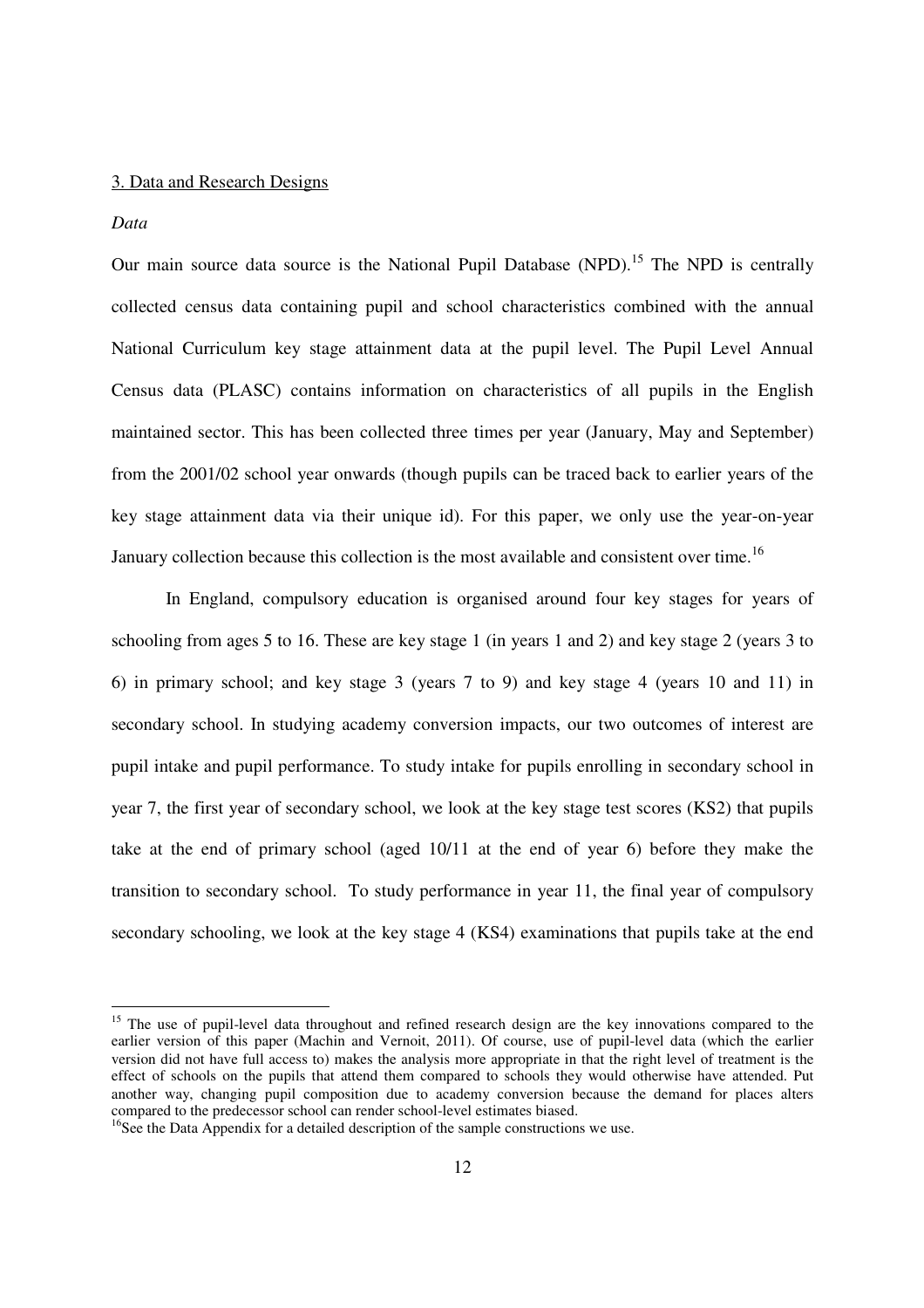of compulsory schooling (aged 15/16 at the end of year 11). These school leaving exams are known as GCSEs (standing for the General Certificate of Secondary Education).

The impact of academy conversion needs to be analysed at the pupil-level. This is because the underlying composition of students attending schools may change over time (as we show, pupil intake does change post-conversion). To study intake, we match each pupil entering year 7 of a secondary school over the 2001/02 to 2008/09 academic years to their KS2 results over the 2000/01 to 2007/08 academic years. It is important to note that we allow for this intake change when identifying the causal effect of academy attendance on KS4 performance by focusing on pupils already enrolled in an academy pre-conversion thus avoiding endogeneity of the post-conversion enrolment decision.

One further practical issue concerns the definition of schools that convert to academies. There are a small number of examples where more than one predecessor school combines to create one academy school. Where this occurs, we create one hypothetical pre-academy school (see the discussion in the Data Appendix). This adopts hypothetical characteristics that are a weighted-average of the characteristics of the merged schools.

# *Modelling Approach*

A conversion event c is defined as occurring in the school year t that the academy school starts operating (i.e. event year  $E(t = c)$  is when it 'opens for business' and admits new pupils as an academy). We then use the academic year that the academy status is awarded (and the years after) as the base that we need to calculate the quasi-experimental before/after conversion effect on the pupil-level outcomes of interest.

We have two outcomes of interest. The first is to study the impact of academy school conversion on the quality of pupil intake, which we measure in terms of ability composition by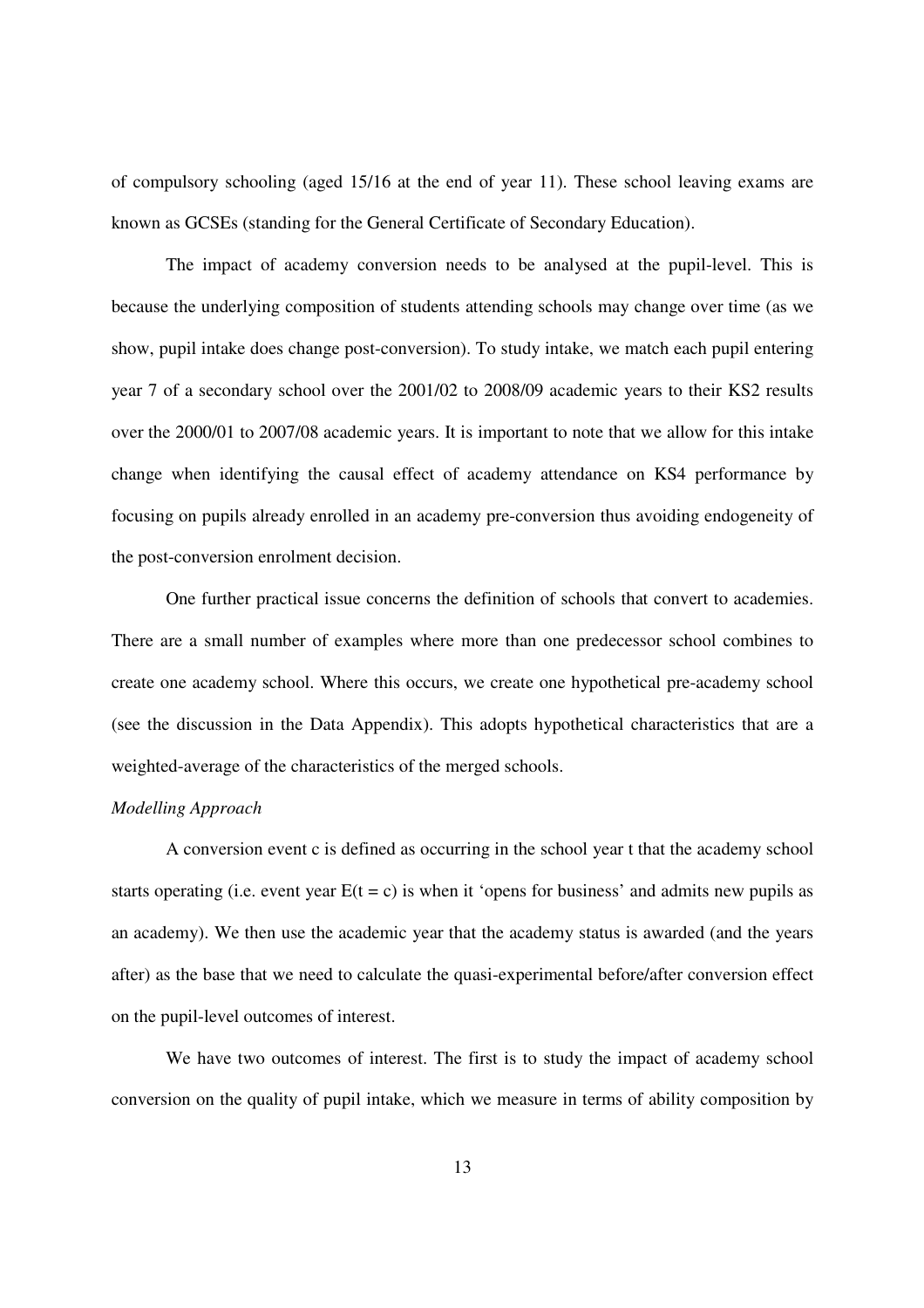the end of primary school standardised KS2 average points score<sup>17</sup> of pupils who enrol into year 7, the first year of secondary school. The second outcome, and the main outcome of interest in the paper, is the KS4 performance of pupils, measured as the standardised best 8 exams points score of individual year 11 students. We also consider robustness of the findings to different measures (the precise measures used for KS2 and KS4 are described in detail in the Data Appendix, together with additional performance results for a range of different KS4 measures).

# *Research Design – Quality of Pupil Intake*

 $\overline{a}$ 

We begin by comparing what happens to pupil intake (measured by KS2 test scores of year 7 enrollers) before and after conversion for pupils attending schools that do and do not convert in the sample period. In the following equation for pupil i enrolled in year 7 in school s in year t, the key parameter of interest is the differences-in-differences coefficient  $\delta$ :

$$
KS_{ist}^{2} = \alpha_{s} + \alpha_{t} + \delta A_{ist} * I(E \ge t = c) + \sum_{j=1}^{J} \lambda_{1j} X_{jist} + u_{list}
$$
 (1)

In (1) A is a dummy variable equal to 1 if the secondary school attended in the entry year of secondary school is in the treatment group (i.e. will become or is an academy in the sample period) and equals 0 if the school is in the comparison group (schools that do not convert to an academy in the sample period, but convert after the sample period ends). Defining E as an event year, the dummy variable indicator  $I(E \ge t = c)$  takes a value 1 if the pupil enrols in conversion year c or after and X denotes a set of control variables. Finally,  $\alpha_s$  denotes school fixed effects,  $\alpha_t$  denotes year effects and  $u_1$  is an error term.

 $17$  This is calculated by totalling (for each pupil) their raw scores in English, Maths and Science. We then average across the three before standardising to have mean zero and standard deviation one.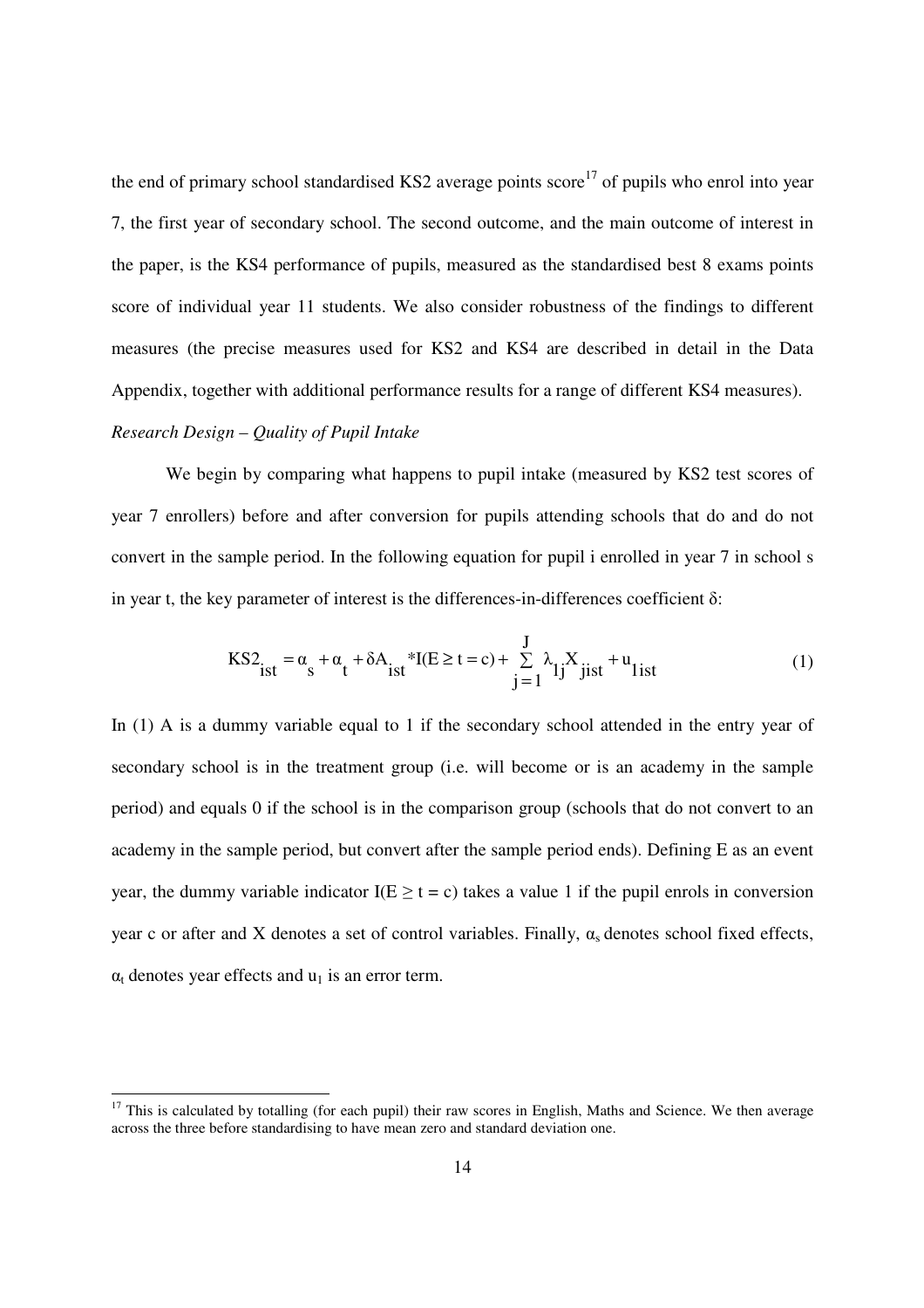The specification in (1) imposes an average post-conversion effect across all postconversion years. A more flexible specification estimates separate treatment effects for pre- and post-conversion years, in an event study setting, as:

$$
KS_{ist}^{2} = \alpha_{s} + \alpha_{t} + \sum_{e=c-4}^{e=c+3} \delta_{e} A_{ist} * I(E=e) + \sum_{j=1}^{J} \lambda_{2j} X_{jist} + u_{2ist}
$$
(2)

We report event study estimates of four pre-conversion  $\delta$ 's (from E = c-4 to c-1) and four conversion year and post-conversion  $\delta$ 's (from E = c to c+3).

We also allow for heterogeneous effects by recognising that academies with different forms of predecessor school gain different amounts of autonomy when they convert. We consider differences by 'autonomy distance' by allowing effects to vary with the type of predecessor school. To do so, we estimate separate versions of (2) for academy conversions from community schools and conversions from non-community schools.<sup>18</sup> The presumption underpinning this is that the autonomy distance is largest for conversions that take place from predecessor community schools (see the earlier discussion around Table 3).

## *Research Design - Pupil Performance*

 $\overline{a}$ 

 To study pupil performance effects we look at the Key Stage 4 (KS4) performance of year 11 students. There are important identification issues that need to be considered here that did not apply to the KS2 intake part of our study. Specifically, there are three important dimensions of our empirical strategy that enable us to identify a causal effect of academy conversion on pupil performance:

i) We consider children whose parents made their decision to enrol their children in the academy before it converted. This ensures that academy conversion was exogenous to enrolment in secondary school.

<sup>&</sup>lt;sup>18</sup> We limit the control group to community/non-community predecessor schools only in the respective regressions.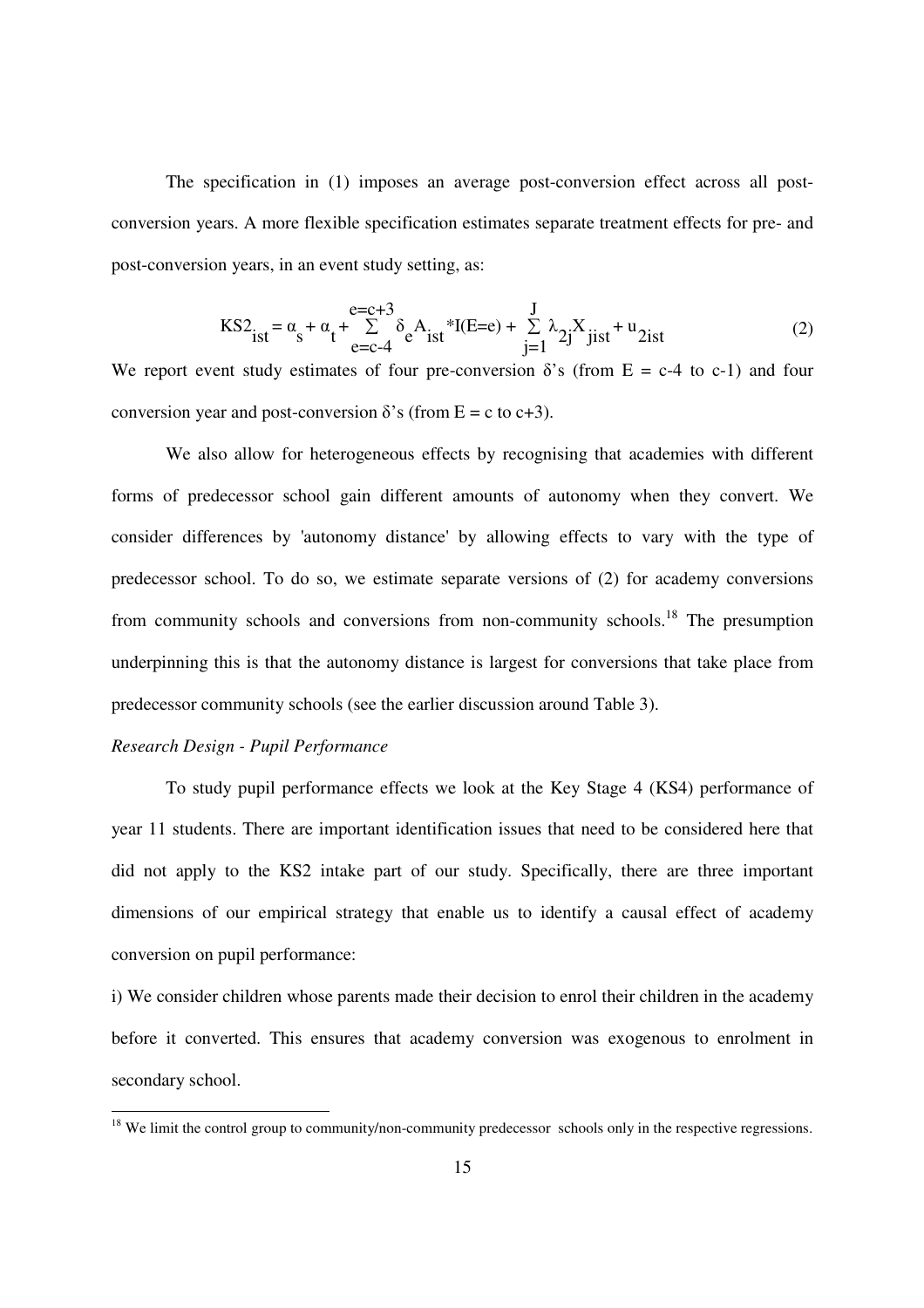ii) We limit the event study on pupil performance to a maximum of four years post conversion, including the year of conversion itself. This is because children spend five years in secondary school. Thus children affected by conversion when enrolled in the predecessor school in their first year of secondary school, year 7, could have up to four post-conversion years of education in the academy (i.e. since their full enrolment in the school runs from  $E = c-1$  up to  $E = c+3$ ). Similarly children affected by conversion when enrolled in the predecessor school in year 8 could have up to three conversion years (to  $E = c+2$ ), and so on for children in years 9 and 10 in the predecessor school. Thus the length of treatment varies depending on when conversion took place. Table A1 of the Data Appendix shows the structure of this treatment in more detail.

iii) Since the initial enrolment decision was made for the pre-conversion school, academy conversion should be exogenous to these students, and can be set up as in terms of an intention to treat (ITT) empirical exercise, from which we can obtain a causal estimate of a local average treatment effect (LATE). The ITT group is all pupils enrolled in the predecessor school who pre-conversion are lined up to take their year 11 KS4 exams in the school (i.e. year 7 students enrolled 4 years prior to conversion, year 8 students enrolled 3 years prior etc). The approach is similar to that taken in Abdulkadiroglu et al. (2014), who study school takeovers in New Orleans, referring to pupils who stay in a converting school as 'grand-fathered' pupils.

 As we are interested in the causal impact of academy conversion on KS4 results we can first operationalise our empirical analysis by means of the following value added equation:

$$
KS_{ist}^{4} = \alpha_{s} + \alpha_{t} + \theta_{t}A_{ist} * I(E \ge t = c) + \sum_{j=1}^{J} \pi_{lj}X_{jist} + \varphi_{l}KS_{ist}^{2} + v_{list}
$$
(3)

In (3) estimates of the  $\theta_1$  coefficient is analogous to the KS2 difference-in-difference set up above, but because we now restrict to pupils enrolled in the pre-conversion school there is a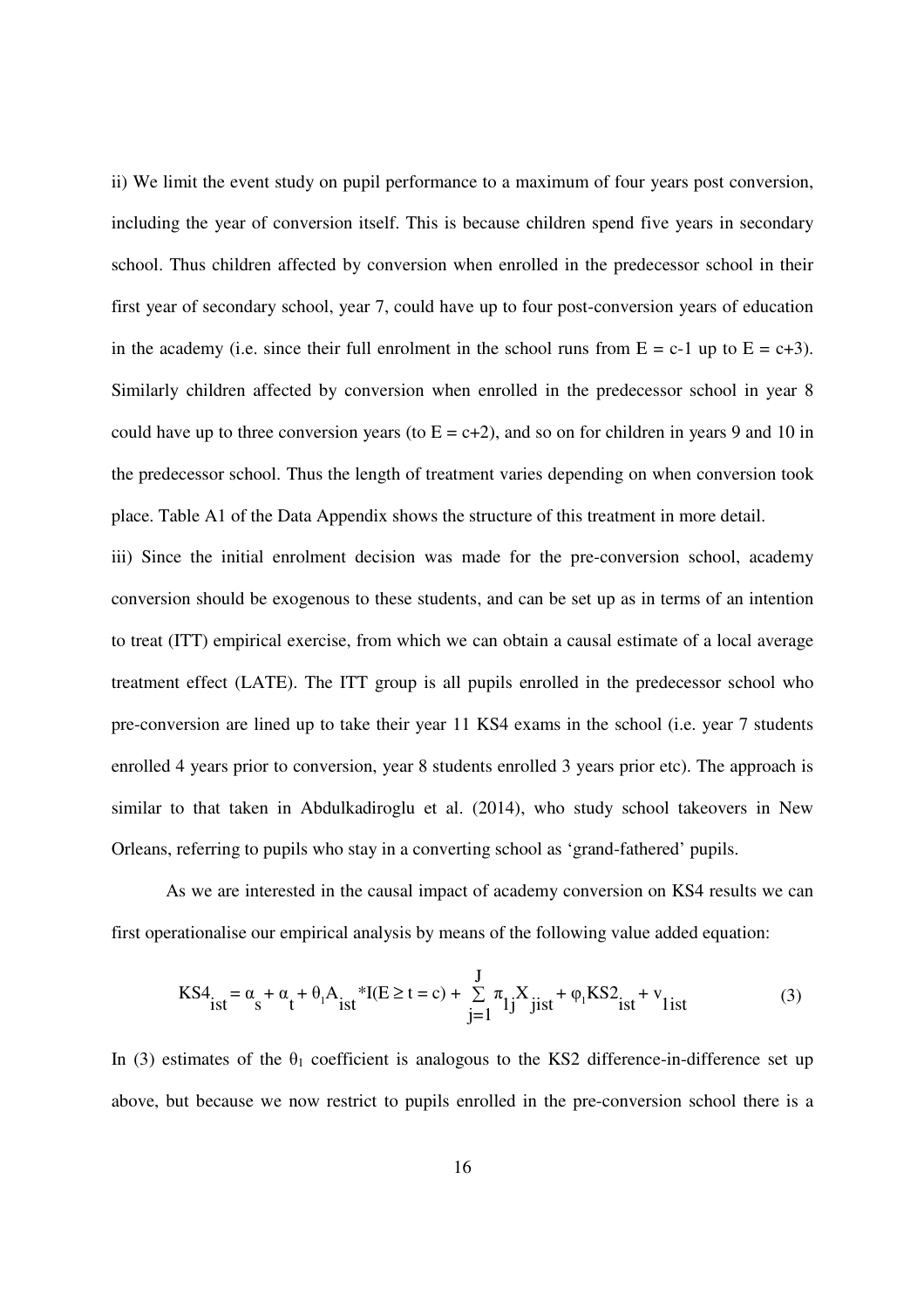subtle difference. This is that not all pupils who end up taking their KS4 exam at a school that becomes an academy  $(A<sub>ist</sub> = 1)$  were enrolled in the school pre-conversion. Conversely, not all students initially enrolled in a school that converted to an academy ( $ITT_{\text{ist}} = 1$ ) remain in the school to take their KS4 exams. Thus, ordinary least squares estimates of  $\theta_1$  from (3) will not reflect a causal estimate.

Defining the variable indicating treatment by an academy conversion as  $Z_{\text{ist}} = A_{\text{ist}} * I(E \ge t = c)$  we account for selection into and out of treatment by using intention to treat status (ITT<sub>ist</sub>) as an instrument for  $Z_{\text{ist}}$ , to estimate a LATE as follows:

$$
Z_{\text{ist}} = \alpha_{\text{s}} + \alpha_{\text{t}} + \theta_{2} \text{ITT}_{\text{ist}}^{*} \text{I}(E \ge t = c) + \sum_{j=1}^{J} \pi_{2j} X_{\text{jist}} + \varphi_{2} \text{KS2}_{\text{ist}} + \mathbf{v}_{2\text{ist}} \tag{4}
$$

$$
KS_{ist}^{4} = \alpha_{s} + \alpha_{t} + \theta_{3} I T T_{ist}^{*} + I(E \ge t = c) + \sum_{j=1}^{J} \pi_{3j} X_{jist}^{*} + \varphi_{3} KS_{ist}^{2} + \nu_{3ist}
$$
(5)

In the first stage in (4) the estimates of  $\theta_2$  show the proportion of the ITT group that stay in the academy and take KS4 exams there. These are the 'grandfathered' pupils that remain in the school. Equation (5) is the reduced form regression of KS4 results on the instrument. The instrumental variable (IV) estimate is the ratio of the reduced form coefficient to the first stage coefficient,  $θ_3/θ_2$ .

Extending this IV setting to the event study framework we are able to estimate separate estimates for the four years from conversion onwards ( $E = c$  to  $c+3$ ) using four instruments for whether a pupil is ITT for event year c, event year  $c+1$  and so on.<sup>19</sup> Further extending to

-

<sup>&</sup>lt;sup>19</sup> Formally, an individual enrolled in a treatment school in event year c-i and academic year group k is, for instance, intention to treat for  $c+1$  if  $c-i + (11-k)$  is equal to  $c+1$ , where 11 is the academic year group in which KS4 exams are sat. The binary instrument in equation  $(4)$  is equal to 1 only if any one of the four instruments used for the event study equals 1.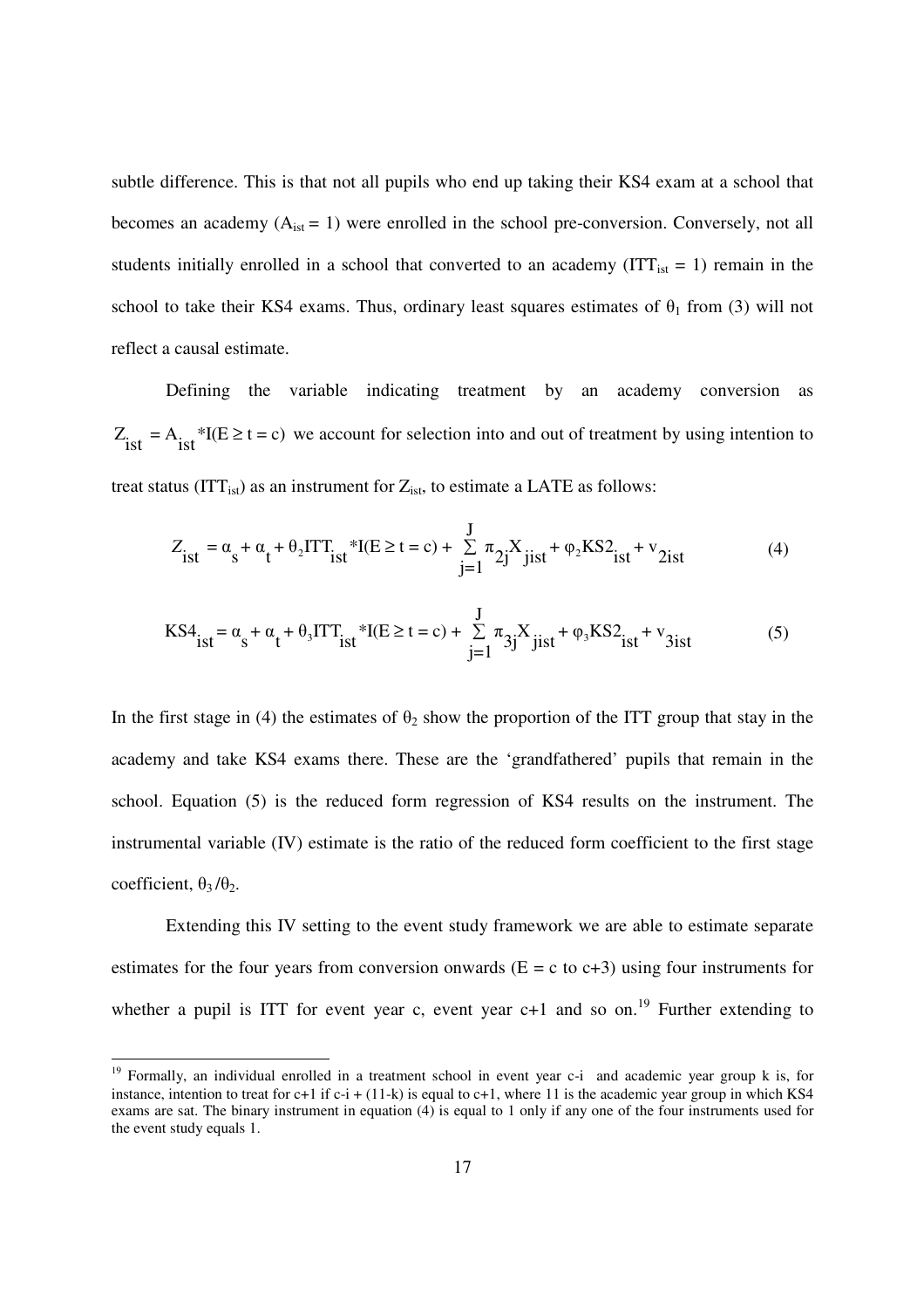estimate separately for community and non-community predecessor schools enables us to consider the impacts of autonomy distance associated with the conversion.

# *Comparison Schools*

In Table 4, we compare average pre-treatment characteristics of academy schools and other types of maintained English secondary schools. It confirms that academies have significantly different characteristics from the other school types. This is true of pupil characteristics (like the proportion eligible for free school meals, the proportion white and the proportion with special educational needs) and of pupil performance (like the headline school leaving age measure of the proportion getting 5 or more A\*-C GCSEs and equivalents and the Key Stage 2 primary school points score).

This is not at all surprising. The whole point of Labour's academy programme was to improve poorly performing schools. Thus, a naive comparison between academy schools and all other state-maintained schools is likely to suffer from significant selection bias. A related problem is that schools that go on to become academies may have common unobservable characteristics (e.g. they have a type of school ethos that is more in line with the academy model). Finally there is scope for mean reversion, as academies were badly performing schools in their predecessor state.

Looking in more detail within the group of academies it does, however, turn out that the schools that convert to academy status between 2002/03 and 2008/09 have very similar pretreatment characteristics to the schools that later become academies. A set of balancing tests is given in the final row of the Table. One cannot reject the null hypothesis that the 106 academies that convert in the sample period and the 114 future academies have the same sets of characteristics. This partially legitimises our use of pupils attending future converters as a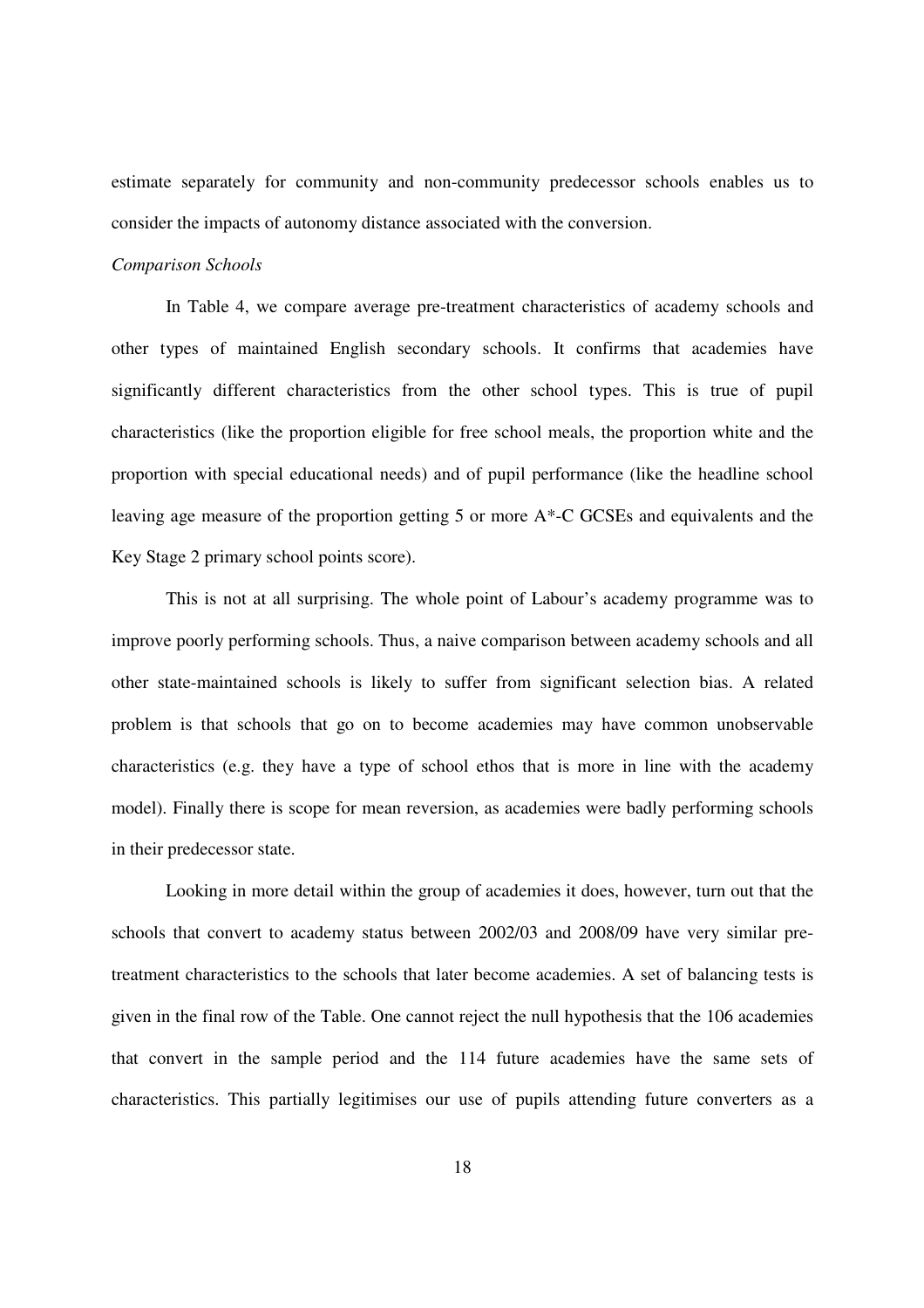control group in the D-i-D setting. It is further legitimised in the empirical findings we describe below where there are no differential pre-conversion trends in the same school years, thus allaying any concerns of mean reversion.

Thus the data structure we use is a balanced panel of schools for the school years 2000/01 to 2008/09 with repeated cross-sections of enrolled year 7 (for intake) and year 11 (for performance) pupils. Time variation in the academy conversion programme means that we can set these up in the event study framework detailed above. Table A2 of the Data Appendix shows the sample sizes for the different cohorts of academy schools in the KS2 and KS4 analyses that we undertake.

#### 4. Empirical Results

## *Academies and Pupil Intake*

In Table 5, we report results showing the effects of academy school conversion on the quality of pupil intake. The Table reports estimates from five different empirical specifications. We begin with the raw differences-in-differences estimate in column (1). We add time-varying controls in column (2). In column (3), we estimate heterogeneous effects in the event study setting, and in columns (4) and (5) we look at event study estimates for pupils in community and noncommunity predecessor schools respectively.

The estimated coefficients in the Table show that academies, post-conversion, attract pupils with significantly higher KS2 test scores than those schools that convert after our sample ends. Column (1) shows that, on average, pupils enrolling in an academy at year 7 have a KS2 mean points score that is 0.074 of a standard deviation  $(\sigma)$  higher than those attending schools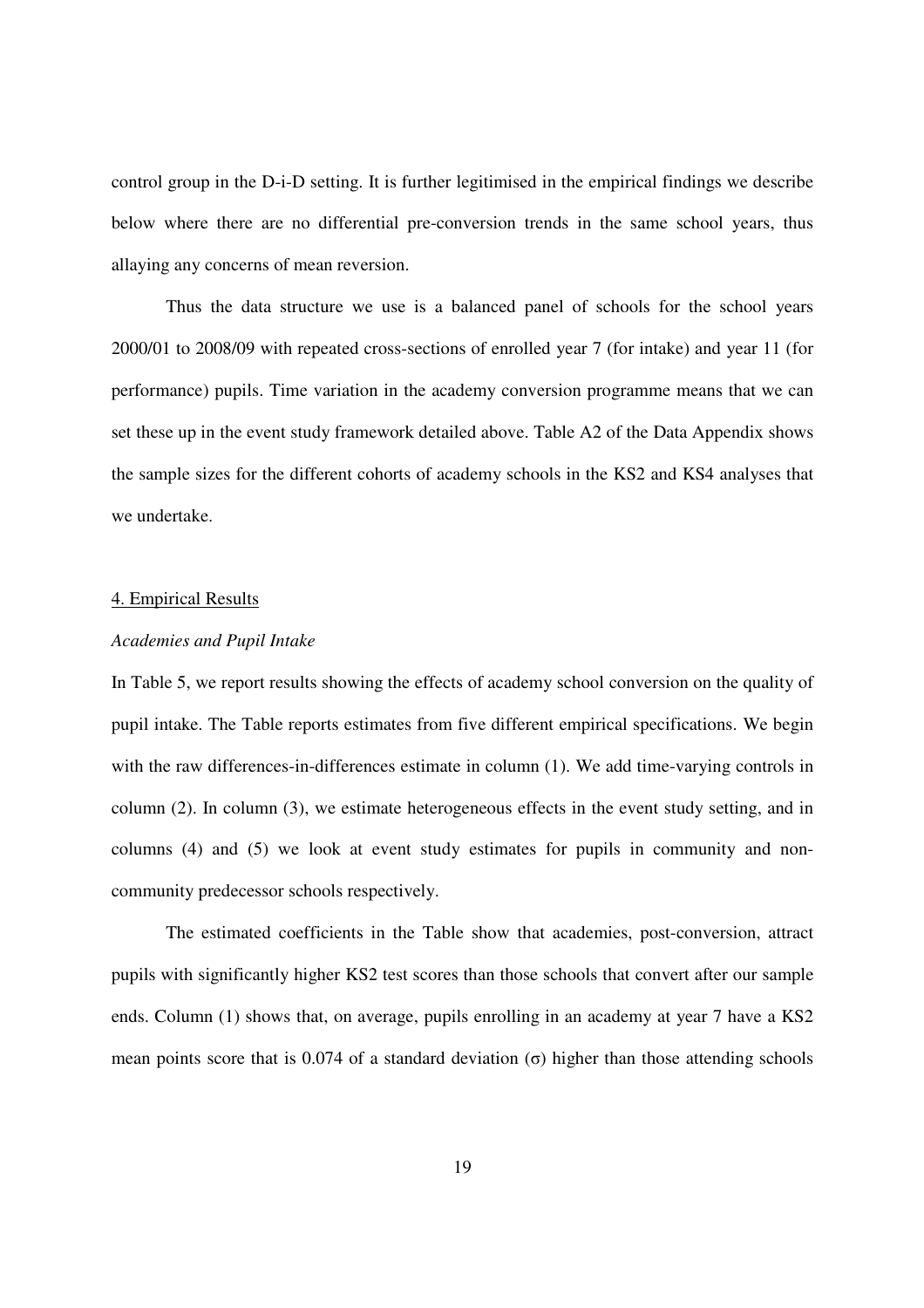yet to attain academy status. The average intake effect falls to 0.058σ with the addition of the controls in column (2).

The event study estimates in column (3) show there to be no pre-conversion differences in trends between pupils in the treatment and control schools. They show a conversion year impact  $(E = c)$  of 0.010 $\sigma$ . This gradually rises year on year post conversion, becoming strongly significant in statistical terms, before reaching 0.082σ by event year c+3. These results suggest that (on average) there was a change in the pupil intake of schools when they converted to academy status. On conversion, academies began admitting higher ability pupils.

As shown in Figure 1, this positive impact grows over time, suggesting important compositional changes in the academies student body over time. Interestingly, the positive intake effects are only present for academies that convert from community predecessor schools (as shown in column (4)) where the (bigger) conversion year impact of 0.056σ is significant and rises to 0.200  $\sigma$  by E = c+3. Figure 2 plots the event study estimates by predecessor type and the clear difference is evident.

## *Academies and Pupil Performance*

Table 6 shows OLS, ITT and IV estimates of the impact of academy conversion on Key Stage 4 pupil performance for year 11 children. Columns (1) to (3) show estimates of the impact of academy conversion on end of secondary school KS4 pupil performance from specifications without control variables. Columns (4) to (6) show estimates from value added specifications that net out end of primary school KS2 pupil performance and include controls while columns (7) to (9) extend the (4) to (6) specifications to the event study setting.

The first point to note is that the estimates are broadly similar regardless of estimation method. The columns (1) to (3) specifications show that being in an academy school increases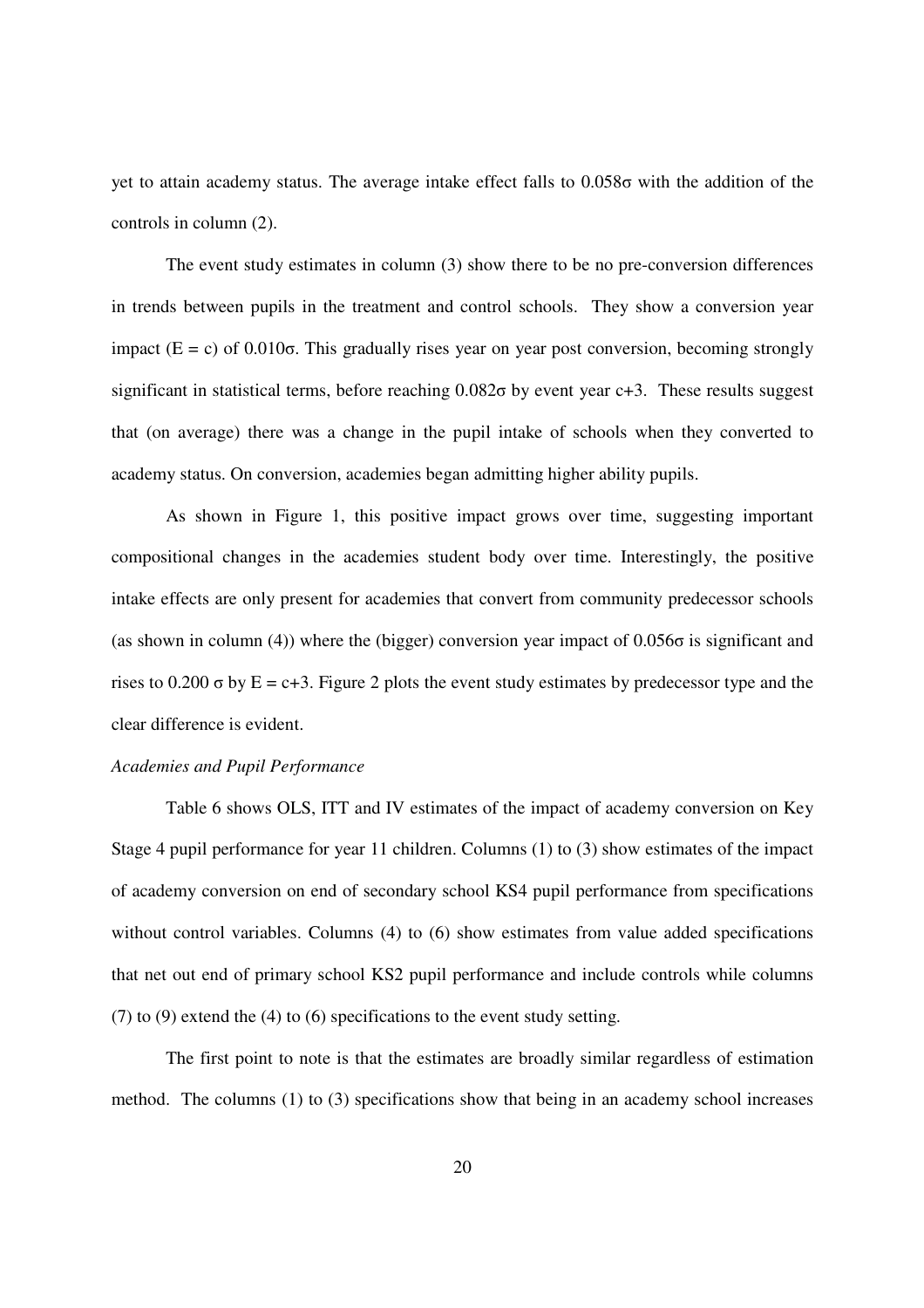pupil's KS4 standardised test scores by a statistically significant 0.082σ to 0.095σ. Adding the prior achievement measure (KS2) and control variables in columns (4) to (6) reduces this a little to 0.073σ to 0.080σ, which remains significant. Thus pupil achievement is significantly higher on average, and so is value added for pupils attending schools that converted to an academy.

The interpretation of the ITT estimate in column  $(5)$  of a significant  $0.073\sigma$  improvement is that KS4 went up by 0.073σ more for children enrolled in a pre-conversion school as compared to children enrolled in control schools in the same school years. The IV estimate in column (6) corrects for the fact that not all ITT children sat their KS4 examinations in the school (in fact 93.2 percent did as the highly significant first stage at the bottom of the Table shows) and this rises to 0.079σ. This is the preferred baseline average impact estimate of academy conversion.

Columns (7)-(9) of Table 6 show the event study D-i-D estimates. These show no discernible pre-treatment trends, but a significant positive, and rising over time, impact after conversion. In the IV estimates of column (9), conversion year test scores are  $0.037\sigma$  higher (though statistically insignificant), and this rises to (a statistically significant) 0.184σ four years post-conversion. Figure 3 very clearly shows the significant upturn after treatment and the lack of pre-conversion differences. It also makes it clear that academy conversion raised pupil performance, according to the causal IV estimates.

In Table 7 and Figure 4 we show separate IV estimates for pupils attending academies that converted from community and non-community schools respectively. Significant – and sizable – effects are seen for the former, whilst there is no improvement for the latter. These results reveal an important finding in terms of the overall interpretation of our results. They suggest that pupils attending schools experiencing the largest increase in autonomy via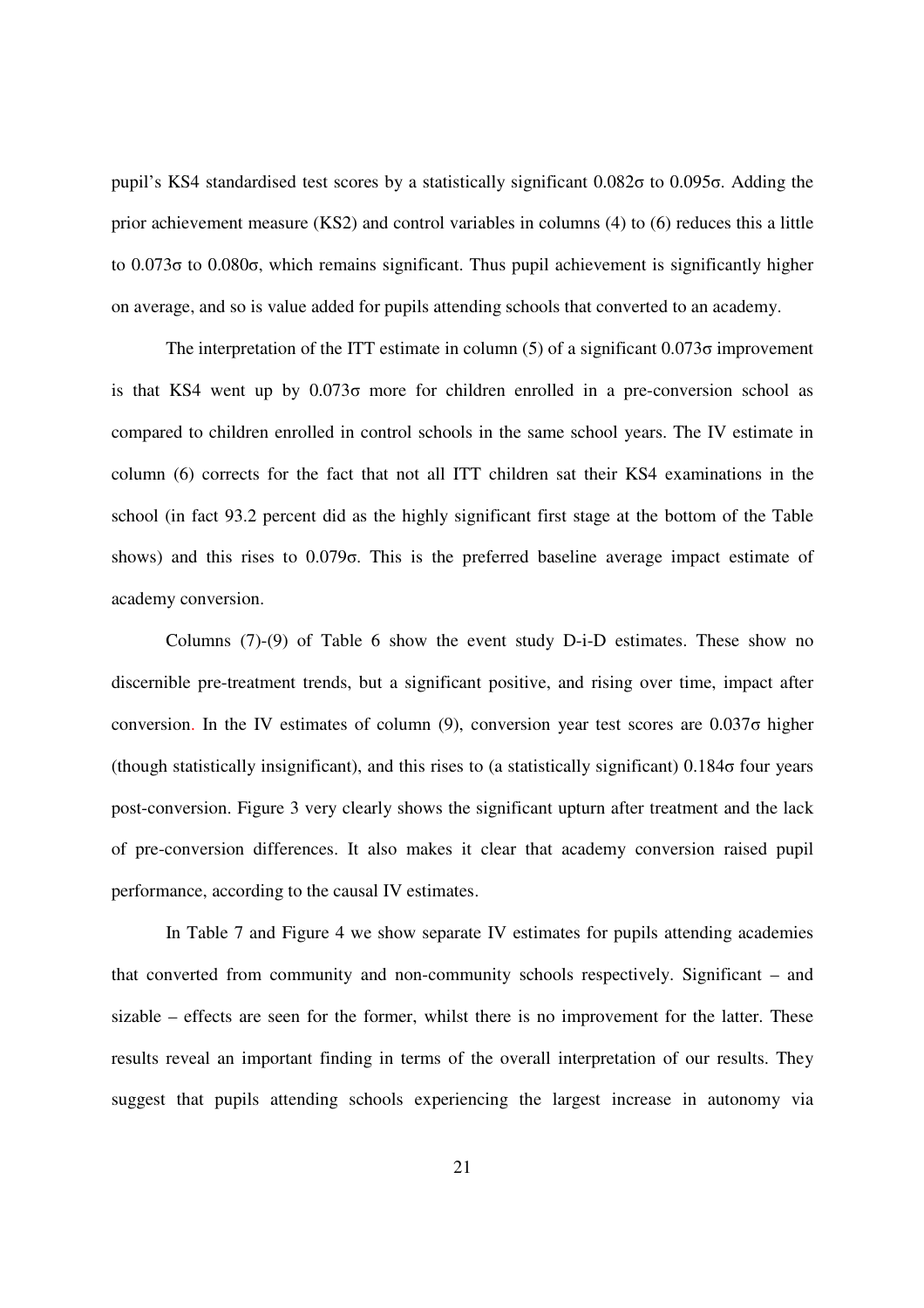conversion – those from predecessor community schools – were the only ones to experience performance improvements. The estimated effects are large, for example with a year of conversion effect in the IV estimates being  $0.097\sigma$  that reaches  $0.388\sigma$  by c+3.

Conversions from community schools enabled a gain of responsibility for the majority of the curriculum of the school (except the core subjects: English, Maths, Science and IT); the structure and length of the school day; the school budget and all staffing decisions. In the next section of the paper we look at which of these underlying mechanisms may have been behind the observed performance improvements. Prior to that, however, we consider some empirical extensions and study the robustness of the key findings.

## *Extensions and Robustness*

 $\overline{a}$ 

Recall that the treatment effect we are estimating is time-varying because academy conversions occur in different school years 2002/03 through 2008/09 . Thus one extension we have considered is to estimate the most detailed KS4 models separately by cohort. Figure 5 plots IV estimates from the models separately by cohort.<sup>20</sup> It is very clear that a null hypothesis of the same average effects across cohorts is not rejected by the data. The gradually rising positive performance effects are seen across the four cohorts of conversions shown in the Figure.

The event study estimates uncover a significant improvement in performance that grows with more years post-conversion. This is not quite the same, though is strongly connected, to the years of exposure to academy treatment that children receive. The reason why is that a small number of pupils do not sit their KS4 exams in an academy school and are not intention to treat,

 $20$  It shows the equivalent to the Table 6 column (3) specification separately estimated for four year cohorts of conversions: these comprise the 10 conversions in school years 2002/03 and 20030/4 (3 from 2002/03 and 7 from 2003/04), the 12 conversions from school years 20040/5 and 2005/06 (2 from 2004/05 and 10 from 2005/06), the 45 conversions from 2006/07 and 2007/08 (15 from 2006/07 and 30 from 2007/08) and the 39 conversions from school year 2008/09. In each case they are compared to the control group of 114 schools that convert after the study sample period ends.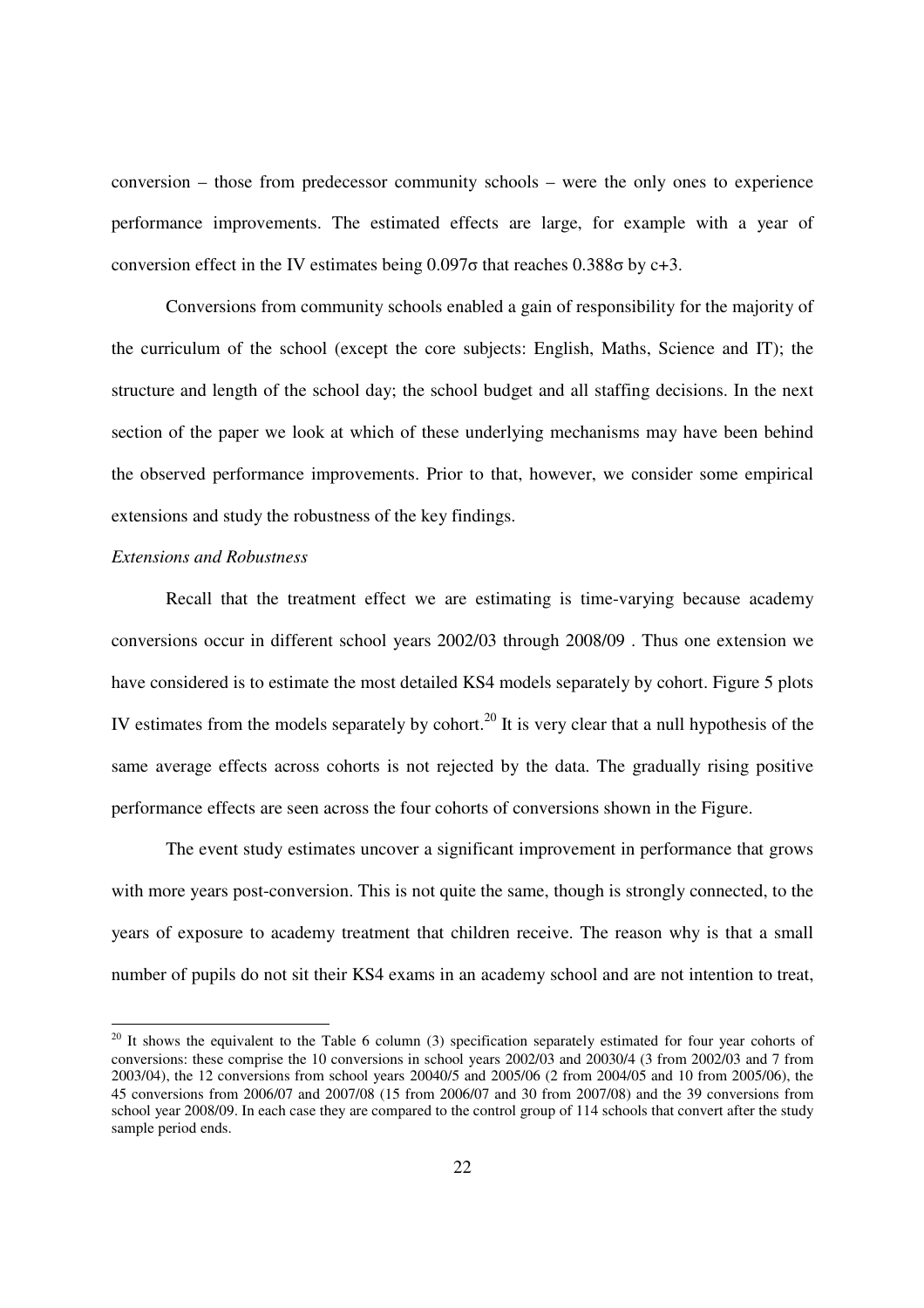but are nevertheless exposed to treatment (i.e. they may enter post-conversion and leave prior to examinations). We have therefore reformulated the estimated models in terms of years of exposure to being taught in an academy. This involves defining the ITT variable and the treatment variable as years of exposure. Table 8 shows the results both for continuous and for dummy variable ITT and treatment years of exposure variables. It is evident that more years of exposure produces a bigger impact on pupil performance, and one that is of sizable magnitude for four years of exposure at  $0.323\sigma$  in the academy conversions from predecessor community schools.

Next we consider a falsification test. This is a test of whether the estimated  $\theta$  coefficients reflect pre-existing differences in the outcomes of interest for our treatment group compared to our control group. To do the falsification exercise, we altered the year in which each cohort of academy school became an academy to that of an earlier time period. We then re-estimated our models calculating the  $\theta$  coefficients based on a 'fake' year (four years before) where we pretended schools converted to academies. If the  $\theta$  coefficients in this falsification exercise give similar results to that of our original specification, then we would worry that the results of our original specifications reflect pre-existing differences in the outcomes of interest. To avoid any contamination when pupils attend schools that actually have converted, as oppose to attending during the 'fake' conversion, it is necessary for there to be no overlap, at the school level, between fake post-academy years and actual post-academy years. This means that we have to shorten the post-treatment fake periods for the first three academy cohorts. Thus the sample size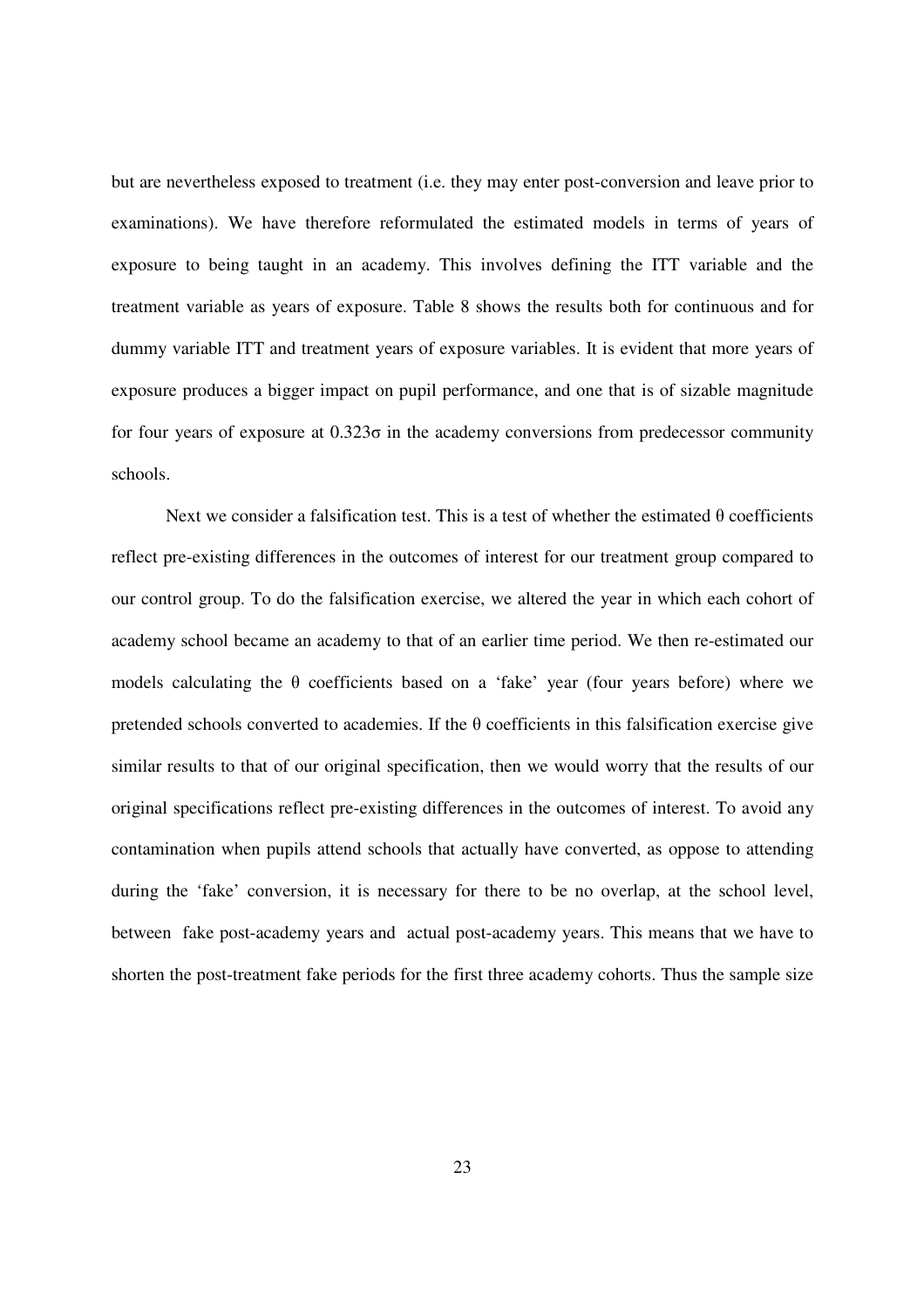drops. We also lose 4 schools who do not have GCSE sittings for some of the earlier 1997/98- 2000/01 period. $21$ 

The falsification exercise was conducted over the seven year period between the 1997/98 and 2004/05 academic years. Column (1) of Table 8 shows the results for all conversions, and column (2) just for conversions from community schools. In both cases the estimated  $\theta$ coefficients for the academy conversion are always close to zero and statistically insignificant. This fake policy experiment does seem to rule out that our results are driven by pre-existing unobservables. However, as already noted, it was carried out on a slightly different sample and so in columns (3) and (4) of Tables 7, we report the original specifications for the same sample of schools. They are very similar to the main KS4 results of the paper.<sup>22</sup> The same is true when the value added specification adding in KS2 (which we are unable to do for the fake policy) is considered in columns (5) and (6).

We have also looked at other measures of KS4 performance. These are shown in Appendix Tables A2-A4. All models are comparable with those in Tables 6 and 7. If, rather than using the total points score, we consider the proportion getting 5 A\*-C GCSEs (and their equivalents) and or the proportion getting  $5 A^*$ -C GCSEs (and their equivalents) but including GCSEs in Maths and English, we see a very similar pattern of results. It is evident that, with some subtleties, the same overall pattern of results is clear. Estimates that look separately at GCSEs and equivalents are somewhat noisy although marked effects for the equivalent qualifications and GCSEs are found in community converters.

-

<sup>&</sup>lt;sup>21</sup> This is because some schools open post 1992/93 and so their first GSCE cohorts are post 1997/98 – sample sizes for the fake policy experiment are shown in Appendix Table A5.

 $^{22}$  Pre-2002 observations (and hence our fake policy) have limited data on pupil characteristics. Therefore when we re-estimate our original model on the new sample of schools we omit those covariates that are missing pre-2002.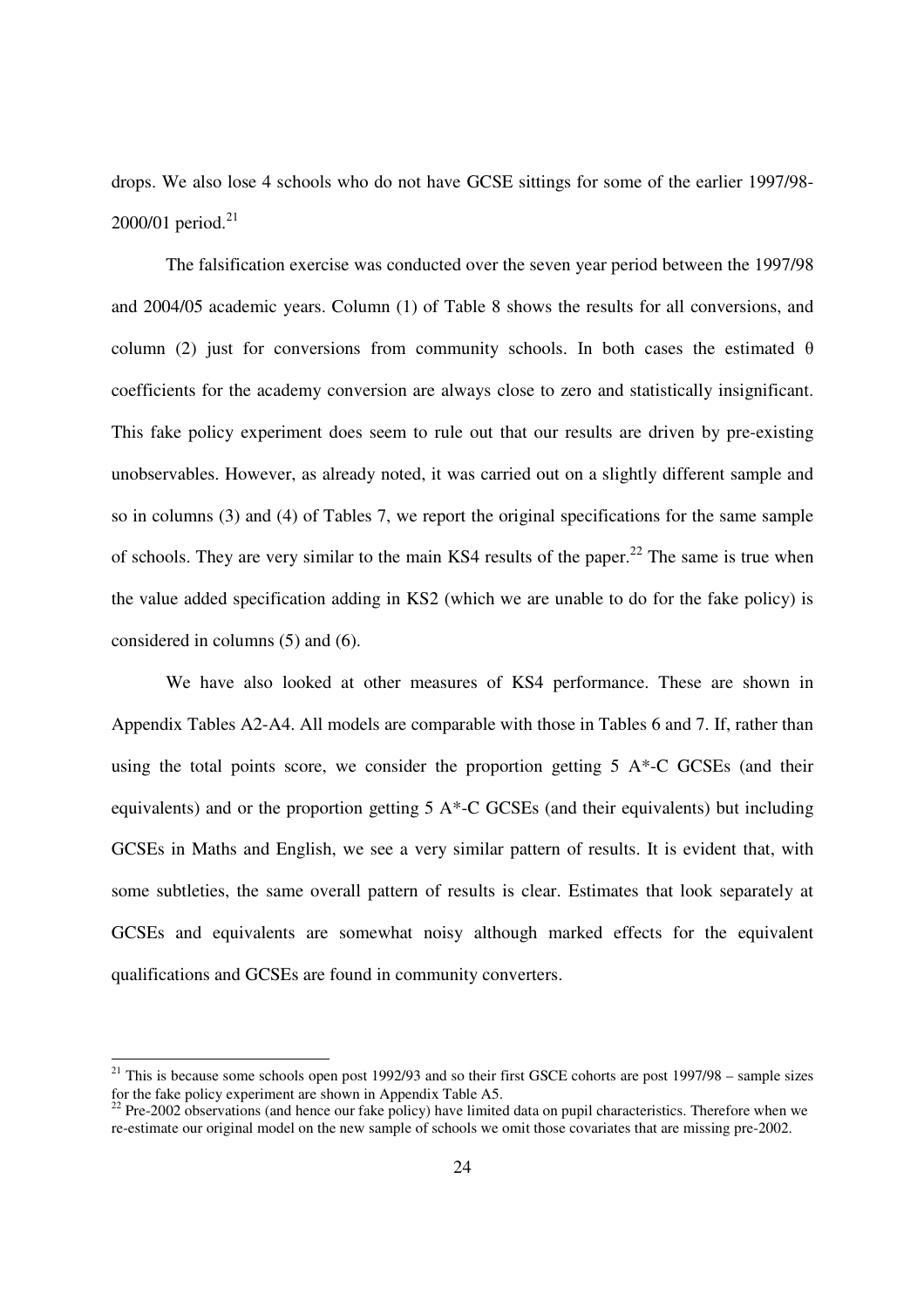Finally, we considered a different measure of whether academisation under the Labour programme resulted in improved school performance by looking at Ofsted inspections of schools before and after conversion, again relative to control schools.<sup>23</sup> Table 9 shows transition matrices for treatment and control schools in the 2000s. These transitions constitutes movements in inspection rankings (of outstanding, good, satisfactory or inadequate) before and after academy conversion for academies in the early and late 2000s and the same for comparison schools. Not all schools were inspected twice in this period so we are forced to analyse a sub-set of schools.

The descriptive statistics in Table 9 show that academies were, on average, more likely to move up the rankings before and after conversion as compared to comparison schools. Ordered probit estimates reported in Table 10 confirm this and show a statistically significant improvement in inspection rankings of academies. We take this as complementary and corroborative evidence in line with the KS4 performance gains we have already reported.

#### 5. Mechanisms

 $\overline{a}$ 

The above results uncovered evidenced of significant performance improvements for pupils treated by academy conversion. They also showed these improvements to be more pronounced for those attending schools that gained the greatest autonomy. We now address the question what use of academy freedoms can account for these findings?

 To begin the discussion of mechanisms, we first draw on the Department for Education's (2014) survey of academy schools 'Do Academies Make Use of Their Autonomy?'. This survey

<sup>&</sup>lt;sup>23</sup> Ofsted is the Office for Standards in Education, Children's Services and Skills which is a government department of Her Majesty's Chief Inspector of Schools in England which undertakes inspections of schools as part of the strongly enforced school accountability system that operates in England.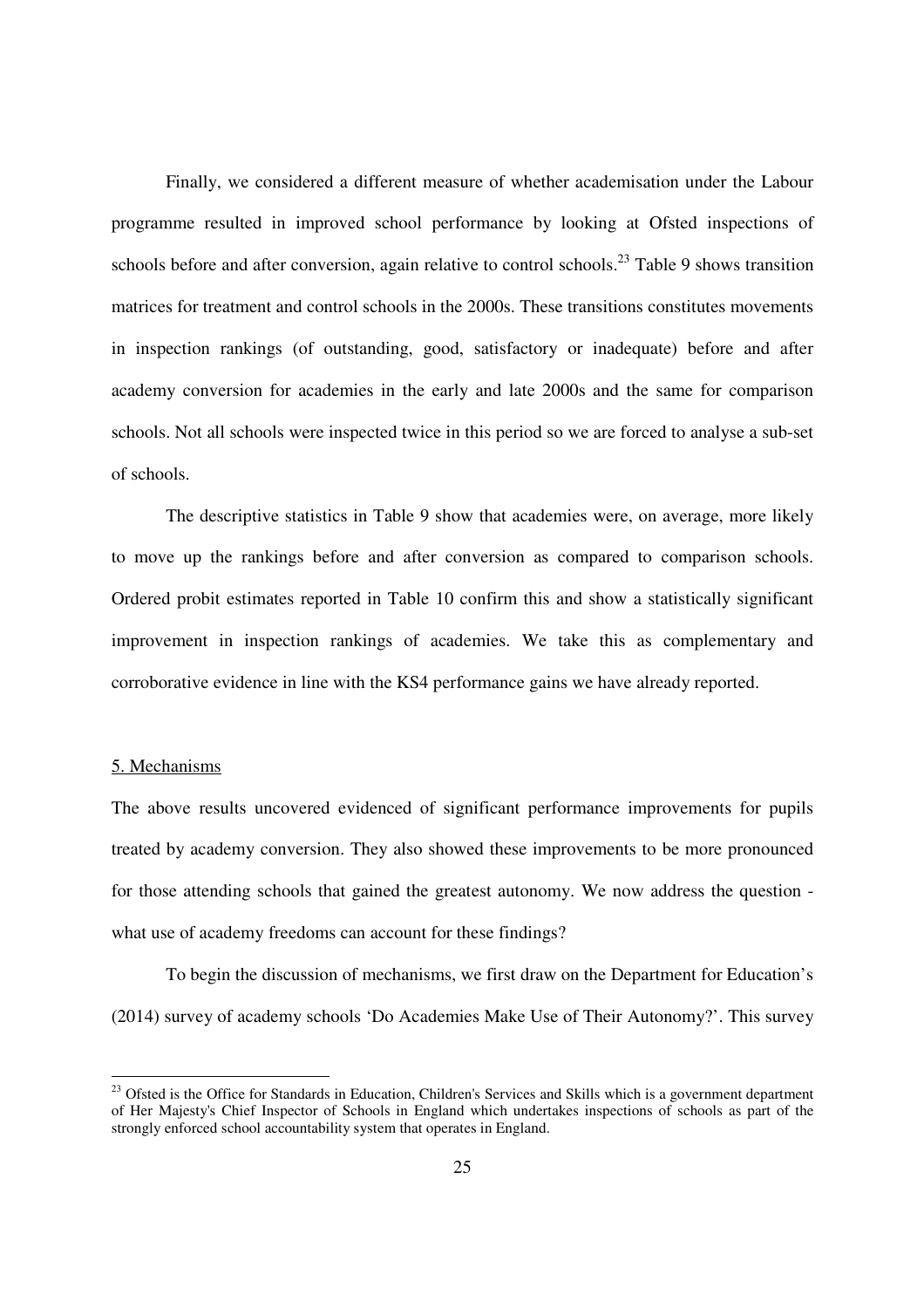collected information on a wide array of changes that may have occurred following conversion.<sup>24</sup> These are summarised in Table 11 for 23 of the Labour academies we analyse in this paper, and for 148 academies (including the 23) overall.

 Table 11 ranks the responses in order of the percent making the particular change considered in the survey. The three most prominent changes, amongst the 23 converters in our sample, were 'changed school leadership', 'procured services that were previously provided by the local authority' and 'changed the curriculum you offer'. Over 75 percent of the schools said they made these changes pursuant to gaining the new academy freedoms. This ranking is broadly consistent with that of the 148 sponsored academies overall.

 When asked what the most important change was, two answers dominate - 'changed school leadership' (at 56 percent) and 'changed the curriculum you offer' (at 26 percent). Furthermore, both of these were reported to be linked to improved outcomes (in 73 and 77 percent of cases respectively). Other changes that were notably linked to improved outcomes were 'Increased the length of the school day' (63 percent) and 'Collaborated with other schools in more formalised partnerships' (45 percent).

 Looking at differences between treatment and control schools in the D-i-D event study offers further evidence. We can look at three of the important factors identified in Table 11: whether a new headteacher is taken on upon conversion; whether more pupils are enrolled; and whether more teachers are taken on. This is facilitated by the availability of school level data over time on each of these.

 $\overline{a}$ 

 $24$  In May 2013 the Department for Education sent a questionnaire to all 2919 open academies. Of the 720 respondents, 148 were sponsored academies, with 74 of these being secondary schools. Of the 74, 23 converted pre-May 2010 and thus were academies at some point in our sample period.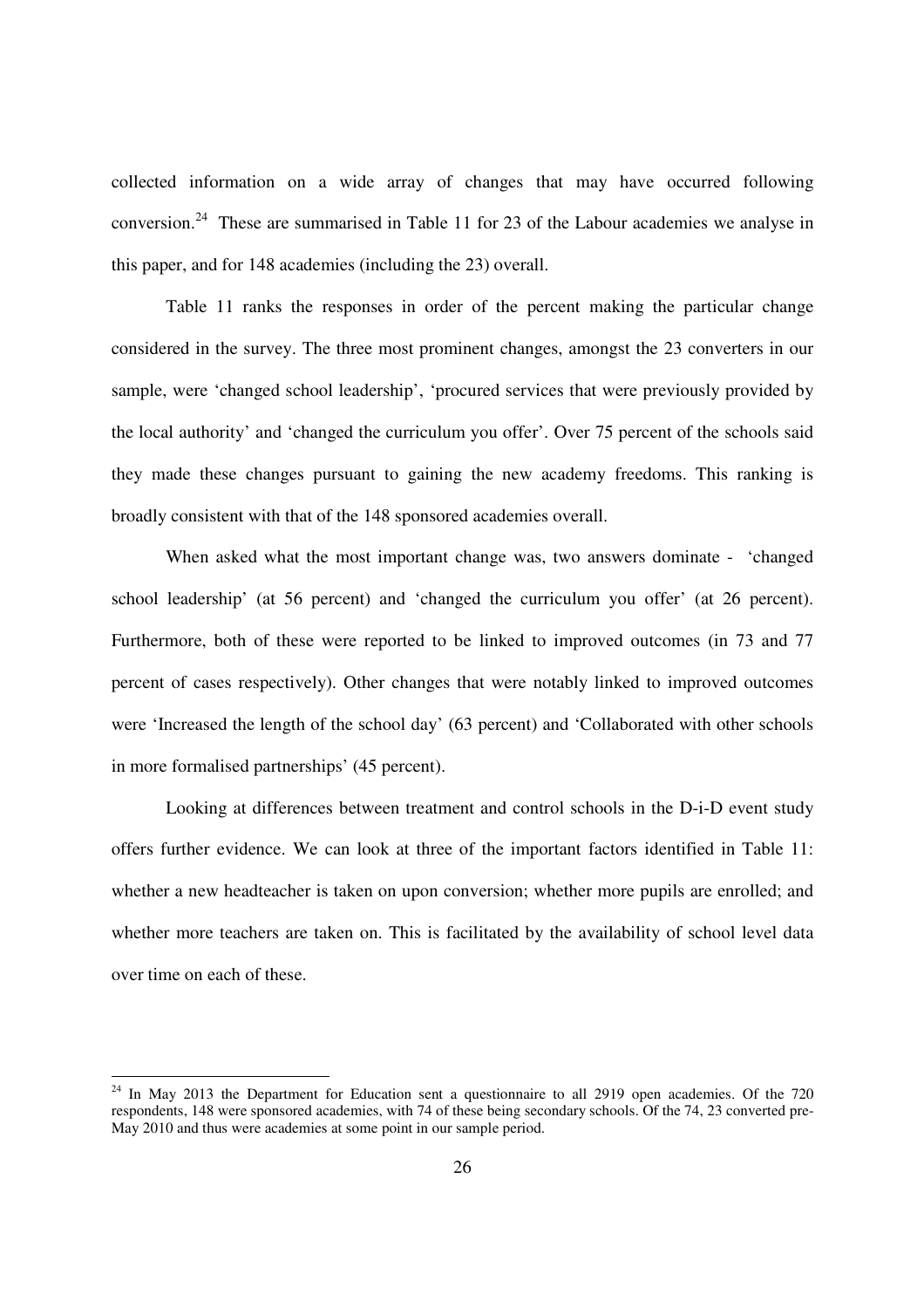Table 12 reports results for headteacher change. Event study estimates show evidence of considerable headteacher turnover when a school converts, and that this is concentrated in the conversion year. In treatment schools, 59 percent more headteacher turnover occurred in the year of conversion c as compared to the control schools. This seems to be a one off change that occurs as the subsequent year treatment effects from c+1 to c+3 are all insignificantly different from zero. The rate of headteacher turnover is a little higher 62 percent in conversions from predecessor community schools, but is also high at 51 percent in predecessor non-community schools, showing that changing headteacher is a general and widespread feature of academy conversions.

Thus a strong feature of academy conversions is to replace the headteacher. There is a more modest turnaround of the rank and file teaching staff, and much of this is due to a need to take on more teachers as more pupils enrol in academies post conversion. This is shown from the results reported in Table 13. The Table shows event study D-i-D estimates of the effect of academy conversion on the number of teachers, number of pupils and the teacher-pupil ratio. Looking at columns (1)-(3) shows that the number of teachers rose gradually for event study years c+1 through c+3, although there was no significant effect in the year of conversion. This is because, as shown in columns (4)-(6), more pupils were enrolled as the academies were up and running, again with an insignificant change in the year of conversion, but with increases in pupil numbers by  $c+3$ . Finally, columns (7)-(9) show that the number of teachers increasing was largely due to increased pupil enrolments (except in the conversion year where the teacher-pupil ratio did rise, especially in conversions from predecessor community schools because of a blip down in pupil enrolments that year). Overall, however, the Table shows less clear evidence of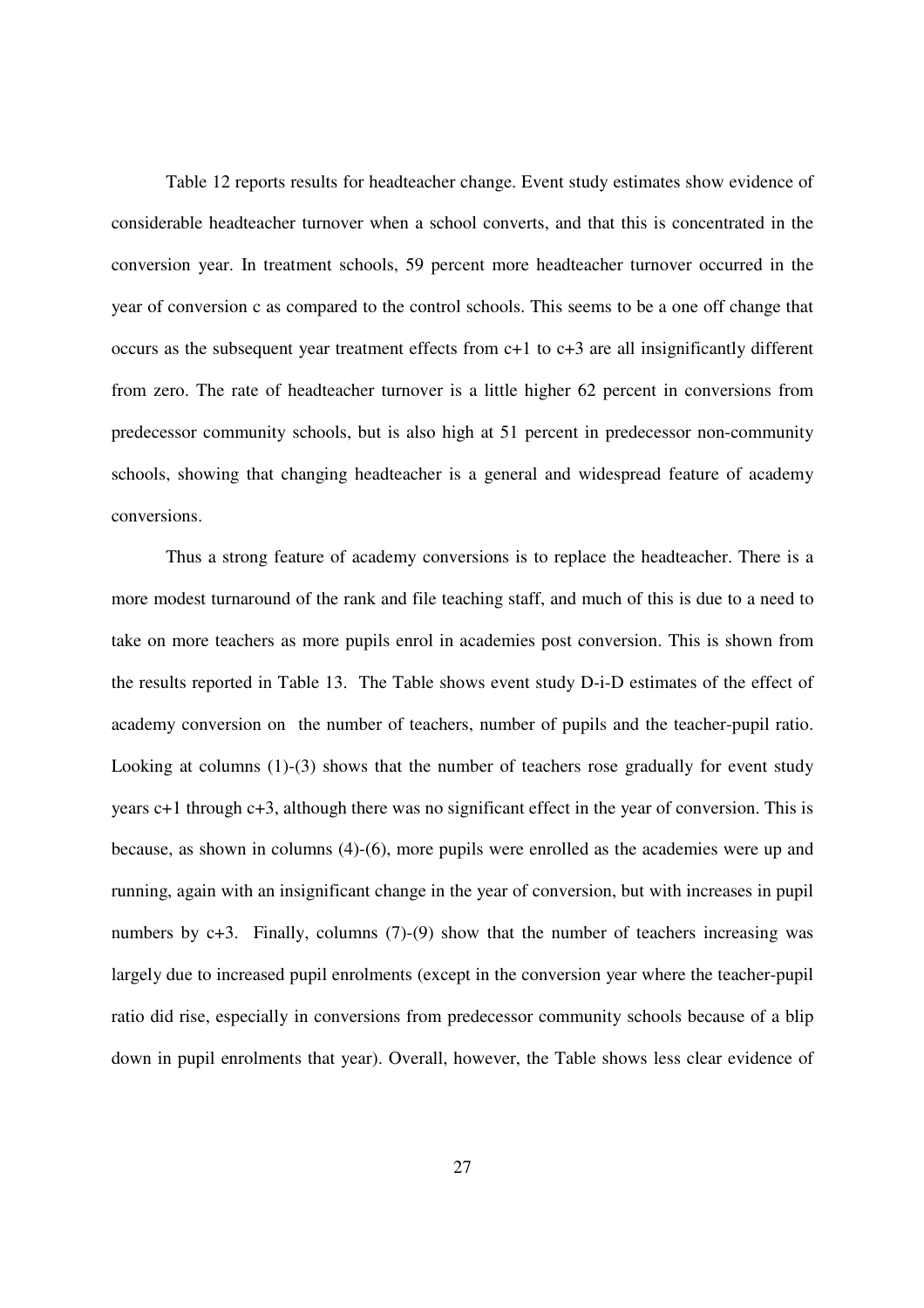teacher turnover as compared to the very significant evidence of headteacher turnover shown in Table 12.

## 6. Conclusions

This paper focusses on what has become a high profile case of education policy – the introduction of academy schools into the English secondary school sector. We consider the impact of academy school conversion on pupil intake and performance. Academy conversion is seen to generate a significant improvement in the quality of pupil intake and significant improvements in pupil performance for those who attended schools treated by academy conversion. There is evidence of heterogeneity in the estimated performance effects as they occur only for schools experiencing the largest increase in their school autonomy relative to their predecessor state.

For children attending academies that converted from a community school we find that transformation to an academy raised their educational outcomes by  $0.14\sigma$  on average, and by more for children receiving more years of treatment (rising to around 0.39 of a standard deviation three years post-conversion). These findings complement existing work from different settings like that on US charter schools (both newly set up and more closely to takeovers of public schools) on whether different school types can affect pupil performance.

In undertaking this empirical study, we offer new evidence about what happens when poorly performing disadvantaged schools convert to a new type of state school characterised by greater autonomy and flexible governance. Possible mechanisms underpinning the estimated pupil performance effects are investigated, both by studying survey evidence and by generating direct evidence from our samples of pupils and schools. Evidence suggests that factors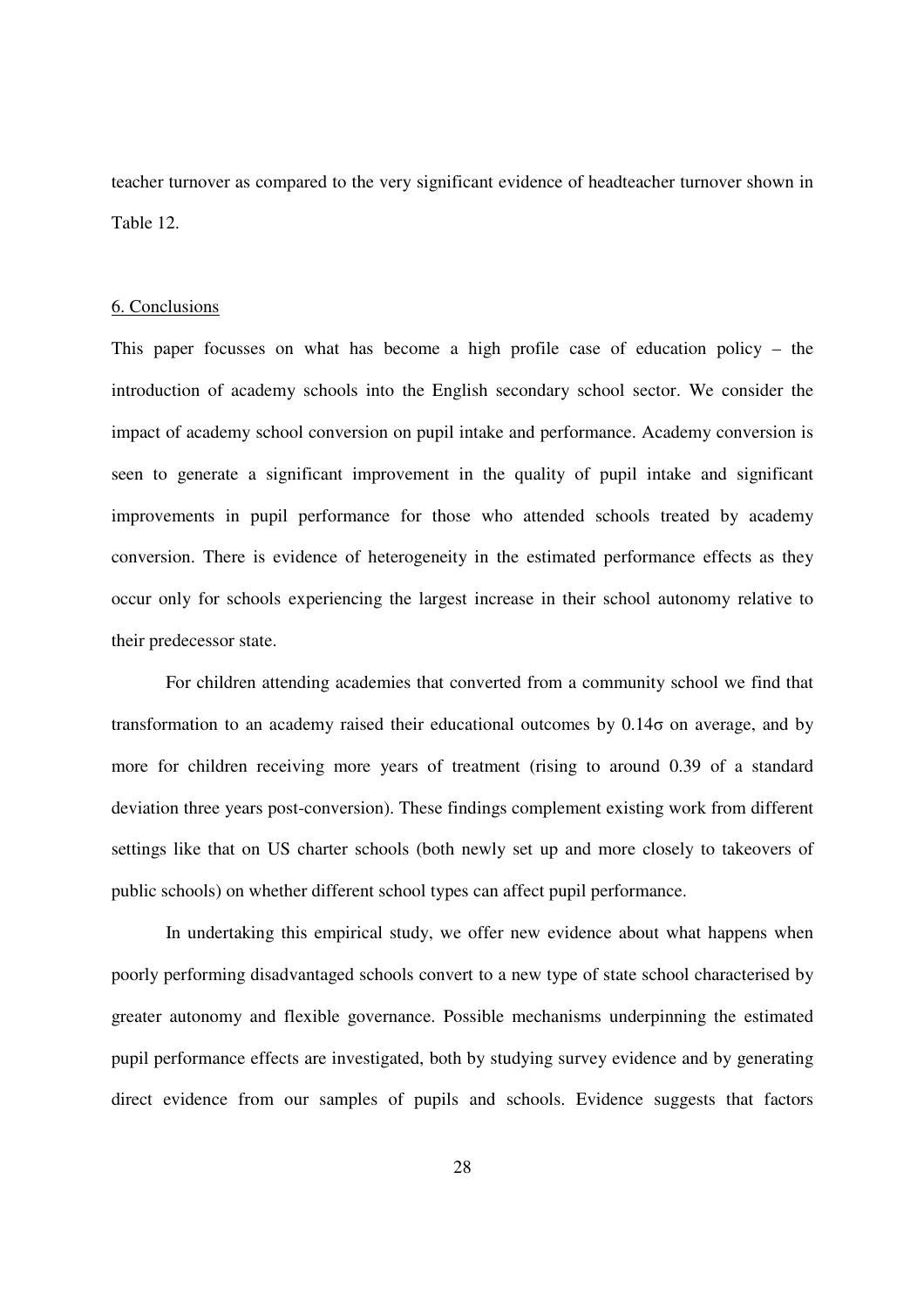underpinning the improvements in pupil performance following conversion to academies are headteacher replacement/changes in management structure and curriculum change.

 Before finishing, it is appropriate to place these findings into their policy context, especially given the very big and rapid education reforms that have occurred recently in England. We study the sponsored academies set up under the Labour government's programme, which set up 133 academies in the school years we study and which had 203 up and running in May 2010 when a new coalition government was voted in. Since then, the academies programme has been massively expanded and taken on a new direction, with the number of conversions skyrocketing and with new convertors not only being in the secondary sector, but also covering primary schools, and even reaching outside the state sector to some private schools. Moreover, the new coalition academies need not have a sponsor when they are converted. Mass academisation seems to be the order of the day in English education.

 It is noteworthy that a key feature distinguishing these new coalition academies is that, on average, they are not characterised by poor performance and disadvantage in their predecessor state like the sponsored academies introduced and approved under the previous Labour government which we analyse in this paper.<sup>25</sup> The way some of them are run is also different with, for example, some of the post May 2010 academies being run as chains of schools by major sponsors. It will be an important future research challenge to determine whether or not these new convertor and chain run academies are able to deliver the kinds of performance improvements for students enrolling in them that the Labour programme we study here seemed to do.

 $\overline{a}$ 

<sup>&</sup>lt;sup>25</sup> See Eyles, Machin and Silva (2015) for an empirical analysis of the different nature of pre- and post-May 2010 academies.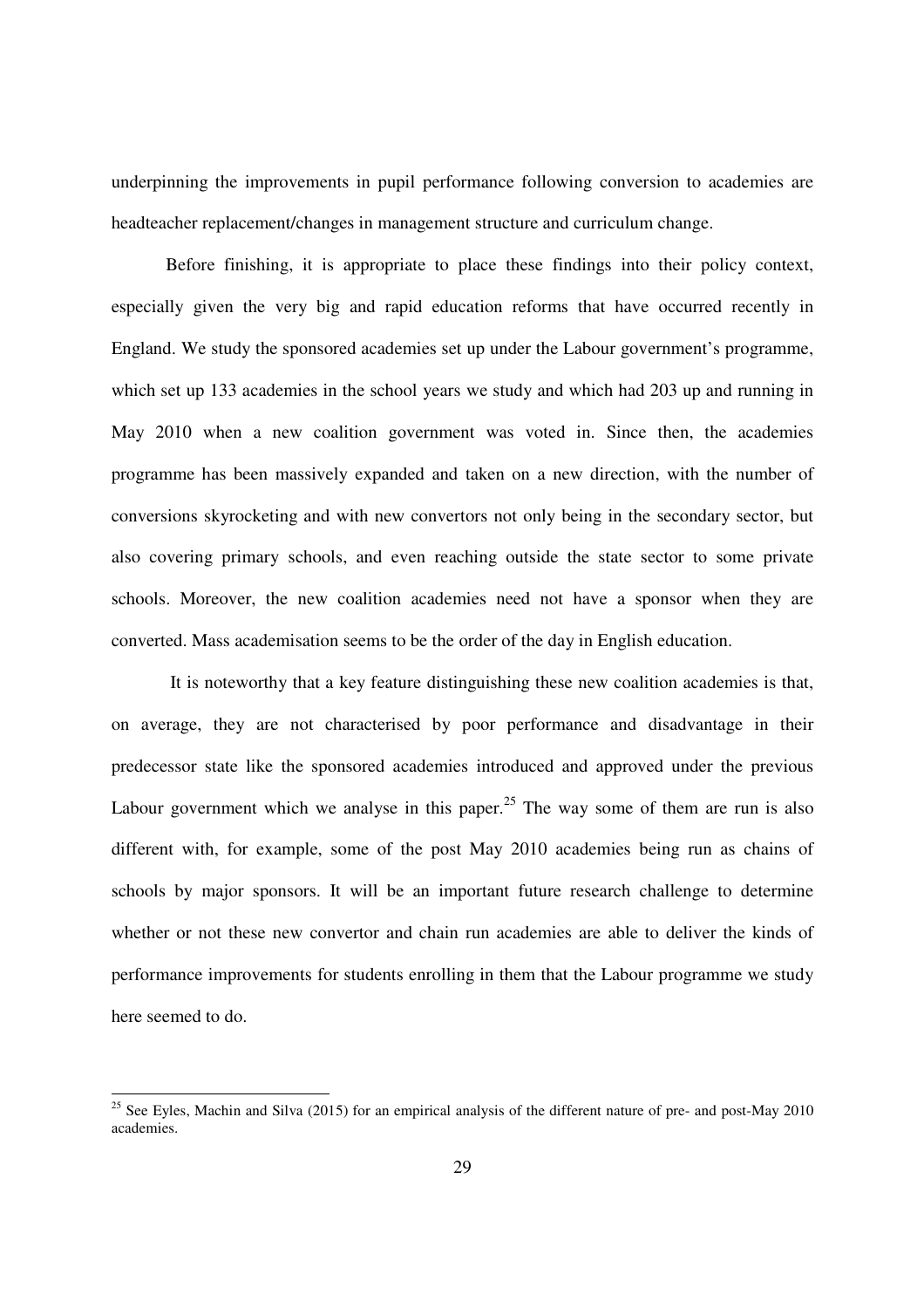## **References**

- Abdulkadiroglu A., J. Angrist, S. Dynarski, T. Kane and P. Pathak (2011) Accountability and Flexibility in Public Schools: Evidence From Boston's Charters and Pilots, Quarterly Journal of Economics, 126, 699-748.
- Abdulkadiroglu A., J. Angrist, P. Hull and P. Pathak (2014) Charters Without Lotteries: Testing Takeovers in New Orleans and Boston, National Bureau of Economic Research Working Paper 20792.
- Adonis, A. (2012) Education, Education, Education: Reforming England's Schools, Biteback Publishing.
- Altonji, J., T. Elder and C. Taber (2005) Selection on Observed and Unobserved Variables: Assessing the Effectiveness of Catholic Schools, Journal of Political Economy, 113, 151-84.
- Angrist J., S. Cohodes, S. Dynarski, P. Pathak and C. Walters (2014) Stand and Deliver: Effects of Boston's Charter High Schools on College Preparation, Entry and Choice, mimeo.
- Angrist J., S. Dynarski, T. Kane, P. Pathak and C. Walters (2010) Inputs and Impacts in Charter Schools. KIPP Lynn, American Economic Review, 100, 239-43.
- Angrist J., P. Pathak and C. Walters (2013) Explaining Charter School Effectiveness, American Economic Journal: Applied Economics, 5, 1-27.
- Bloom, N., R. Lemos, R. Sadun and J. Van Reenen (2015) Does Management Matter in Schools?, Economic Journal, 125, 647-74.
- Clark, D. (2009) The Performance and Competitive Effects of School Autonomy, Journal of Political Economy, 117, 745-83.
- Center for Research on Education Outcomes (2009) Multiple Choice: Charter Performance in Sixteen States, Stanford University, CREDO.
- Department for Children, Schools and Families (2007) Academies and Independent Schools: Prospectus http://dera.ioe.ac.uk/6578/1/Academies\_Prospectus.pdf.
- Department for Education (2013) Types of schools. http://www.education.gov.uk/schools/leadership/typesofschools
- Department for Education (2014) Do Academies Make Use of Their Autonomy? https://www.gov.uk/government/publications/do-academies-make-use-of-theirautonomy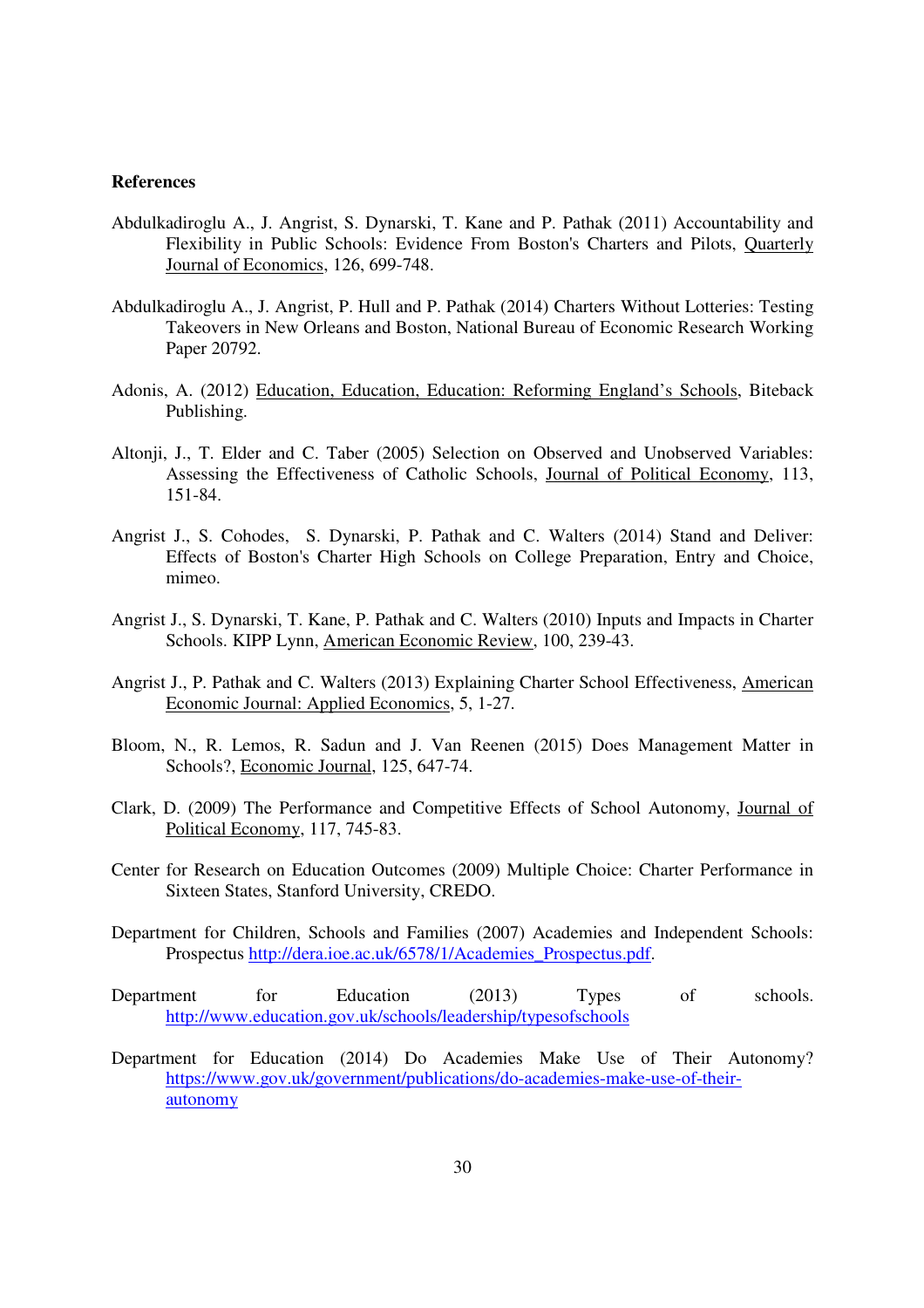- Dobbie W. and R. Fryer (2011) Are High Quality Schools Enough to Close the Achievement Gap? Evidence From a Social Experiment in Harlem, American Economic Journal: Applied, 3, 158–87.
- Dobbie W and Fryer R (2013) Getting Beneath the Veil of Effective Schools: Evidence from New York City, American Economic Journal: Applied, 5, 58–75.
- Eyles, A., C. Hupkau and S. Machin (2015) Academies, Charter and Free Schools: Do New School Types Deliver Better Outcomes?, Centre for Economic Performance mimeo.
- Eyles, A., S. Machin and O. Silva (2014) Academies 2: The New Batch, Centre for Economic Performance mimeo.
- Evans W. and R. Schwab (1995) Finishing High School and Starting College: Do Catholic Schools Make a Difference?, Quarterly Journal of Economics, 100, 941-74.
- Fryer, R. (2014) Injecting Charter School Best Practices into Traditional Public Schools: Evidence From Field Experiments, Quarterly Journal of Economics, 129, 1355-1407.
- Gorard, S. (2014) The link between Academies in England, pupil outcomes and local patterns of socio-economic segregation between schools, Research Papers in Education, 29, 268- 284.
- Green F., S. Machin, R. Murphy and Y. Zhu (2012) The Changing Economic Advantage From Private School, Economica, 79, 658-79.
- Hanushek E. and L. Woessmann (2011) The Economics of International Differences in Educational Achievement, in Hanushek E., S. Machin and L. Woessmann (eds.) Handbook of the Economics of Education, Volume 3, Amsterdam: Elsevier.
- Hanushek E. and L. Woessmann (2015) The Knowledge Capital of Nations: Education and the Economics of Growth, MIT Press.
- Hoxby C. and S. Murarka (2007) Methods of Assessing Achievement of Students in Charter Schools, in Behrens, M. (ed.) Charter School Outcomes. The Analytic Press, New York
- Hoxby C. and S. Murarka (2009) Charter Schools in New York City: Who Enrolls and How They Affect Student Achievement, National Bureau of Economic Research Working Paper 14852.
- Hsieh, C. and M. Urquiola (2006) The Effects of Generalized School Choice on Achievement and Stratification: Evidence from Chile's Voucher Program, Journal of Public Economics, 90, 1477-503.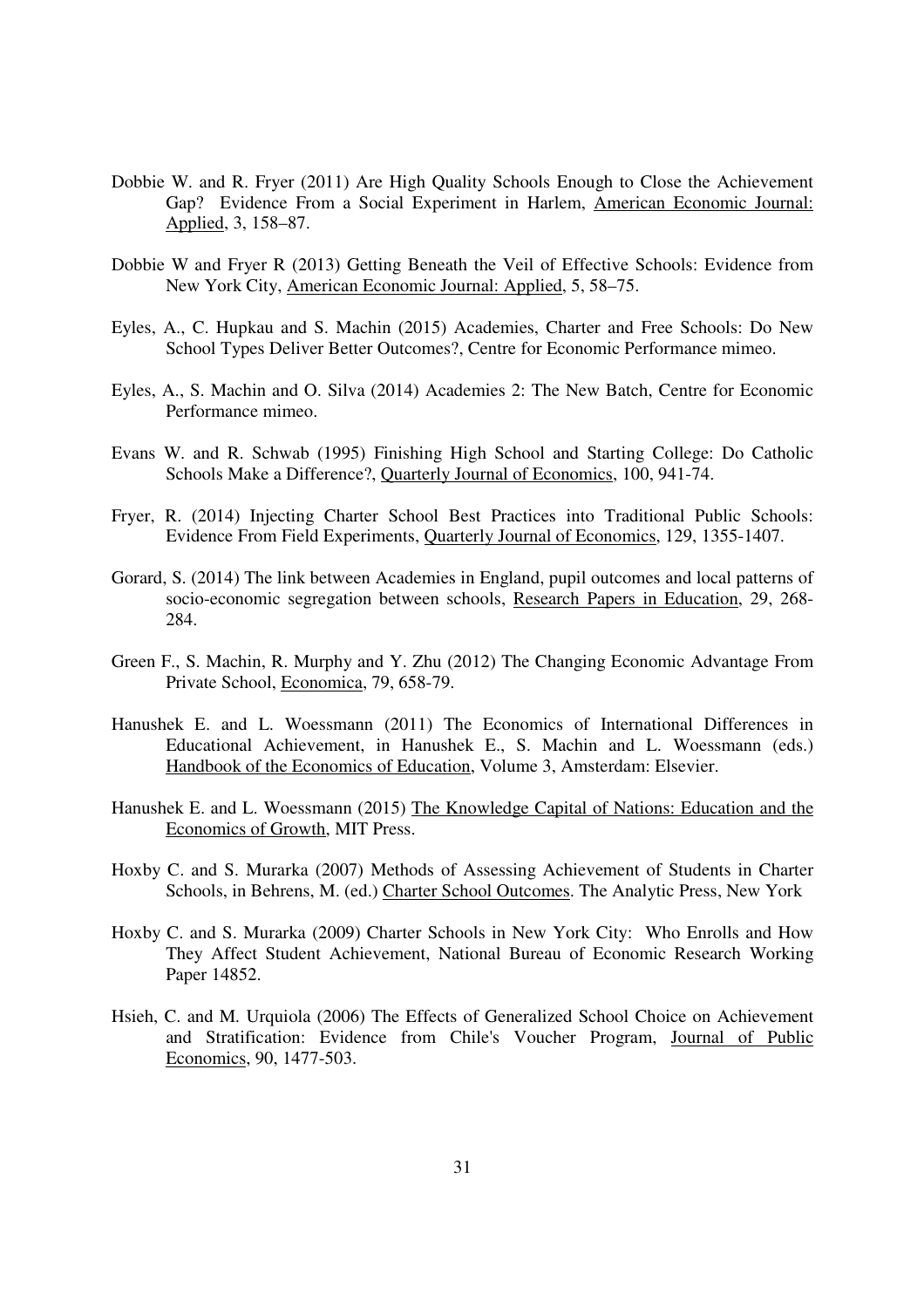- Machin S. and J. Wilson (2008) Public and Private Schooling Initiatives in England: The Case of City Academies, in Chakrabarti R. and P. Peterson (eds.) School Choice International. MIT Press, Cambridge MA.
- Machin S. and J. Vernoit (2011) Changing School Autonomy: Academy Schools and their Introduction to England's Education, Centre for the Economics of Education Discussion Paper 123.
- National Audit Office (2010) Department for Education: The Academies Programme. http://www.nao.org.uk/publications/1011/academies.aspx. Accessed 12 March 2011
- Neal, D. (1997) The Effects of Catholic Secondary Schooling on Educational Achievement, Journal of Labor Economics, 15, 98-123.
- OECD (2011) School Autonomy and Accountability: Are They Related to Student Performance?, PISA Focus 2011/9.
- Price Waterhouse Coopers (2008) Academies Evaluation Fifth Annual Report. Annesley, DCSF Publications
- West A. and E. Bailey (2013) The Development of the Academies Programme: 'Privatising' School-Based Education in England 1986-2013, British Journal of Educational Studies 61, 137-59.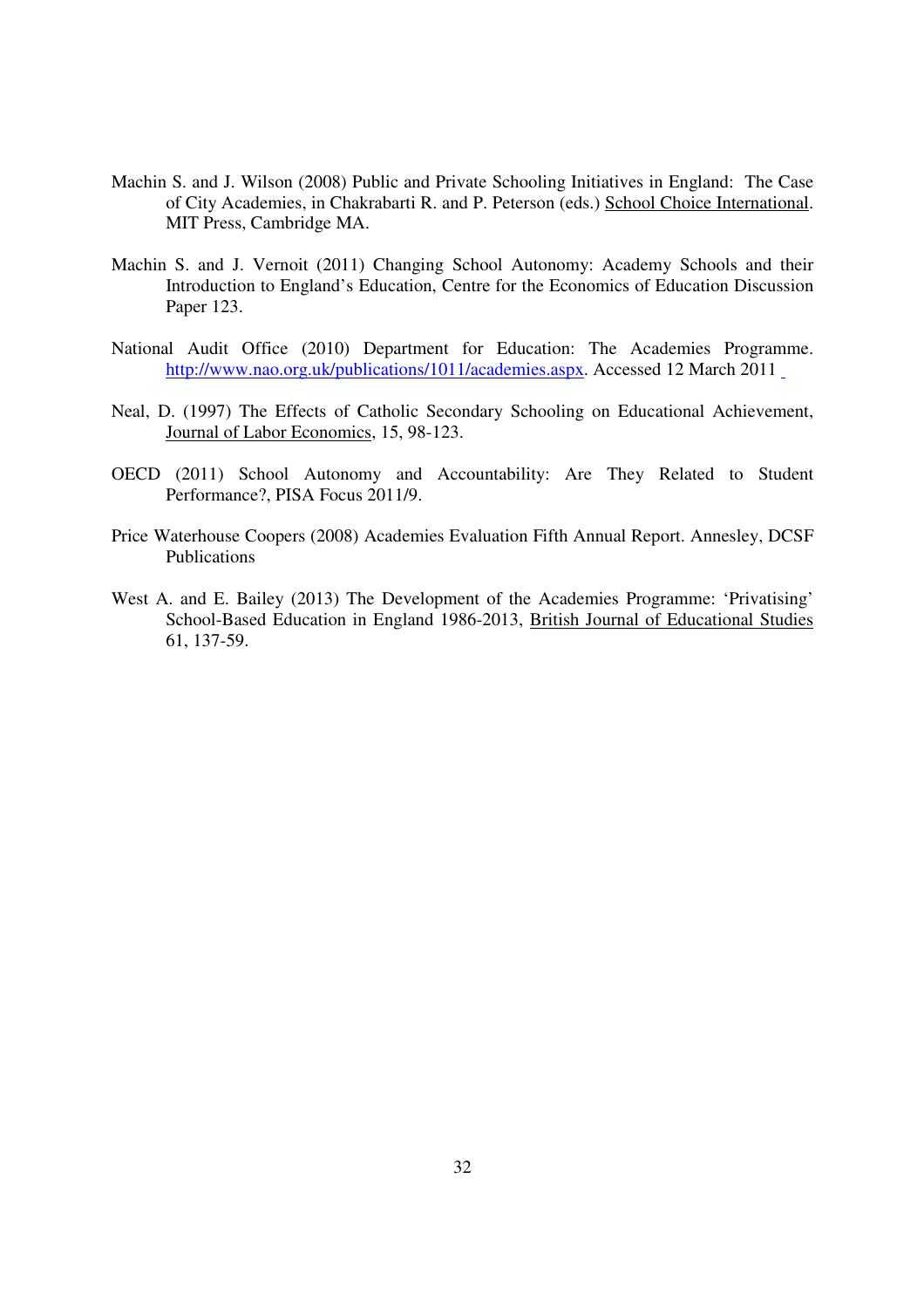

# **Figure 1: Event Study Estimates of Pupil Intake and Academy Conversion, Key Stage 2, Pupils Enrolled in Year 7**

Notes: From columns (3) specification of Table 5.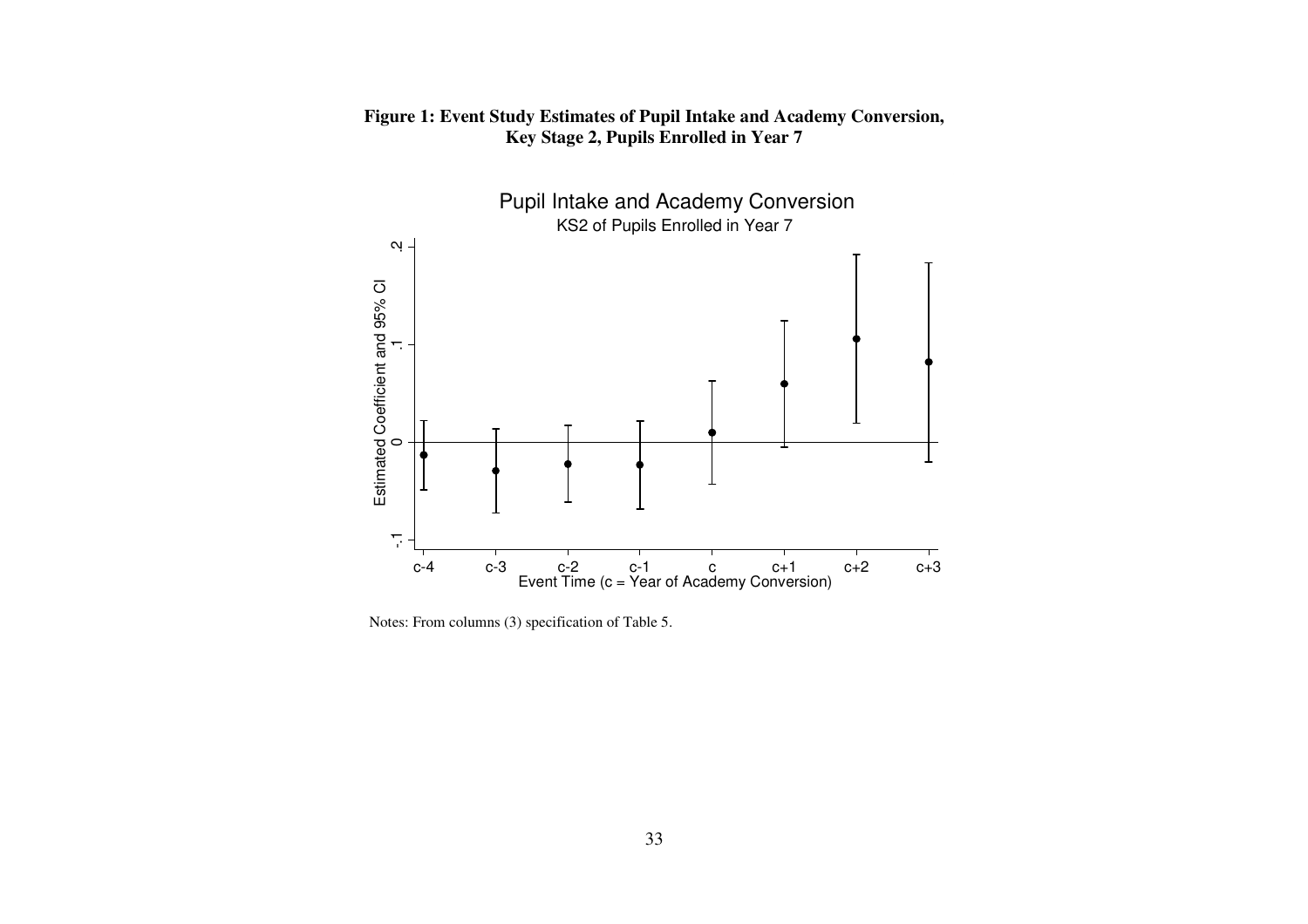

# **Figure 2: Event Study Estimates of Pupil Intake and Academy Conversion, Key Stage 2, Pupils Enrolled in Year 7 By Predecessor Type**

Notes: From columns (4) and (5) specifications of Table 5.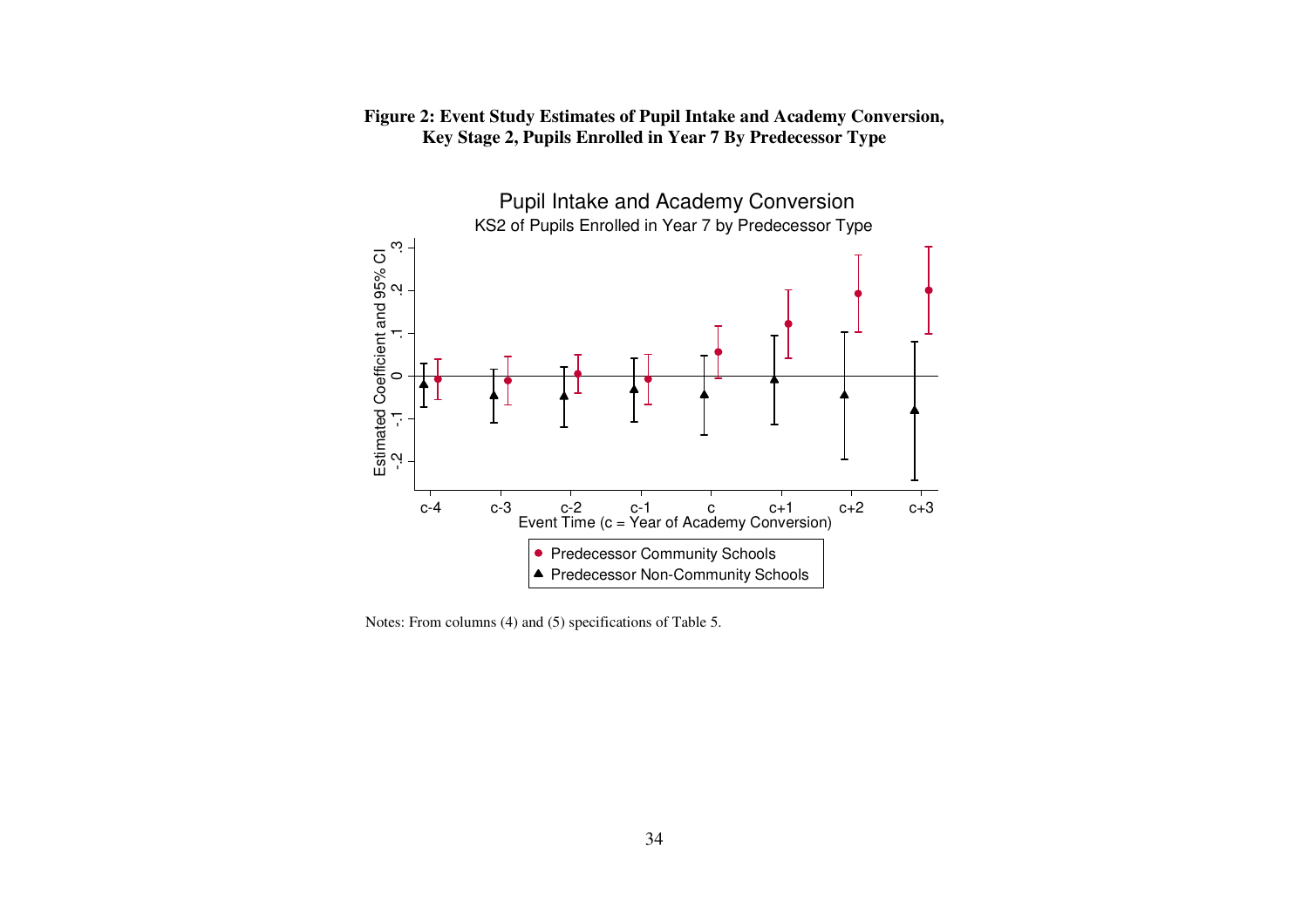# **Figure 3: Event Study Instrumental Variable Estimates of Pupil Performance and Academy Conversion, Key Stage 4, Year 11 Pupils**



Notes: From column (9) specification of Table 6.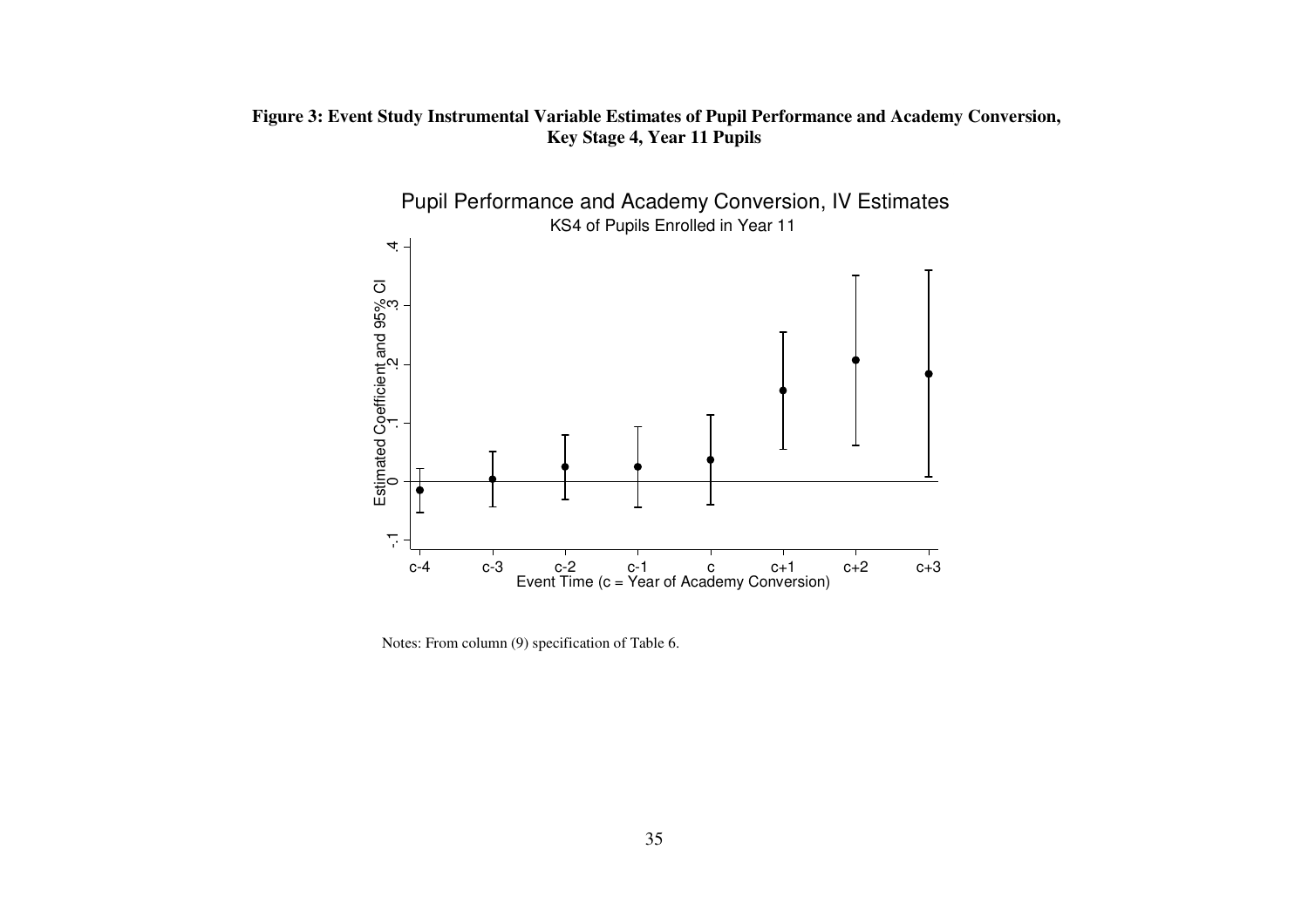# **Figure 4: Event Study Instrumental Variable Estimates of Pupil Performance and Academy Conversion, Key Stage 4, Year 11 Pupils By Predecessor Type**



Notes: From columns (2) and (4) specifications of Table 7.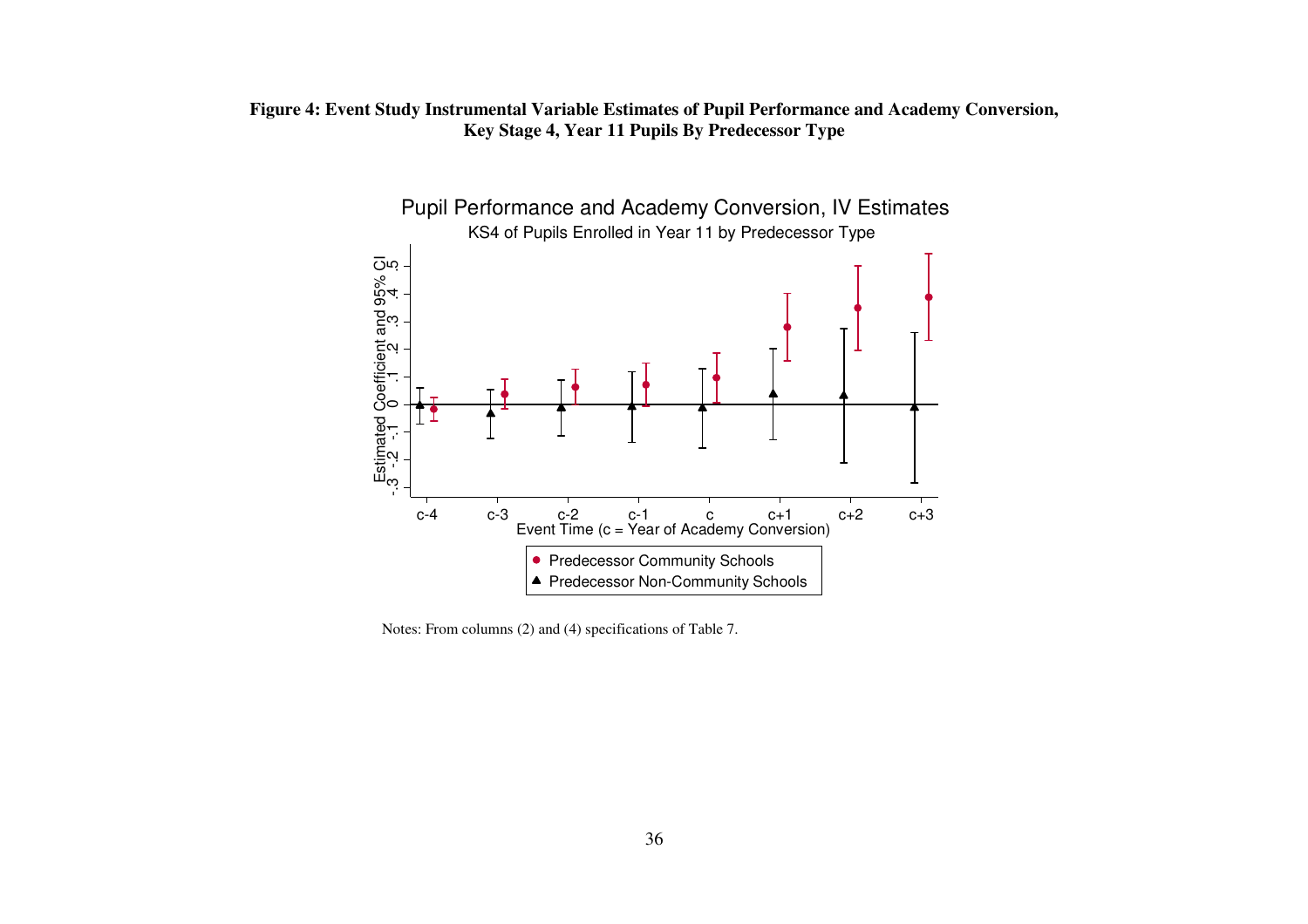# **Figure 5: Event Study Instrumental Variable Estimates of Pupil Performance and Academy Conversion, Key Stage 4, Year 11 Pupils By Cohort**



Notes: From cohort specific estimates of column (9) specification of Table 6.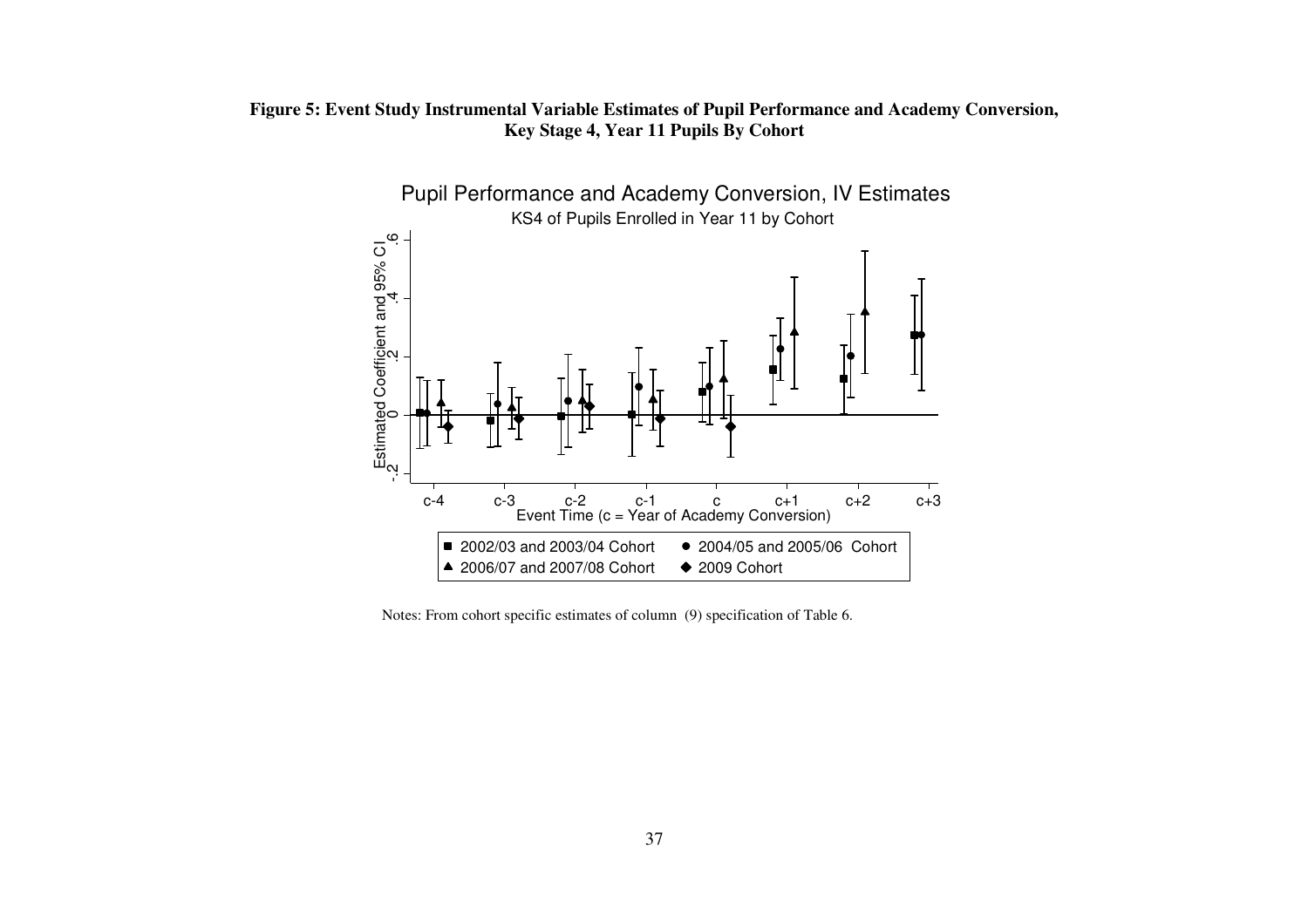|                                            | Non-LA Admission<br>Authority | Maintained by Non-<br>LA body | Not obliged to<br>follow National<br>Curriculum | Fee Charging |
|--------------------------------------------|-------------------------------|-------------------------------|-------------------------------------------------|--------------|
|                                            |                               |                               |                                                 |              |
| Registered independent school <sup>a</sup> |                               |                               |                                                 |              |
| Academy <sup>b</sup>                       |                               |                               |                                                 |              |
| City technology college <sup>c</sup>       |                               |                               |                                                 |              |
| Voluntary-aided <sup>d</sup>               |                               | x                             |                                                 |              |
| Foundation <sup>e</sup>                    |                               |                               |                                                 |              |
| Voluntary-controlled <sup>t</sup>          |                               | x                             |                                                 |              |
| Community $g$                              |                               |                               | ×                                               |              |
|                                            |                               |                               |                                                 |              |

#### **Table 1 - Characteristics of Autonomy and Governance in English Secondary Schools**

Notes:

a - Registered independent schools are independent of the local authority (LA), and are fee-charging.

 b - Academy schools (prior to 2010/11): all ability independent specialist schools, which do not charge fees, and are not maintained by the local authority; established by sponsors from business, faith, HE institutions or voluntary groups, working in partnership with central government. Sponsors and the DfE provide the capital costs for the Academy. Running costs are met by the DfE in accordance with the number of pupils, at a similar level to that provided by local authorities for maintained schools serving similar catchment areas.

 c - City Technology Colleges: all ability independent schools, which do not charge fees, and are not maintained by the local education authority. Their curriculum has a particular focus on science and technology education (see West and Bailey, 2013). They were established by sponsors from business, faith or voluntary groups. Sponsors and the DfE provided the capital costs for the CTC. Running costs are met by the DfE in accordance with the number of pupils, at a similar level to that provided by local authorities for maintained schools serving similar catchment areas.

d – Voluntary-aided schools are maintained by the local authority. The foundation (generally religious) appoints most of the governing body. The governing body is responsible for admissions and employing the school staff. Land at voluntary-aided schools is usually owned by trustees, although the local authority often owns any playing field land (DfE, 2012).

 e - Foundation (formerly grant-maintained) schools are maintained by the local authority. The governing body is responsible for admissions, employing the school staff, and either the foundation or the governing body owns the school's land and buildings (DfE, 2013).

 f – Voluntary-controlled schools are maintained by the local authority. These are mostly religious schools where the local authority continues to be the admission authority. Land at voluntary-controlled schools is usually owned by trustees, although the local authority often owns any playing field land (DfE, 2013).

 g - Community schools are maintained by the local authority. The local authority is responsible for admissions, employing the school staff, and it also owns the school's land and buildings.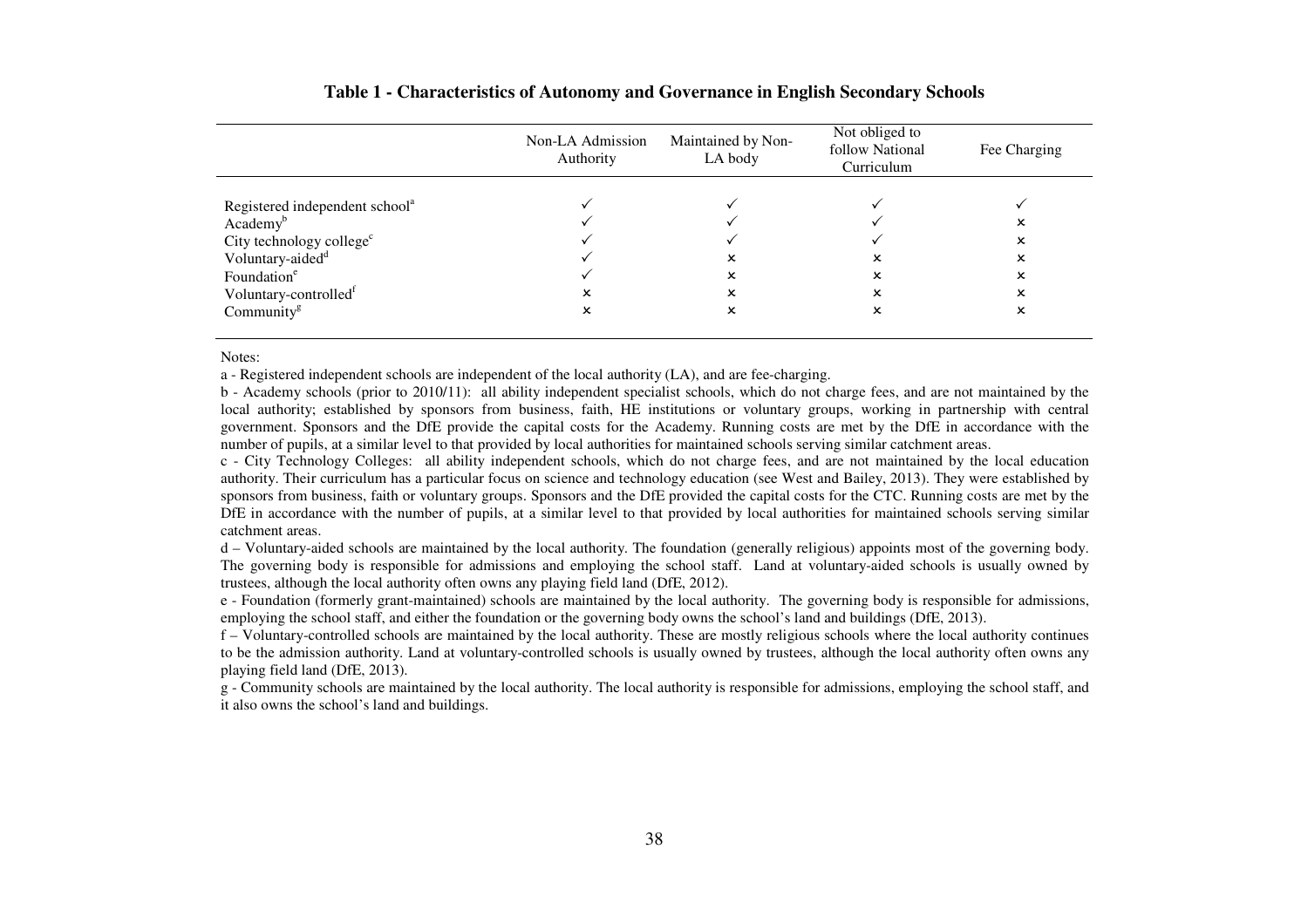|                         | Number (Percent) of Secondary Schools by Type |             |  |  |  |
|-------------------------|-----------------------------------------------|-------------|--|--|--|
|                         | 2001/02                                       | 2008/09     |  |  |  |
| Academy                 | 0(0.0)                                        | 133(4.0)    |  |  |  |
| City technology college | 14(0.4)                                       | 3(0.1)      |  |  |  |
| Voluntary aided         | 549 (15.8)                                    | 537 (16.0)  |  |  |  |
| Foundation              | 501 (14.4)                                    | 560(16.7)   |  |  |  |
| Voluntary controlled    | 129(3.7)                                      | 111(3.3)    |  |  |  |
| Community               | 2278 (65.6)                                   | 2017 (59.9) |  |  |  |
| Total                   | 3471                                          | 3361        |  |  |  |

# **Table 2 - Number (Percent) of Secondary Schools in England, 2001/02 and 2008/09**

Notes: Source – School Census. Includes middle schools. Excludes special schools. This is partially available from Tables 2.1 and 2.2 in http://webarchive.nationalarchives.gov.uk/20120504203418/http://education.gov.uk/rsgateway/DB/VOL/v000359/dfes\_schools\_final.pdf<br>and Table 2a in\_<u>http://www.education.gov.uk/rsgateway/DB/SFR/s000925/sfr</u>09-2010.pdf.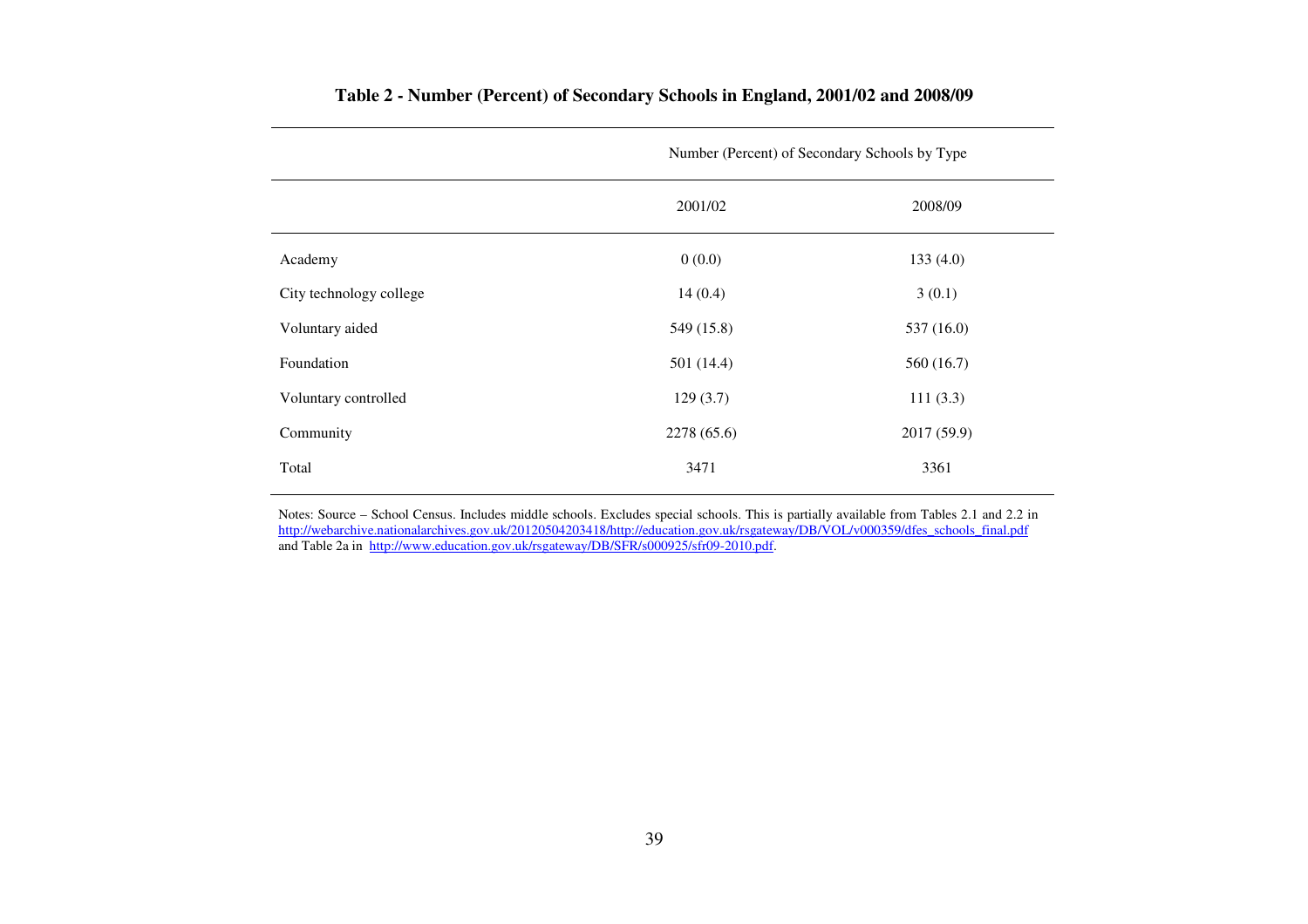# **Table 3: The Nature of Academy Conversions**

| Pre-Academy School Type            |     |              |                |                               |                    |            |                         |           |
|------------------------------------|-----|--------------|----------------|-------------------------------|--------------------|------------|-------------------------|-----------|
|                                    | All | <b>New</b>   | Independent    | City<br>technology<br>college | Voluntary<br>aided | Foundation | Voluntary<br>controlled | Community |
| All academies                      | 244 | 12           | 5              | 12                            | 18                 | 34         | 2                       | 161       |
| Become academies,<br>up to 2008/09 | 133 | 12           | 5              | 12                            | 10                 | 15         |                         | 78        |
| Future academies,<br>after 2008/09 | 111 | $\mathbf{0}$ | $\overline{0}$ | $\theta$                      | $8\,$              | 19         |                         | 83        |

#### All Schools

All Schools With Full Data (Pre- and Post-Academy Conversion)

| Pre-Academy School Type            |     |                  |             |                               |                    |            |                         |           |
|------------------------------------|-----|------------------|-------------|-------------------------------|--------------------|------------|-------------------------|-----------|
|                                    | All | New              | Independent | City<br>technology<br>college | Voluntary<br>aided | Foundation | Voluntary<br>controlled | Community |
| All academies                      | 220 | $\overline{0}$   | $\theta$    | 12                            | 15                 | 33         | 2                       | 158       |
| Become academies,<br>up to 2008/09 | 106 | $\overline{0}$   | $\theta$    | 12                            | 10                 | 15         |                         | 68        |
| Future academies,<br>after 2008/09 | 114 | $\boldsymbol{0}$ | $\theta$    | $\theta$                      | 5                  | 18         |                         | 90        |

Notes: Source for upper panel, same as Table 2. Source for lower panel, own calculations from Edubase, School Performance Tables and Annual Schools Census.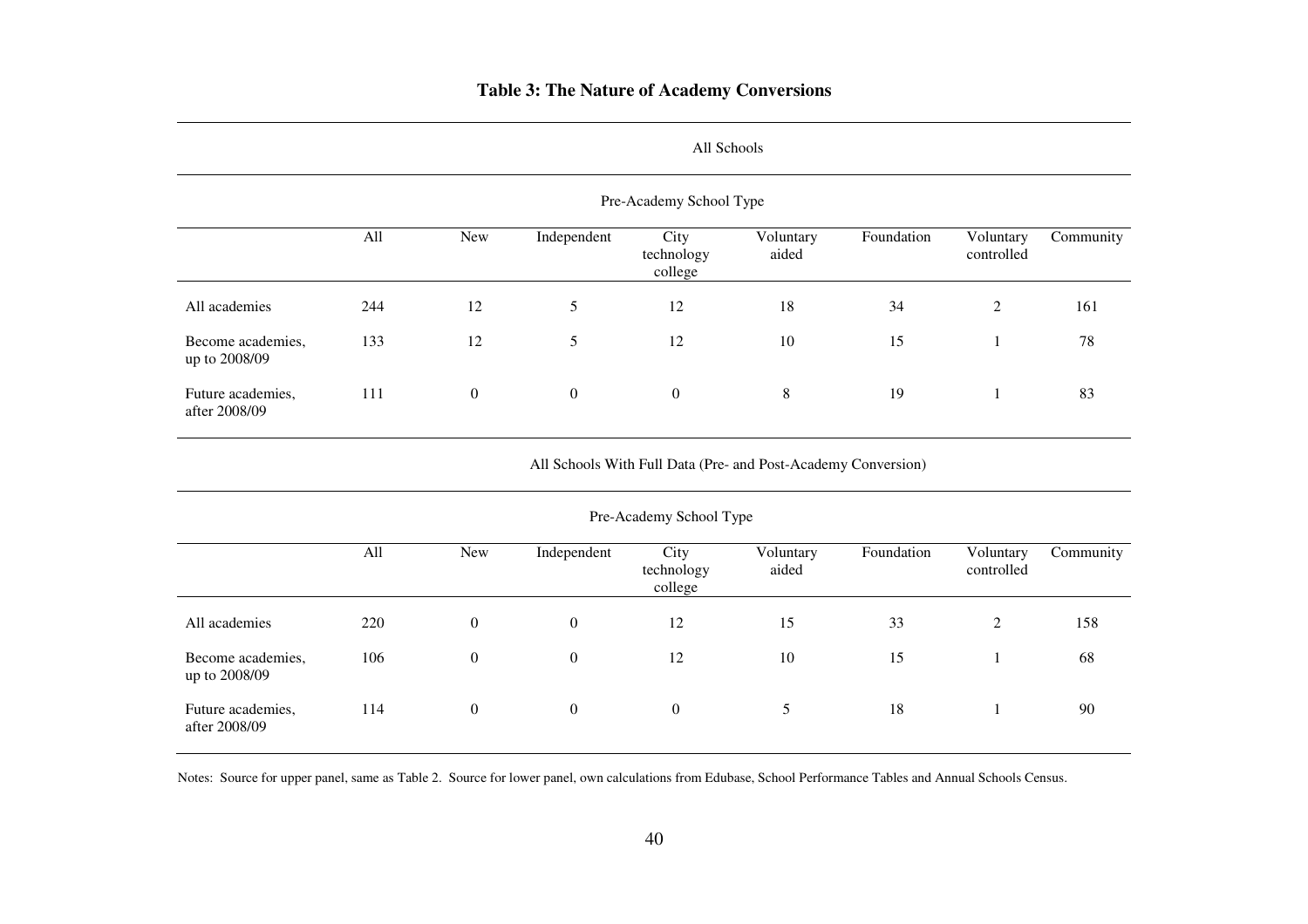|                                        | Key stage 2<br>points score<br>(mean) | Key stage 4<br>points score<br>(mean) | Proportion getting 5<br>or more $A^*$ -C<br>GCSEs or<br>equivalents(mean) | Proportion<br>male | Proportion<br>white | Proportion<br>eligible for<br>free school<br>meals | Proportion<br>special<br>educational<br>needs | Number<br>of<br>Schools |
|----------------------------------------|---------------------------------------|---------------------------------------|---------------------------------------------------------------------------|--------------------|---------------------|----------------------------------------------------|-----------------------------------------------|-------------------------|
|                                        |                                       |                                       |                                                                           |                    |                     |                                                    |                                               |                         |
| <b>A. All Schools</b>                  |                                       |                                       |                                                                           |                    |                     |                                                    |                                               |                         |
| City technology college                | 74.786                                | 58.983                                | 0.934                                                                     | 0.483              | 0.945               | 0.077                                              | 0.108                                         | $\boldsymbol{2}$        |
| Voluntary aided                        | 66.687                                | 44.079                                | 0.590                                                                     | 0.505              | 0.791               | 0.149                                              | 0.166                                         | 504                     |
| Foundation                             | 65.453                                | 43.766                                | 0.580                                                                     | 0.524              | 0.835               | 0.113                                              | 0.184                                         | 473                     |
| Voluntary controlled                   | 66.676                                | 43.999                                | 0.579                                                                     | 0.510              | 0.885               | 0.104                                              | 0.169                                         | 97                      |
| Community                              | 61.997                                | 38.684                                | 0.464                                                                     | 0.505              | 0.833               | 0.186                                              | 0.219                                         | 1975                    |
| Academies (Pre-conversion)             | 57.201                                | 32.140                                | 0.346                                                                     | 0.530              | 0.753               | 0.323                                              | 0.277                                         | 106                     |
| <b>B. Academy Schools</b>              |                                       |                                       |                                                                           |                    |                     |                                                    |                                               |                         |
| Current academies<br>(treatment group) | 57.201                                | 32.140                                | 0.346                                                                     | 0.530              | 0.753               | 0.323                                              | 0.277                                         | 106                     |
| Future academies<br>(control group)    | 56.589                                | 31.344                                | 0.313                                                                     | 0.517              | 0.813               | 0.288                                              | 0.263                                         | 114                     |
| Difference                             | 0.612(0.920)                          | 0.796(1.011)                          | 0.033(0.025)                                                              | 0.013(0.015)       | $-0.060(0.035)$     | 0.0350.022                                         | 0.014(0.020)                                  |                         |

# **Table 4: Pre-Conversion Characteristics and Tests of Balancing**

Notes: Standard errors clustered at school level reported in parentheses. Both panels refer to characteristics in the 2001/02 school year. The top panel is maintained schools in the UK, which do not convert to academies prior to, or in, the academic year 2008/09. Minor discrepancies between this Table and Table 2 are due to the removal of approximately 300 middle schools. All variables with the exception of KS4 points score and the proportion achieving five or more A\*-Cs refers to characteristics of the incoming 2001/02 cohort i.e. incoming pupils in the school year 2001/02, before any academies had opened.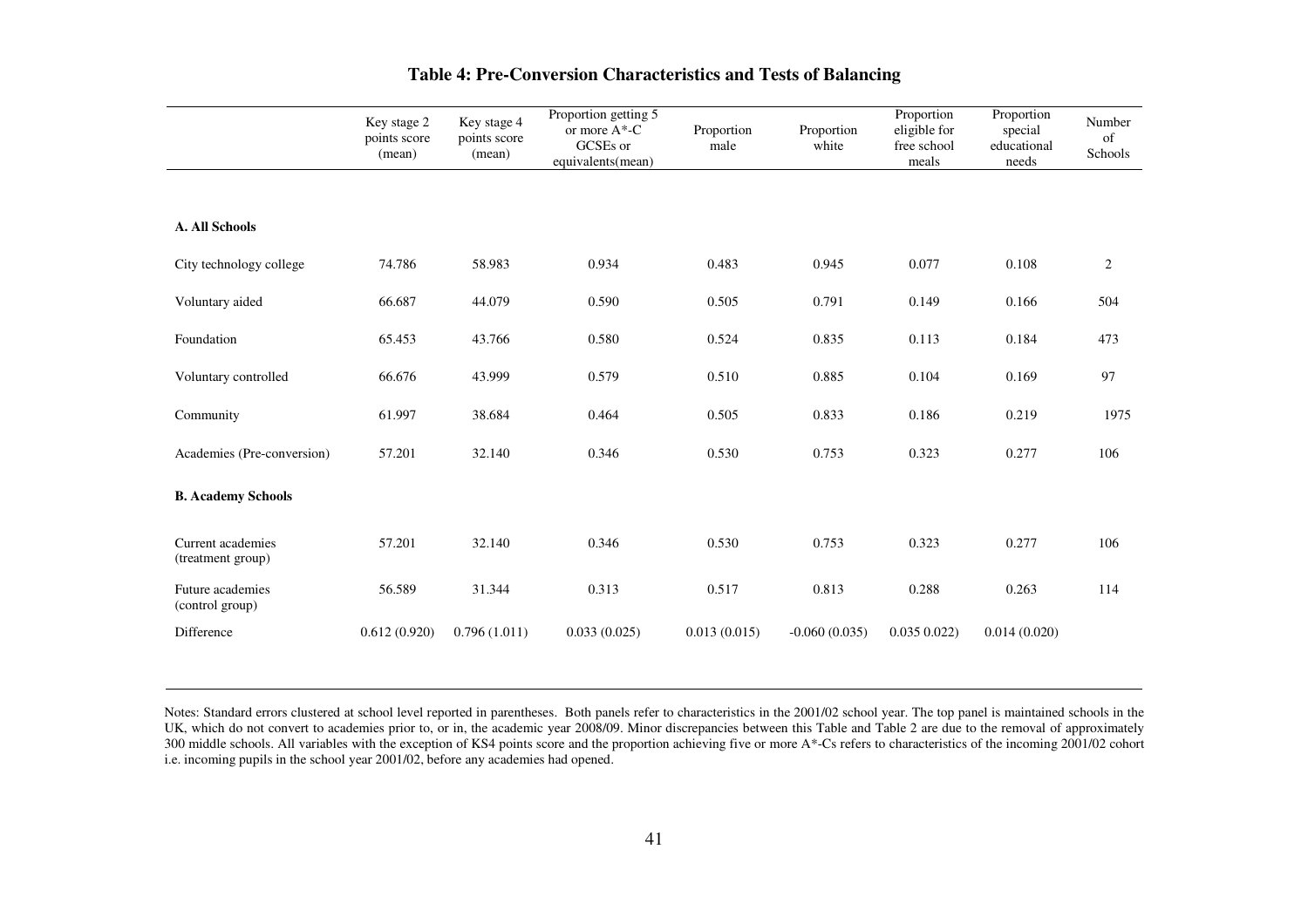|                                                | Key Stage 2 (Standardised) |                       |                                           |                                                          |                 |  |  |
|------------------------------------------------|----------------------------|-----------------------|-------------------------------------------|----------------------------------------------------------|-----------------|--|--|
|                                                |                            | Pupils in All Schools | Pupils in Community<br>Predecessor School | Pupils in Non-<br><b>Community Predecessor</b><br>School |                 |  |  |
|                                                | (1)                        | (2)                   | (3)                                       | (4)                                                      | (5)             |  |  |
| Academy x Post-Conversion ( $E = c$ to $c+3$ ) | 0.074(0.023)               | 0.058(0.021)          |                                           |                                                          |                 |  |  |
| Academy x $(E = c-4)$                          |                            |                       | $-0.013(0.018)$                           | $-0.008(0.024)$                                          | $-0.021(0.026)$ |  |  |
| Academy $x(E = c-3)$                           |                            |                       | $-0.029(0.022)$                           | $-0.011(0.029)$                                          | $-0.047(0.032)$ |  |  |
| Academy $x(E = c-2)$                           |                            |                       | $-0.022(0.020)$                           | 0.005(0.023)                                             | $-0.049(0.036)$ |  |  |
| Academy $x(E = c-1)$                           |                            |                       | $-0.023(0.023)$                           | $-0.008(0.030)$                                          | $-0.033(0.038)$ |  |  |
| Academy $x(E = c)$                             |                            |                       | 0.010(0.027)                              | 0.056(0.031)                                             | $-0.045(0.047)$ |  |  |
| Academy $x(E = c+1)$                           |                            |                       | 0.060(0.033)                              | 0.122(0.041)                                             | $-0.010(0.053)$ |  |  |
| Academy $x(E = c+2)$                           |                            |                       | 0.106(0.044)                              | 0.193(0.046)                                             | $-0.046(0.076)$ |  |  |
| Academy $x(E = c+3)$                           |                            |                       | 0.082(0.052)                              | 0.200(0.052)                                             | $-0.082(0.083)$ |  |  |
| <b>School Fixed Effects</b>                    | Yes                        | Yes                   | Yes                                       | Yes                                                      | Yes             |  |  |
| <b>Control Variables</b>                       | N <sub>0</sub>             | Yes                   | Yes                                       | Yes                                                      | Yes             |  |  |
| <b>Year Dummies</b>                            | Yes                        | Yes                   | Yes                                       | Yes                                                      | Yes             |  |  |
| R-Squared                                      | 0.087                      | 0.332                 | 0.332                                     | 0.310                                                    | 0.376           |  |  |
| Sample Size                                    | 353077                     | 353077                | 353077                                    | 250222                                                   | 102855          |  |  |
| Number of Treatment and Control Schools        | 220                        | 220                   | 220                                       | 158                                                      | 62              |  |  |
|                                                |                            |                       |                                           |                                                          |                 |  |  |

# **Table 5: Pupil Intake, Key Stage 2, Enrolled in Year 7, 2000/01 to 2008/09**

 $\mathbf{v}$   $\alpha$   $\alpha$   $\alpha$   $\alpha$   $\alpha$ 

Notes: E denotes event year and c is the year of conversion. Robust standard errors (clustered at the school level) are reported in parentheses. Control variables are dummies for whether the pupil is male, the pupil's ethnicity group, whether they are eligible for free school meals and whether they have special educational needs.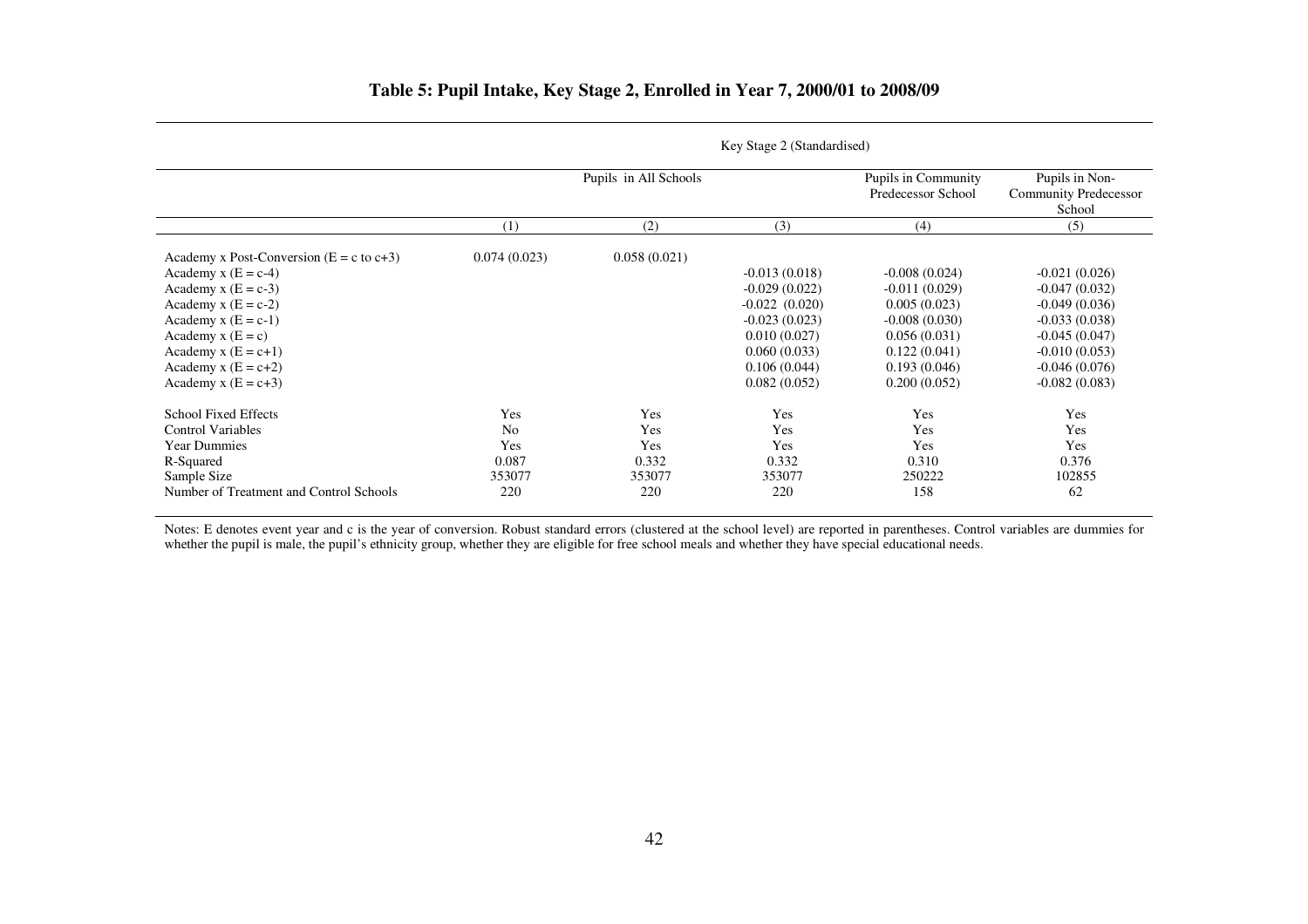|  | Table 6: Pupil Performance, Key Stage 4, Year 11, 2000/01 to 2008/09 |
|--|----------------------------------------------------------------------|
|  |                                                                      |

 $\overline{a}$  $\overline{\phantom{a}}$ 

|                                                                 | Key Stage 4 Points Score (Standardised) |                |                      |              |              |                      |                 |                 |                       |
|-----------------------------------------------------------------|-----------------------------------------|----------------|----------------------|--------------|--------------|----------------------|-----------------|-----------------|-----------------------|
|                                                                 | <b>OLS</b>                              | <b>ITT</b>     | IV                   | <b>OLS</b>   | <b>ITT</b>   | IV                   | <b>OLS</b>      | <b>ITT</b>      | IV                    |
|                                                                 | (1)                                     | (2)            | (3)                  | (4)          | (5)          | (6)                  | (7)             | (8)             | (9)                   |
| Academy x Post-Conversion ( $E = c$ to $c+3$ )                  | 0.095(0.026)                            | 0.082(0.024)   | 0.088(0.026)         | 0.080(0.027) | 0.073(0.025) | 0.079(0.027)         |                 |                 |                       |
| Academy x $(E = c-4)$                                           |                                         |                |                      |              |              |                      | $-0.016(0.018)$ | $-0.025(0.018)$ | $-0.015(0.019)$       |
| Academy x $(E = c-3)$                                           |                                         |                |                      |              |              |                      | 0.002(0.024)    | $-0.010(0.022)$ | 0.004(0.024)          |
| Academy x $(E = c-2)$                                           |                                         |                |                      |              |              |                      | 0.023(0.028)    | 0.009(0.026)    | 0.025(0.028)          |
| Academy x $(E = c-1)$                                           |                                         |                |                      |              |              |                      | 0.023(0.034)    | 0.008(0.032)    | 0.025(0.035)          |
| Academy $x(E = c)$                                              |                                         |                |                      |              |              |                      | 0.029(0.038)    | 0.022(0.034)    | 0.037(0.039)          |
| Academy $x(E = c+1)$                                            |                                         |                |                      |              |              |                      | 0.146(0.050)    | 0.128(0.043)    | 0.155(0.051)          |
| Academy x $(E = c+2)$                                           |                                         |                |                      |              |              |                      | 0.219(0.071)    | 0.172(0.061)    | 0.207(0.074)          |
| Academy x $(E = c+3)$                                           |                                         |                |                      |              |              |                      | 0.192(0.080)    | 0.148(0.074)    | 0.184(0.090)          |
| <b>KS2 Standardised Test Score</b>                              |                                         |                |                      | 0.523(0.005) | 0.523(0.005) | 0.523(0.005)         | 0.523(0.005)    | 0.523(0.005)    | 0.523(0.005)          |
| <b>School Fixed Effects</b>                                     | Yes                                     | Yes            | Yes                  | Yes          | Yes          | Yes                  | Yes             | Yes             | Yes                   |
| <b>Control Variables</b>                                        | N <sub>o</sub>                          | N <sub>0</sub> | N <sub>o</sub>       | Yes          | Yes          | Yes                  | Yes             | Yes             | Yes                   |
| <b>Year Dummies</b>                                             | Yes                                     | Yes            | Yes                  | Yes          | Yes          | Yes                  | Yes             | Yes             | Yes                   |
| R-Squared                                                       | 0.123                                   | 0.123          | 0.123                | 0.482        | 0.482        | 0.482                | 0.482           | 0.482           | 0.482                 |
| Sample Size                                                     | 362424                                  | 362424         | 362424               | 362424       | 362424       | 362424               | 362424          | 362424          | 362424                |
| Number of Treatment and Control Schools                         | 220                                     | 220            | 220                  | 220          | 220          | 220                  | 220             | 220             | 220                   |
| <b>First Stage Coefficient on ITT</b><br>First Stage F-Test     |                                         |                | 0.932(0.007)<br>8115 |              |              | 0.932(0.007)<br>3973 |                 |                 |                       |
| First Stage Coefficient on ITT $x(E = c)$<br>First Stage F-Test |                                         |                |                      |              |              |                      |                 |                 | 0.952(0.004)<br>33071 |
| First Stage Coefficient on ITT $x(E = c+1)$                     |                                         |                |                      |              |              |                      |                 |                 | 0.905(0.007)          |
| First Stage F-Test                                              |                                         |                |                      |              |              |                      |                 |                 | 4034                  |
| First Stage Coefficient on ITT $x(E = c+2)$                     |                                         |                |                      |              |              |                      |                 |                 | 0.885(0.011)          |
| <b>First Stage F-Test</b>                                       |                                         |                |                      |              |              |                      |                 |                 | 1733                  |
| First Stage Coefficient on ITT $x(E = c+3)$                     |                                         |                |                      |              |              |                      |                 |                 | 0.875(0.015)          |
| First Stage F-Test                                              |                                         |                |                      |              |              |                      |                 |                 | 619                   |

Notes: E denotes event year and c is the year of conversion. Robust standard errors (clustered at the school level) are reported in parentheses. Control variables included are the same as from the Table 5 regressions, alth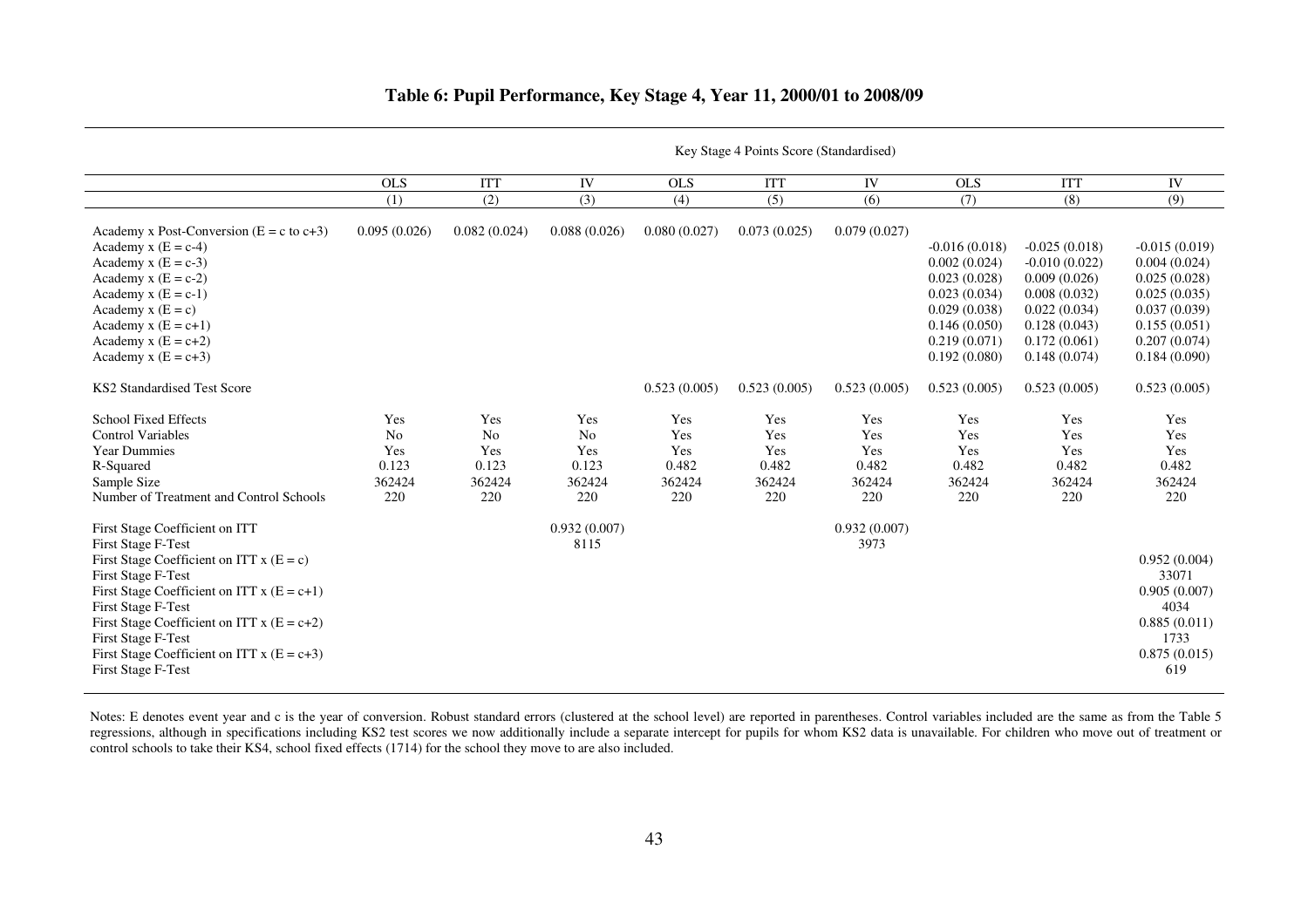|                                                | Key Stage 4 Points Score (Standardised) |                                        |                                            |                 |  |  |
|------------------------------------------------|-----------------------------------------|----------------------------------------|--------------------------------------------|-----------------|--|--|
|                                                |                                         | Pupils in Community Predecessor School | Pupils in Non-Community Predecessor School |                 |  |  |
|                                                | $\overline{IV}$                         | <b>IV</b>                              | <b>IV</b>                                  | <b>IV</b>       |  |  |
|                                                | (1)                                     | (2)                                    | (3)                                        | (4)             |  |  |
| Academy x Post-Conversion ( $E = c$ to $c+3$ ) | 0.143(0.032)                            |                                        | 0.017(0.043)                               |                 |  |  |
| Academy $x(E = c-4)$                           |                                         | $-0.017(0.022)$                        |                                            | $-0.005(0.033)$ |  |  |
| Academy x $(E = c-3)$                          |                                         | 0.038(0.027)                           |                                            | $-0.035(0.045)$ |  |  |
| Academy $x (E = c-2)$                          |                                         | 0.063(0.033)                           |                                            | $-0.013(0.051)$ |  |  |
| Academy $x(E = c-1)$                           |                                         | 0.072(0.040)                           |                                            | $-0.009(0.065)$ |  |  |
| Academy $x(E = c)$                             |                                         | 0.097(0.046)                           |                                            | $-0.014(0.073)$ |  |  |
| Academy $x(E = c+1)$                           |                                         | 0.280(0.062)                           |                                            | 0.037(0.084)    |  |  |
| Academy x $(E = c+2)$                          |                                         | 0.349(0.078)                           |                                            | 0.031(0.124)    |  |  |
| Academy x $(E = c+3)$                          |                                         | 0.388(0.080)                           |                                            | $-0.012(0.139)$ |  |  |
| KS2 Standardised Test Score                    | 0.533(0.006)                            | 0.533(0.006)                           | 0.495(0.009)                               | 0.495(0.009)    |  |  |
| <b>School Fixed Effects</b>                    | Yes                                     | Yes                                    | Yes                                        | Yes             |  |  |
| <b>Control Variables</b>                       | Yes                                     | Yes                                    | Yes                                        | Yes             |  |  |
| <b>Year Dummies</b>                            | Yes                                     | Yes                                    | Yes                                        | Yes             |  |  |
| R-Squared                                      | 0.454                                   | 0.455                                  | 0.521                                      | 0.521           |  |  |
| Sample Size                                    | 258409                                  | 258409                                 | 104015                                     | 104015          |  |  |
| Number of Treatment and Control Schools        | 158                                     | 158                                    | 62                                         | 62              |  |  |
| First Stage Coefficient on ITT                 | 0.926(0.009)                            |                                        | 0.937(0.012)                               |                 |  |  |
| <b>First Stage F-Test</b>                      | 2342                                    |                                        | 7648                                       |                 |  |  |
| First Stage Coefficient on ITT $x(E = c)$      |                                         | 0.947(0.005)                           |                                            | 0.960(0.005)    |  |  |
| First Stage F-Test                             |                                         | 21044                                  |                                            | 24646           |  |  |
| First Stage Coefficient on ITT $x(E = c+1)$    |                                         | 0.893(0.010)                           |                                            | 0.918(0.010)    |  |  |
| <b>First Stage F-Test</b>                      |                                         | 2099                                   |                                            | 11290           |  |  |
| First Stage Coefficient on ITT $x(E = c+2)$    |                                         | 0.879(0.014)                           |                                            | 0.893(0.016)    |  |  |
| <b>First Stage F-Test</b>                      |                                         | 883                                    |                                            | 3235            |  |  |
| First Stage Coefficient on ITT $x(E = c+3)$    |                                         | 0.863(0.019)                           |                                            | 0.885(0.022)    |  |  |
| <b>First Stage F-Test</b>                      |                                         | 333                                    |                                            | 1137            |  |  |

#### **Table 7: Pupil Performance, Key Stage 4, Year 11, 2000/01 to 2008/09, by Predecessor School Type**

Notes: As for Table 6.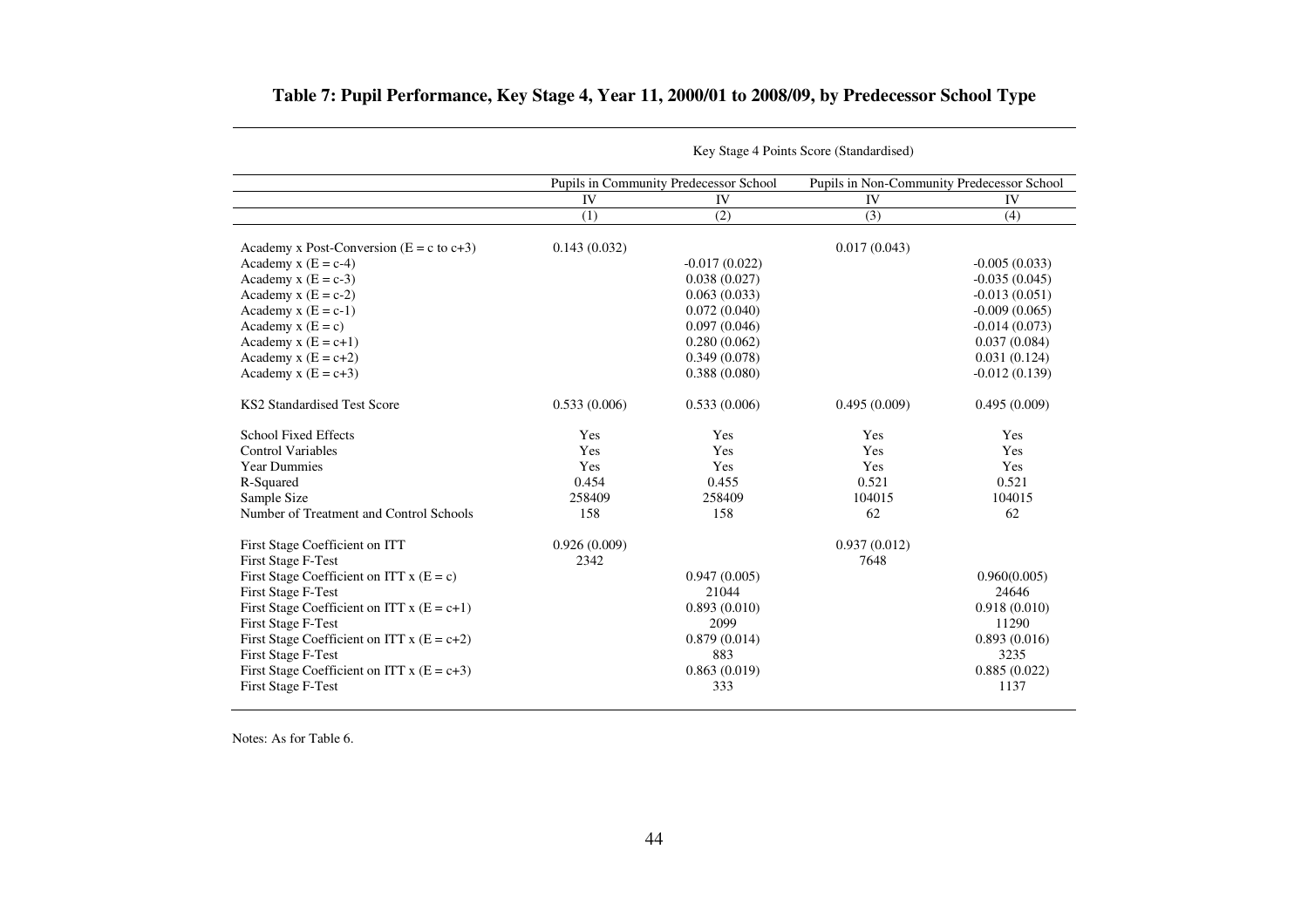# **Table 8: Pupil Performance, Key Stage 4, Year 11, 2000/01 to 2008/09, Years of Exposure**

|                                                          | Pupils in All Schools |              | Predecessor School | Pupils in Community |              | Pupils in Non-Community<br>Predecessor School |
|----------------------------------------------------------|-----------------------|--------------|--------------------|---------------------|--------------|-----------------------------------------------|
|                                                          | IV                    | IV           | IV                 | IV                  | IV           | IV                                            |
|                                                          | (1)                   | (2)          | (3)                | (4)                 | (5)          | (6)                                           |
| Total Years of Exposure to Academy                       | 0.054(0.017)          |              | 0.095(0.016)       |                     | 0.012(0.026) |                                               |
| One Year of Exposure to Academy                          |                       | 0.025(0.024) |                    | 0.061(0.031)        |              | $-0.001(0.040)$                               |
| Two Years of Exposure to Academy                         |                       | 0.141(0.041) |                    | 0.237(0.050)        |              | 0.050(0.057)                                  |
| Three Year of Exposure to Academy                        |                       | 0.189(0.064) |                    | 0.297(0.067)        |              | 0.048(0.101)                                  |
| Four Years of Exposure to Academy                        |                       | 0.161(0.079) |                    | 0.323(0.064)        |              | 0.005(0.115)                                  |
| <b>KS2 Standardised Test Score</b>                       | 0.523(0.005)          | 0.523(0.005) | 0.533(0.006)       | 0.533(0.006)        | 0.495(0.009) | 0.495(0.009)                                  |
| <b>School Fixed Effects</b>                              | Yes                   | Yes          | Yes                | Yes                 | Yes          | Yes                                           |
| <b>Control Variables</b>                                 | Yes                   | Yes          | Yes                | Yes                 | Yes          | Yes                                           |
| <b>Year Dummies</b>                                      | Yes                   | Yes          | Yes                | Yes                 | Yes          | Yes                                           |
| R-Squared                                                | 0.481                 | 0.481        | 0.454              | 0.454               | 0.521        | 0.523                                         |
| Sample Size                                              | 363116                | 363116       | 258989             | 258989              | 104127       | 104127                                        |
| Number of Treatment and Control Schools                  | 220                   | 220          | 158                | 158                 | 62           | 62                                            |
| First Stage Coefficient on ITT Years of Exposure         | 0.880(0.013)          |              | 0.869(0.017)       |                     | 0.894(0.021) |                                               |
| <b>First Stage F-Test</b>                                | 1070                  |              | 813                |                     | 1620         |                                               |
| First Stage Coefficient on ITT x One Year of Exposure    |                       | 0.951(0.004) |                    | 0.946(0.005)        |              | 0.961(0.005)                                  |
| <b>First Stage F-Test</b>                                |                       | 9443         |                    | 5445                |              | 6994                                          |
| First Stage Coefficient on ITT x Two Years of Exposure   |                       | 0.907(0.008) |                    | 0.895(0.010)        |              | 0.924(0.011)                                  |
| <b>First Stage F-Test</b>                                |                       | 861          |                    | 482                 |              | 1238                                          |
| First Stage Coefficient on ITT x Three Years of Exposure |                       | 0.900(0.011) |                    | 0.893(0.015)        |              | 0.914(0.015)                                  |
| <b>First Stage F-Test</b>                                |                       | 452          |                    | 323                 |              | 451                                           |
| First Stage Coefficient on ITT x Four Years of Exposure  |                       | 0.913(0.014) |                    | 0.905(0.019)        |              | 0.924(0.019)                                  |
| <b>First Stage F-Test</b>                                |                       | 322          |                    | 235                 |              | 297                                           |

 $\overline{a}$ 

Key Stage 4 Points Score (Standardised)

Notes: As for Table 6. The sample size differences compared to Tables 6 and 7 are because a small number of pupils do not sit their KS4 exams in an academy school and are not intention to treat but are nevertheless exposed to treatment i.e. they may enter post-conversion and leave prior to examinations. Restricting the sample to pupils appearing in both the exposure and event study samples gives us 362412 observations. Running the specifications in Tables 6 and 7 on this sample makes no difference to the reported results.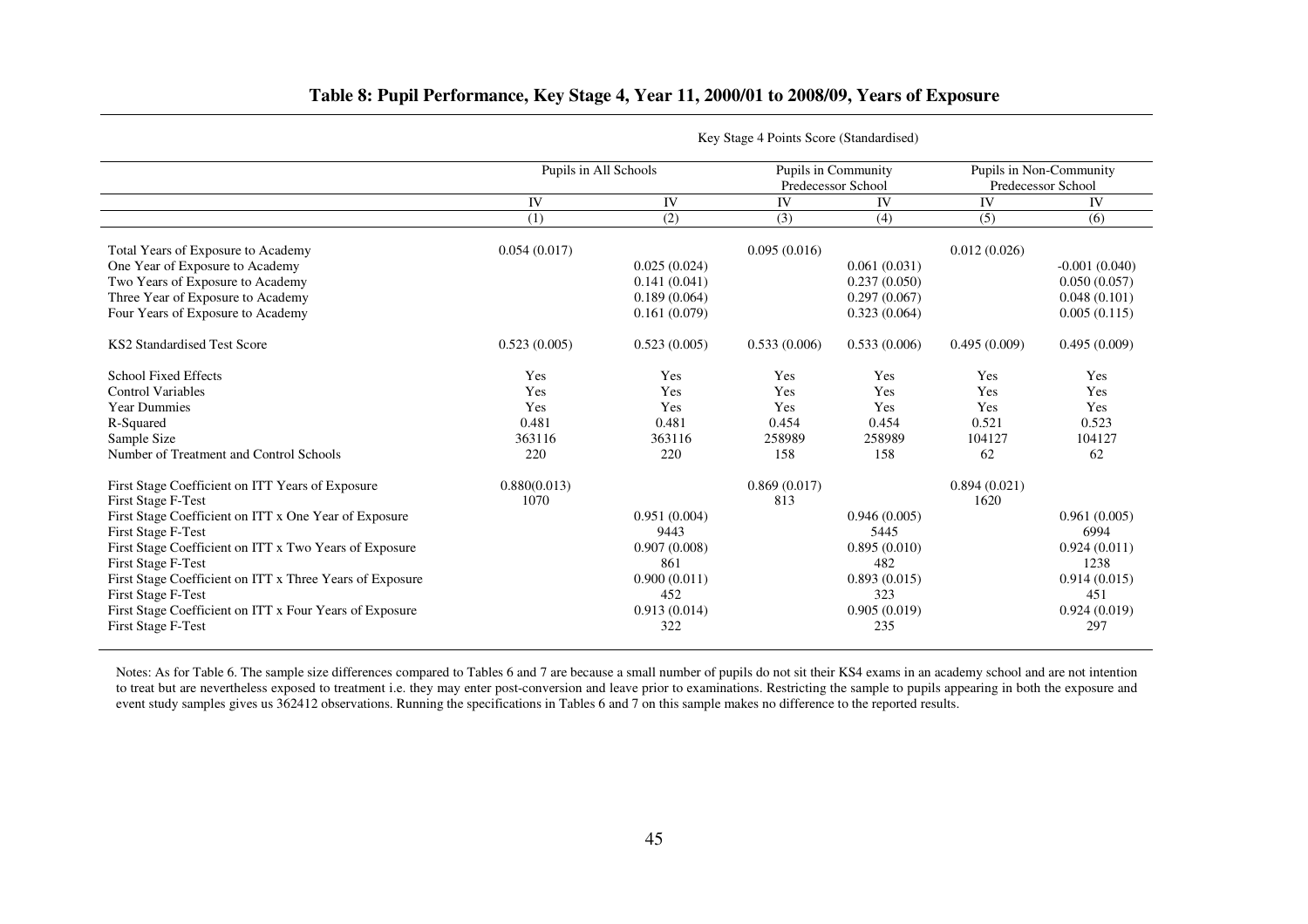|                                                                                                                                                                                                                                               |                                                                                                                                                      |                                                                                                                                                         |                                                                                                                                                                                             | Key Stage 4 Points Score                                                                                                        |                                                                                                                                 |                                                                                                                                 |                                                                                                                                 |
|-----------------------------------------------------------------------------------------------------------------------------------------------------------------------------------------------------------------------------------------------|------------------------------------------------------------------------------------------------------------------------------------------------------|---------------------------------------------------------------------------------------------------------------------------------------------------------|---------------------------------------------------------------------------------------------------------------------------------------------------------------------------------------------|---------------------------------------------------------------------------------------------------------------------------------|---------------------------------------------------------------------------------------------------------------------------------|---------------------------------------------------------------------------------------------------------------------------------|---------------------------------------------------------------------------------------------------------------------------------|
|                                                                                                                                                                                                                                               |                                                                                                                                                      | Fake Policy, 1997/98 to 2004/05                                                                                                                         |                                                                                                                                                                                             |                                                                                                                                 | . Original Specifications For Pupils in Fake Policy Sample of Schools, 2000/01 to 2008/09                                       |                                                                                                                                 |                                                                                                                                 |
|                                                                                                                                                                                                                                               | Pupils in All<br>Schools                                                                                                                             | Pupils in<br>Community<br>Predecessor School                                                                                                            |                                                                                                                                                                                             | Pupils in All<br>Schools                                                                                                        | Pupils in Community<br>Predecessor School                                                                                       | Pupils in All<br>Schools                                                                                                        | <b>Pupils in Community</b><br>Predecessor School                                                                                |
|                                                                                                                                                                                                                                               | (1)                                                                                                                                                  | (2)                                                                                                                                                     |                                                                                                                                                                                             | (3)                                                                                                                             | (4)                                                                                                                             | (5)                                                                                                                             | (6)                                                                                                                             |
| Academy x $(E = c-8)$<br>Academy x $(E = c-7)$<br>Academy x $(E = c-6)$<br>Academy $x (E = c-5)$<br>Academy $x(E = c-4)$<br>Academy $x (E = c-3)$<br>Academy x $(E = c-2)$<br>Academy x $(E = c-1)$<br>P-value for test of joint significance | $-0.022(0.019)$<br>$-0.030(0.022)$<br>$-0.024(0.026)$<br>$-0.011(0.029)$<br>$-0.021(0.032)$<br>0.000(0.037)<br>0.014(0.044)<br>0.035(0.053)<br>0.663 | $-0.023(0.026)$<br>$-0.041(0.027)$<br>$-0.033(0.030)$<br>$-0.012(0.033)$<br>$-0.029(0.035)$<br>0.005(0.042)<br>0.001(0.051)<br>$-0.035(0.050)$<br>0.707 | Academy $x(E = c-4)$<br>Academy $x(E = c-3)$<br>Academy $x(E = c-2)$<br>Academy $x(E = c-1)$<br>Academy $x(E = c)$<br>Academy $x(E = c+1)$<br>Academy x $(E = c+2)$<br>Academy $x(E = c+3)$ | $-0.012(0.018)$<br>0.006(0.025)<br>0.030(0.028)<br>0.013(0.035)<br>0.042(0.038)<br>0.162(0.050)<br>0.240(0.063)<br>0.293(0.073) | $-0.013(0.022)$<br>0.036(0.027)<br>0.060(0.032)<br>0.052(0.038)<br>0.092(0.043)<br>0.260(0.059)<br>0.316(0.068)<br>0.415(0.081) | $-0.014(0.018)$<br>0.006(0.024)<br>0.022(0.028)<br>0.018(0.035)<br>0.027(0.038)<br>0.145(0.051)<br>0.227(0.072)<br>0.225(0.073) | $-0.019(0.022)$<br>0.036(0.027)<br>0.054(0.033)<br>0.058(0.040)<br>0.078(0.045)<br>0.250(0.063)<br>0.335(0.078)<br>0.367(0.071) |
| of Fake Policy $(c-8$ to $c-1)$<br>KS2 Standardised Test Score                                                                                                                                                                                |                                                                                                                                                      |                                                                                                                                                         |                                                                                                                                                                                             |                                                                                                                                 |                                                                                                                                 | 0.524(0.005)                                                                                                                    | 0.534(0.006)                                                                                                                    |
| <b>School Fixed Effects</b><br><b>Limited Control Variables</b><br><b>Full Control Variables</b><br><b>Year Dummies</b><br>R-Squared<br>Sample Size<br>Number of Treatment and Control<br>Schools                                             | Yes<br>Yes<br>N <sub>o</sub><br>Yes<br>0.140<br>301675<br>216                                                                                        | Yes<br>Yes<br>No<br>Yes<br>0.079<br>218171<br>156                                                                                                       |                                                                                                                                                                                             | Yes<br>Yes<br>N <sub>o</sub><br>Yes<br>0.130<br>357411<br>216                                                                   | Yes<br>Yes<br>No<br>Yes<br>0.072<br>256534<br>156                                                                               | Yes<br>Yes<br>Yes<br>Yes<br>0.480<br>357411<br>216                                                                              | Yes<br>Yes<br>Yes<br>Yes<br>0.456<br>256534<br>156                                                                              |

# **Table 9: Fake Policy (t-4) For Pupil Performance, Key Stage 4, Year 11**

Notes: E denotes event year and c is the year of conversion. Robust standard errors (clustered at the school level) are reported in parentheses. Compared to OLS estimates in Tables 6 and 7, control variables for specificat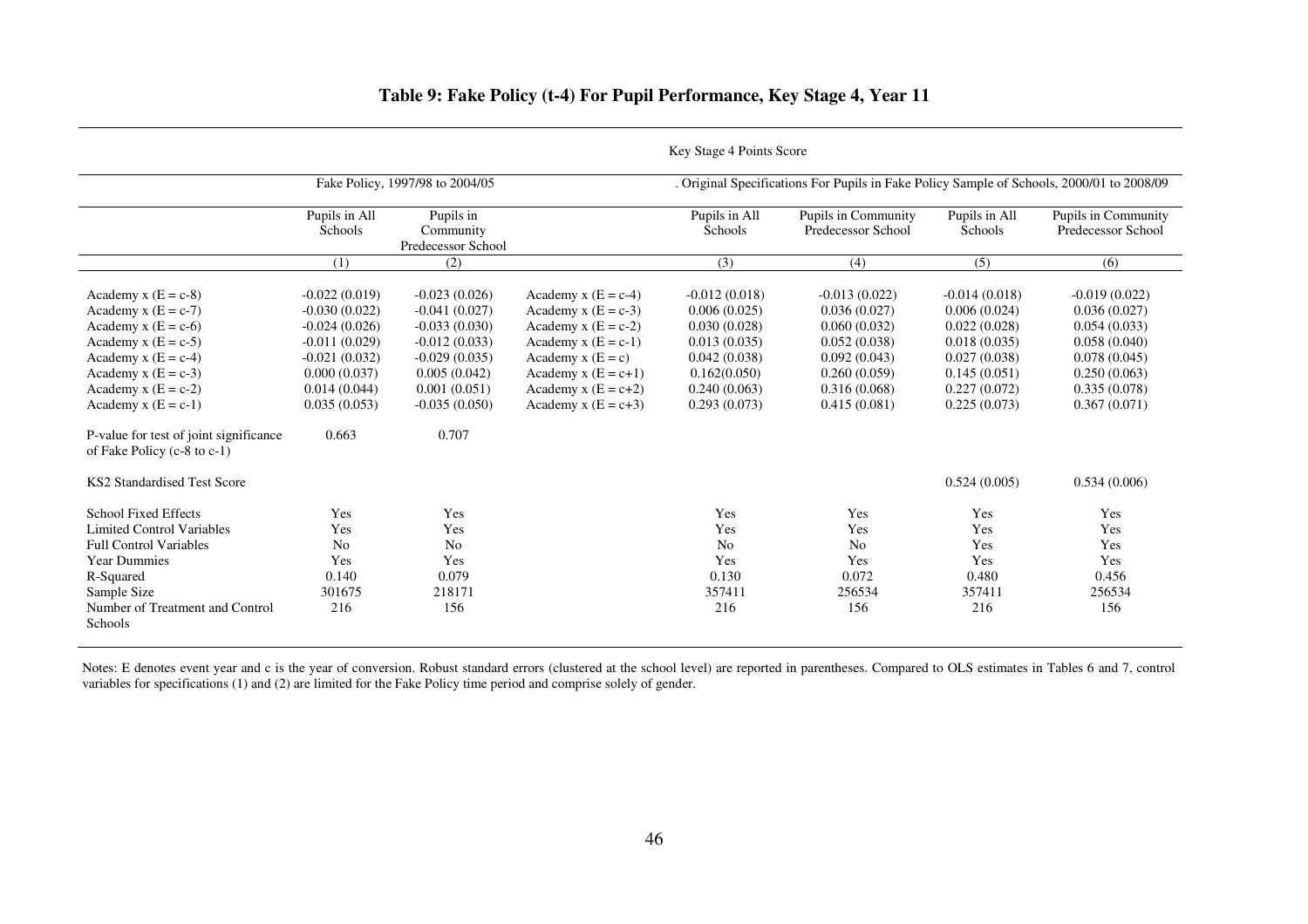|  | Table 10: Ofsted Inspection Ratings Transition Matrices, Inspections in the 2000s |
|--|-----------------------------------------------------------------------------------|
|  |                                                                                   |

|                          |              |                                                                                                                   |      | <b>Current Academies</b>            |                |       |
|--------------------------|--------------|-------------------------------------------------------------------------------------------------------------------|------|-------------------------------------|----------------|-------|
|                          |              |                                                                                                                   |      | Post-Conversion (Second Inspection) |                |       |
|                          |              | Outstanding                                                                                                       | Good | Satisfactory                        | Inadequate     | Total |
|                          | Outstanding  | C                                                                                                                 | 2    |                                     |                | 8     |
| <b>Before Conversion</b> | Good         | $\overline{2}$                                                                                                    | 2    |                                     | 3              | 11    |
| (First Inspection)       | Satisfactory |                                                                                                                   | 3    | 8                                   | $\overline{2}$ | 14    |
|                          | Inadequate   | $\overline{c}$                                                                                                    | 6    | 5                                   | $\Omega$       | 13    |
|                          | Total        | 10                                                                                                                | 13   | 17                                  | 6              | 46    |
|                          |              | Percent Improvement in Ranking = $41$<br>Percent No Change in Ranking = 33<br>Percent Reduction in Ranking = $26$ |      |                                     |                |       |
|                          |              |                                                                                                                   |      | <b>Future Academies</b>             |                |       |
|                          |              |                                                                                                                   |      | Post-Conversion (Second Inspection) |                |       |
|                          |              | Outstanding                                                                                                       | Good | Satisfactory                        | Inadequate     | Total |
|                          | Outstanding  | 2                                                                                                                 |      |                                     | $\theta$       | 4     |
| <b>Before Conversion</b> | Good         | $\Omega$                                                                                                          | 5    | 27                                  | 6              | 38    |
| (First Inspection)       | Satisfactory |                                                                                                                   | 9    | 28                                  | 6              | 44    |
|                          | Inadequate   |                                                                                                                   | O    | 10                                  | 2              | 19    |
|                          | Total        |                                                                                                                   | 21   | 66                                  | 14             | 105   |
|                          |              | Percent Improvement in Ranking = $26$<br>Percent No Change in Ranking = 35<br>Percent Reduction in Ranking = 39   |      |                                     |                |       |

Notes: For schools with two OfSted inspections in the 2000s, 46 in upper panel, 105 in lower panel.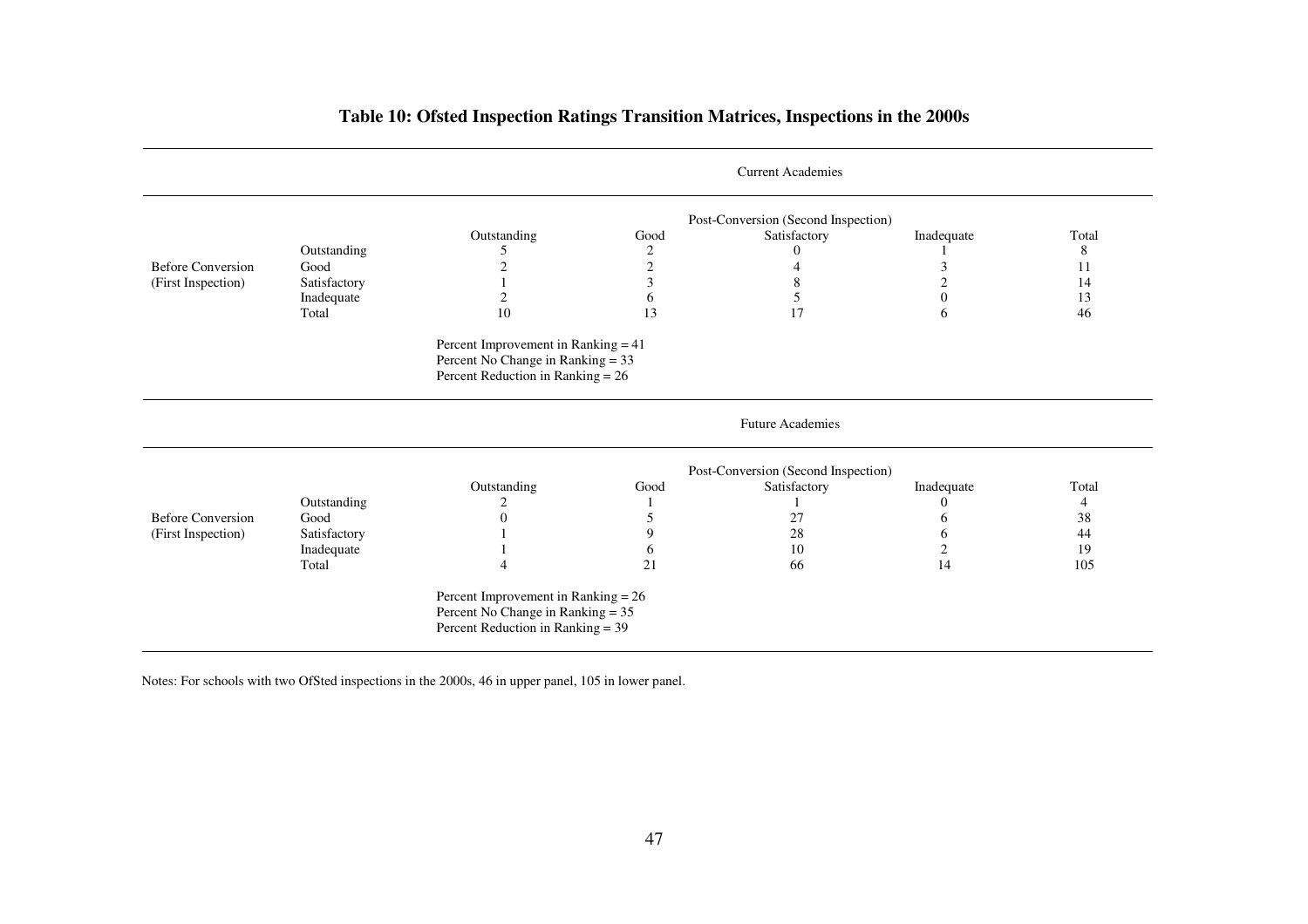# **Table 11: Ordered Probit Estimates of Change in Ofsted Ranking, School Level**

|                                                                                                                                                                                                                        | Pr[Change in OfSted Ranking]                       |                                                    |
|------------------------------------------------------------------------------------------------------------------------------------------------------------------------------------------------------------------------|----------------------------------------------------|----------------------------------------------------|
|                                                                                                                                                                                                                        | (1)                                                | (2)                                                |
| Current Academies (Treatment Group)                                                                                                                                                                                    | 0.661(0.219)                                       | 0.724(0.221)                                       |
| Control Variables<br>Sample Size (Number of Treatment and Control Schools)                                                                                                                                             | N <sub>o</sub><br>151                              | Yes<br>151                                         |
| Marginal Effects:<br>$Pr[Change = 2  Treatment=1] - Pr[Change = 2 Treatment=0]$<br>$Pr[Change = 1  Treatment=1] - Pr[Change=1 Treatment=0]$<br>$Pr[Change = 0 \mid Treatment = 1] - Pr[Change = 0 \mid Treatment = 0]$ | 0.239(0.081)<br>$-0.012(0.023)$<br>$-0.226(0.069)$ | 0.261(0.081)<br>$-0.017(0.025)$<br>$-0.244(0.069)$ |

Notes: The dependent variable is coded as 0 for a reduction in Ofsted rating, 1 for no change and 2 for an improvement. Robust standard errors in parentheses. The control<br>variables included in specification (2) are proport educational needs al measured in the year of first inspection. Year of inspection dummies are also included.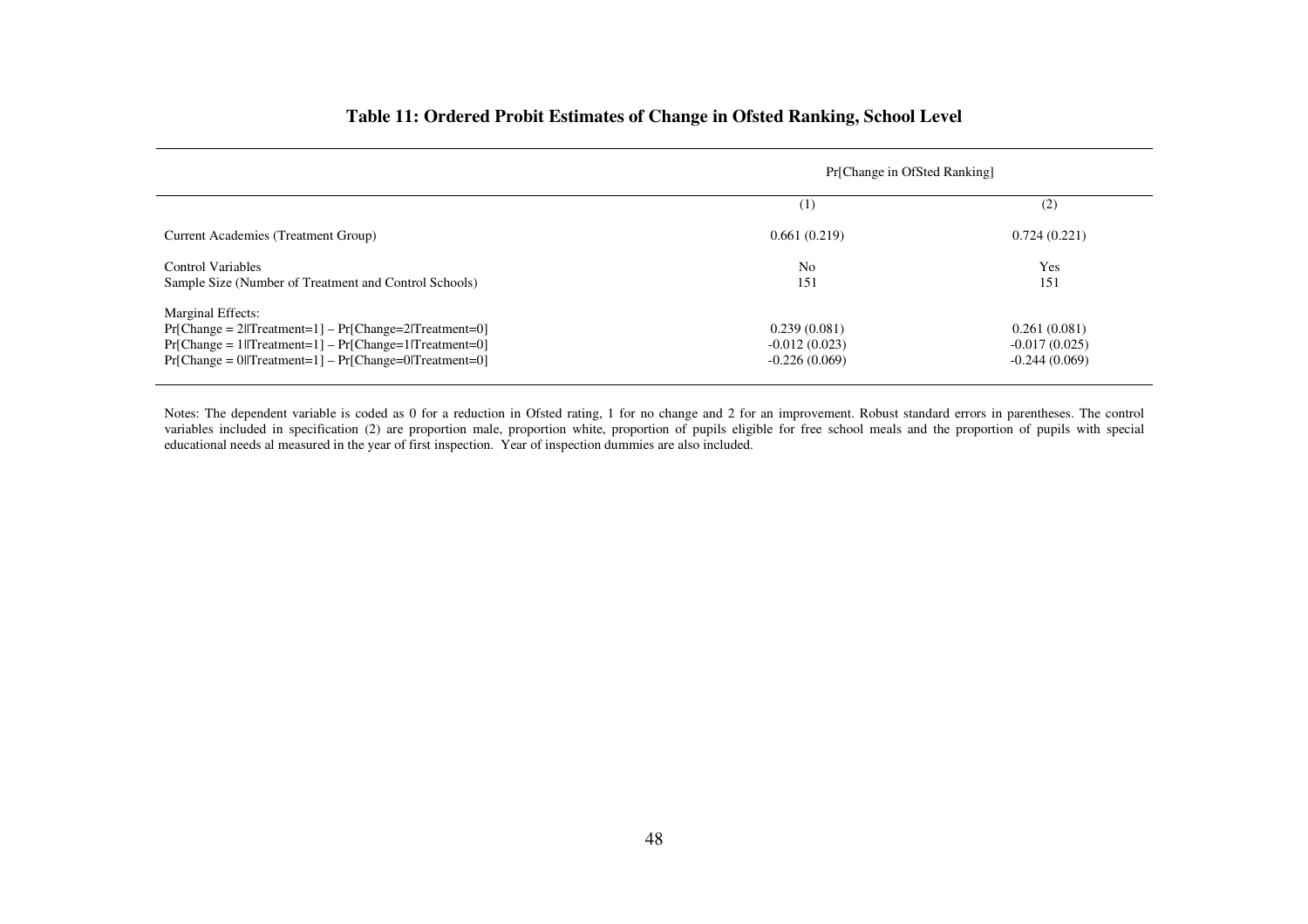|                                                                    | 23 Labour Academies   |    | 148 Sponsored Academies<br>Including the 23 Labour Academies |                                                            |
|--------------------------------------------------------------------|-----------------------|----|--------------------------------------------------------------|------------------------------------------------------------|
|                                                                    | Percent Making Change |    | Percent Say Most<br><b>Important Change</b>                  | Percent Making Change Say<br>Linked to Improved Attainment |
| Changed school leadership                                          | 87                    | 72 | 56                                                           | 73                                                         |
| Procured services that were previously provided by the<br>LA       | 78                    | 83 | 5                                                            | 17                                                         |
| Changed the curriculum you offer                                   | 74                    | 61 | 26                                                           | 77                                                         |
| Changed the performance management system for<br>teachers          | 74                    | 70 | 3                                                            | 39                                                         |
| Collaborated with other schools in more formalised<br>partnerships | 70                    | 68 | 8                                                            | 45                                                         |
| Introduced savings in back-office functions                        | 70                    | 55 | 0                                                            | 12                                                         |
| Added non-teaching positions                                       | 70                    | 50 | 3                                                            | 31                                                         |
| Reconstituted your governing body                                  | 65                    | 76 |                                                              | 26                                                         |
| Changed your pattern of capital expenditure                        | 65                    | 54 |                                                              | 19                                                         |
| Increased the number of pupils on roll                             | 61                    | 41 |                                                              | 12                                                         |
| Hired teachers without qualified teacher status (QTS)              | 48                    | 24 |                                                              | 14                                                         |
| Introduced or increased revenue-generating activities              | 48                    | 34 |                                                              | 8                                                          |
| Changed your admission criteria                                    | 43                    | 20 | $\theta$                                                     |                                                            |
| Increased the length of the school day                             | 39                    | 18 |                                                              | 63                                                         |
| Changed staff pay structures                                       | 30                    | 24 |                                                              | 9                                                          |
| Sought to attract pupils from a different geographical area        | 13                    | 12 |                                                              | 11                                                         |
| Changed the length of school terms                                 | 9                     | 6  |                                                              | 22                                                         |
| Reduced the number of pupils on roll                               |                       | 3  | 0                                                            | $\theta$                                                   |

# **Table 12: Department of Education Survey of Changes After Academy Conversion, 23 Labour Academies and 148 Sponsored Academies**

Notes: Taken from Department for Education (2014).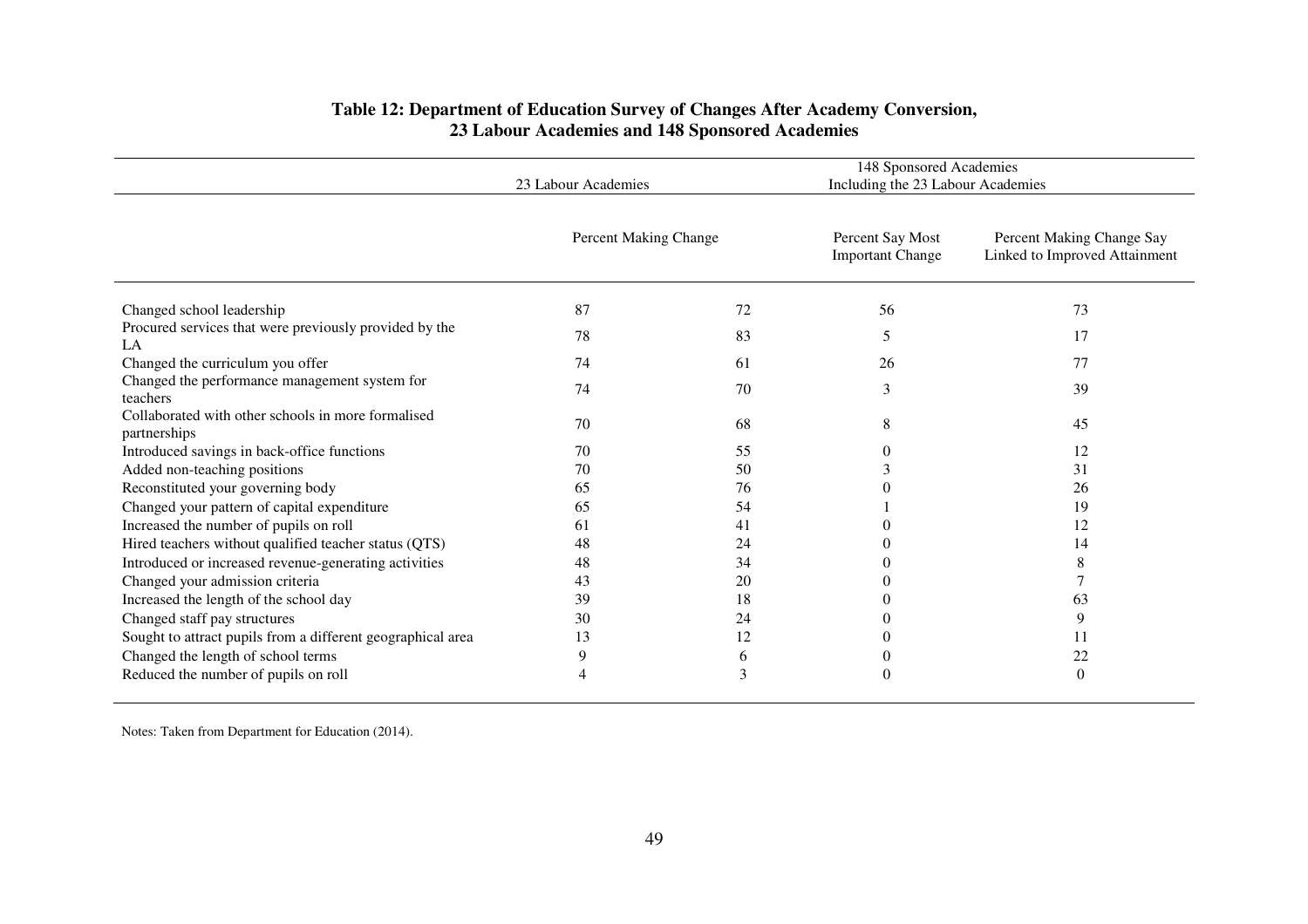|                                                                  |                 | Pr[Change in Headteacher]          |                                        |
|------------------------------------------------------------------|-----------------|------------------------------------|----------------------------------------|
|                                                                  | All Schools     | Community<br>Predecessor<br>School | Non-Community<br>Predecessor<br>School |
|                                                                  | (1)             | (2)                                | (3)                                    |
| Academy x $(E = c-4)$                                            | $-0.052(0.052)$ | $-0.033(0.069)$                    | $-0.129(0.085)$                        |
| Academy $x(E = c-3)$                                             | $-0.037(0.056)$ | $-0.015(0.066)$                    | $-0.101(0.101)$                        |
| Academy x $(E = c-2)$                                            | 0.006(0.056)    | 0.079(0.070)                       | $-0.167(0.093)$                        |
| Academy $x(E = c-1)$                                             | 0.014(0.050)    | 0.040(0.057)                       | $-0.072(0.101)$                        |
| Academy $x(E = c)$                                               | 0.594(0.058)    | 0.617(0.072)                       | 0.508(0.101)                           |
| Academy $x(E = c+1)$                                             | $-0.033(0.060)$ | $-0.016(0.072)$                    | $-0.100(0.106)$                        |
| Academy $x(E = c+2)$                                             | 0.057(0.084)    | 0.116(0.106)                       | $-0.119(0.144)$                        |
| Academy x $(E = c+3)$                                            | 0.025(0.108)    | 0.072(0.147)                       | $-0.084(0.166)$                        |
| P-value for test of joint significance ( $E = c-4$ to $c-1$ )    | 0.530           | 0.562                              | 0.437                                  |
| P-value for test of joint significance $(E = c \text{ to } c+3)$ | 0.000           | 0.000                              | 0.000                                  |
| <b>School Fixed Effects</b>                                      | Yes             | <b>Yes</b>                         | <b>Yes</b>                             |
| <b>Control Variables</b>                                         | <b>Yes</b>      | <b>Yes</b>                         | <b>Yes</b>                             |
| <b>Year Dummies</b>                                              | Yes             | <b>Yes</b>                         | <b>Yes</b>                             |
| R-Squared                                                        | 0.317           | 0.315                              | 0.353                                  |
| Sample Size                                                      | 1735            | 1244                               | 491                                    |
| Number of Treatment and Control Schools                          | 220             | 158                                | 62                                     |

# **Table 13: Change in Headteacher Before and After Academy Conversion**

Notes: E denotes event year and c is the year of conversion. Robust standard errors (clustered at the school level) are reported in parentheses. Control variable are percentage of year 7 intake male, white-origin, free school meal status and special educational needs status. A pooled Academy x Post-Conversion (E = c to c+3) estimate and associated standard error (in parentheses) comparable to (1) for all schools is 0.345 (0.042).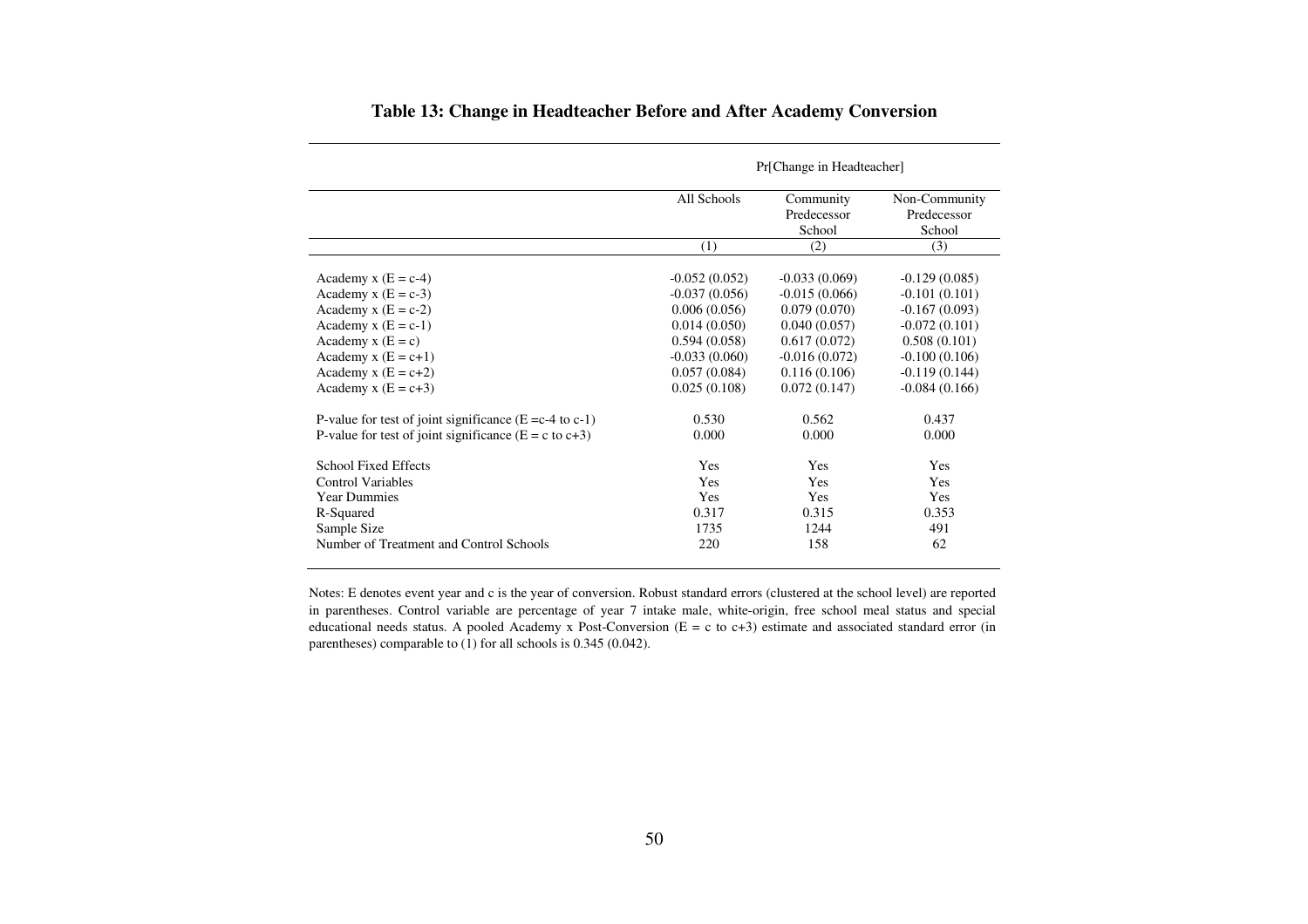|                                                                                                                                                                       |                                                                                                                       | Log(Number of Teachers)                                                                                      |                                                                                                                          |                                                                                                                            | Log(Number of Pupils)                                                                                                          |                                                                                                                                   |                                                                                                              | Log(Teachers Per Pupil)                                                                                      |                                                                                                                 |
|-----------------------------------------------------------------------------------------------------------------------------------------------------------------------|-----------------------------------------------------------------------------------------------------------------------|--------------------------------------------------------------------------------------------------------------|--------------------------------------------------------------------------------------------------------------------------|----------------------------------------------------------------------------------------------------------------------------|--------------------------------------------------------------------------------------------------------------------------------|-----------------------------------------------------------------------------------------------------------------------------------|--------------------------------------------------------------------------------------------------------------|--------------------------------------------------------------------------------------------------------------|-----------------------------------------------------------------------------------------------------------------|
|                                                                                                                                                                       | All Schools                                                                                                           | Community<br>Predecessor<br>School                                                                           | Non-<br>Community<br>Predecessor<br>School                                                                               | All Schools                                                                                                                | Community<br>Predecessor<br>School                                                                                             | Non-<br>Community<br>Predecessor<br>School                                                                                        | All Schools                                                                                                  | Community<br>Predecessor<br>School                                                                           | Non-<br>Community<br>Predecessor<br>School                                                                      |
|                                                                                                                                                                       | (1)                                                                                                                   | (2)                                                                                                          | (3)                                                                                                                      | (4)                                                                                                                        | (5)                                                                                                                            | (6)                                                                                                                               | (7)                                                                                                          | (8)                                                                                                          | (9)                                                                                                             |
| Academy $x(E = c-4)$<br>Academy x $(E = c-3)$<br>Academy $x(E = c-2)$<br>Academy $x(E = c-1)$<br>Academy $x(E = c)$<br>Academy x $(E = c+1)$<br>Academy x $(E = c+2)$ | 0.005(0.009)<br>$-0.002(0.015)$<br>$-0.004(0.020)$<br>$-0.006(0.027)$<br>0.025(0.038)<br>0.081(0.047)<br>0.088(0.064) | 0.008(0.011)<br>0.016(0.017)<br>0.013(0.023)<br>0.015(0.032)<br>0.034(0.047)<br>0.072(0.060)<br>0.097(0.075) | 0.003(0.018)<br>$-0.034(0.028)$<br>$-0.034(0.036)$<br>$-0.064(0.048)$<br>$-0.038(0.060)$<br>0.025(0.071)<br>0.008(0.115) | $-0.003(0.008)$<br>$-0.018(0.013)$<br>$-0.033(0.02)$<br>$-0.051(0.028)$<br>$-0.042(0.037)$<br>0.009(0.045)<br>0.039(0.059) | $-0.002(0.009)$<br>$-0.016(0.016)$<br>$-0.031(0.023)$<br>$-0.055(0.032)$<br>$-0.059(0.044)$<br>$-0.012(0.054)$<br>0.030(0.067) | $-0.003(0.018)$<br>$-0.023(0.026)$<br>$-0.044(0.041)$<br>$-0.073(0.051)$<br>$-0.060(0.068)$<br>$-0.026(0.082)$<br>$-0.007(0.116)$ | 0.007(0.008)<br>0.015(0.013)<br>0.028(0.016)<br>0.045(0.020)<br>0.067(0.026)<br>0.072(0.031)<br>0.049(0.037) | 0.010(0.010)<br>0.032(0.016)<br>0.044(0.020)<br>0.069(0.026)<br>0.093(0.035)<br>0.085(0.041)<br>0.067(0.046) | 0.006(0.014)<br>$-0.010(0.020)$<br>0.010(0.022)<br>0.008(0.035)<br>0.022(0.037)<br>0.051(0.050)<br>0.015(0.066) |
| Academy x $(E = c+3)$                                                                                                                                                 | 0.207(0.066)                                                                                                          | 0.220(0.081)                                                                                                 | 0.112(0.110)                                                                                                             | 0.159(0.066)                                                                                                               | 0.155(0.069)                                                                                                                   | 0.089(0.137)                                                                                                                      | 0.048(0.051)                                                                                                 | 0.065(0.068)                                                                                                 | 0.023(0.075)                                                                                                    |
| P-value for test of<br>joint significance (E<br>$=c-4$ to $c-1$ )<br>P-value for test of<br>joint significance (E)<br>$= c$ to $c+3$ )                                | 0.938<br>0.002                                                                                                        | 0.880<br>0.053                                                                                               | 0.455<br>0.032                                                                                                           | 0.236<br>0.000                                                                                                             | 0.218<br>0.000                                                                                                                 | 0.600<br>0.050                                                                                                                    | 0.203<br>0.074                                                                                               | 0.091<br>0.098                                                                                               | 0.567<br>0.770                                                                                                  |
| <b>School Fixed Effects</b><br><b>Control Variables</b><br><b>Year Dummies</b><br>R-Squared<br>Sample Size<br>Number of Treatment<br>and Control Schools              | Yes<br>Yes<br>Yes<br>0.896<br>1955<br>220                                                                             | Yes<br>Yes<br>Yes<br>0.881<br>1402<br>158                                                                    | Yes<br>Yes<br>Yes<br>0.937<br>553<br>62                                                                                  | Yes<br>Yes<br>Yes<br>0.921<br>1955<br>157                                                                                  | Yes<br>Yes<br>Yes<br>0.912<br>1402<br>158                                                                                      | Yes<br>Yes<br>Yes<br>0.948<br>553<br>62                                                                                           | Yes<br>Yes<br>Yes<br>0.599<br>1955<br>220                                                                    | Yes<br>Yes<br>Yes<br>0.575<br>1402<br>158                                                                    | Yes<br>Yes<br>Yes<br>0.677<br>553<br>62                                                                         |

# **Table 14: Numbers of Teachers and Pupils Before and After Academy Conversion**

Notes: E denotes event year and c is the year of conversion. Robust standard errors (clustered at the school level) are reported in parentheses. Control variable are percentage of year 7 intake male, white-origin, free school meal status and special educational needs status. A pooled Academy x Post-Conversion (E = c to c+3) estimate and associated standard error (in parentheses) comparable to (1) for all schools is  $0.062$  (0.028), for (4) for all schools is 0.039 (0.024) and for (7) for all schools is 0.023 (0.015).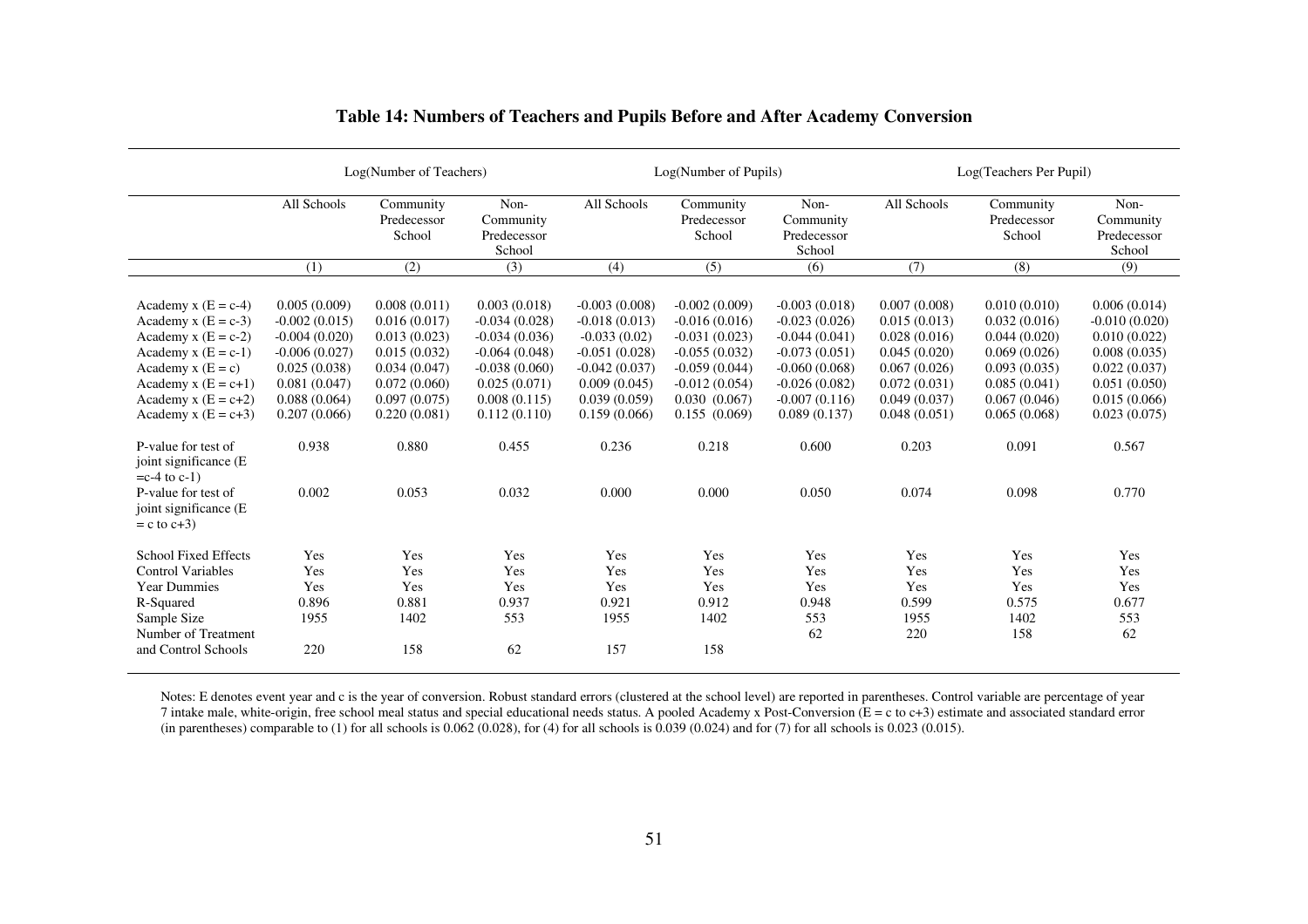# **Appendix**

## **Data Description**

#### *1. Data on Academy Schools*

We first identified all schools that became academies over the school years 2002/03 to 2010/11. Our sources for this are Department for Education extracts that give information on all academies that have opened or are in the process of doing so. The extract gives the opening date of the academy, its URN (a unique identifier for the school allowing us to identify it in various governmental data sources such as the National Pupil Database and the Pupil Level Annual Census data), DFE number (a second unique identifier combining school specific and local authority specific numbers) and the URN number of the predecessor school.

Using performance tables data from the Department for Education (DfE) we match in predecessor school types. The data gives 244 schools that became academies between the first 3 academy openings in 2002/03 and those that gained academy status by September 2010 (the beginning of the academic school year). We omit those that were previously independent schools due to pupils in these schools not having exam information at KS4. Similarly, we omit new schools as they have no predecessor school.

In order to have a balanced panel we focus on academies that have some form of predecessor school open from at least 1996 onwards. Any later and the school will not have KS4 results for 2001. In order for our sample to be balanced for intake we exclude academies who do not enrol pupils in year 7. The final sample contains 106 treatment schools (those that opened as academies prior to, or in, September 2008) and 114 control schools with observations ranging over the years 2000/01-2008/09. None of our control schools become academies during these sample years.

# *2. Pupil Level Data*

We use data from PLASC (pupil level annual schools census) and the NPD (national pupil database). The NPD contains information on all key stage 2 (KS2) and key stage 4 (KS4) exams sat at the end of primary and secondary school respectively. Each pupil is identified by a unique reference number and the data gives the unique URN of the school in which they sat the exam. While the NPD reports on pupils in examination years PLASC has a record for every pupil for each year that they are in the maintained school sector. PLASC data gives the pupil, year group and school as well as demographic variables such as ethnicity, gender, free school meal eligibility and special educational needs status. We can track pupils through secondary school using the unique pupil identifier. This identifier is common to the NPD enabling us to merge NPD and PLASC data. This gives a panel of pupils with their demographic information, their KS2 and KS4 test results and the school(s) that they attended from year 7 (first year of compulsory secondary education) through to year 11 (final year of compulsory education). We then extract those pupils who attended the 220 treatment and control schools at some point over the sample period. We can now see which schools pupils attended in every secondary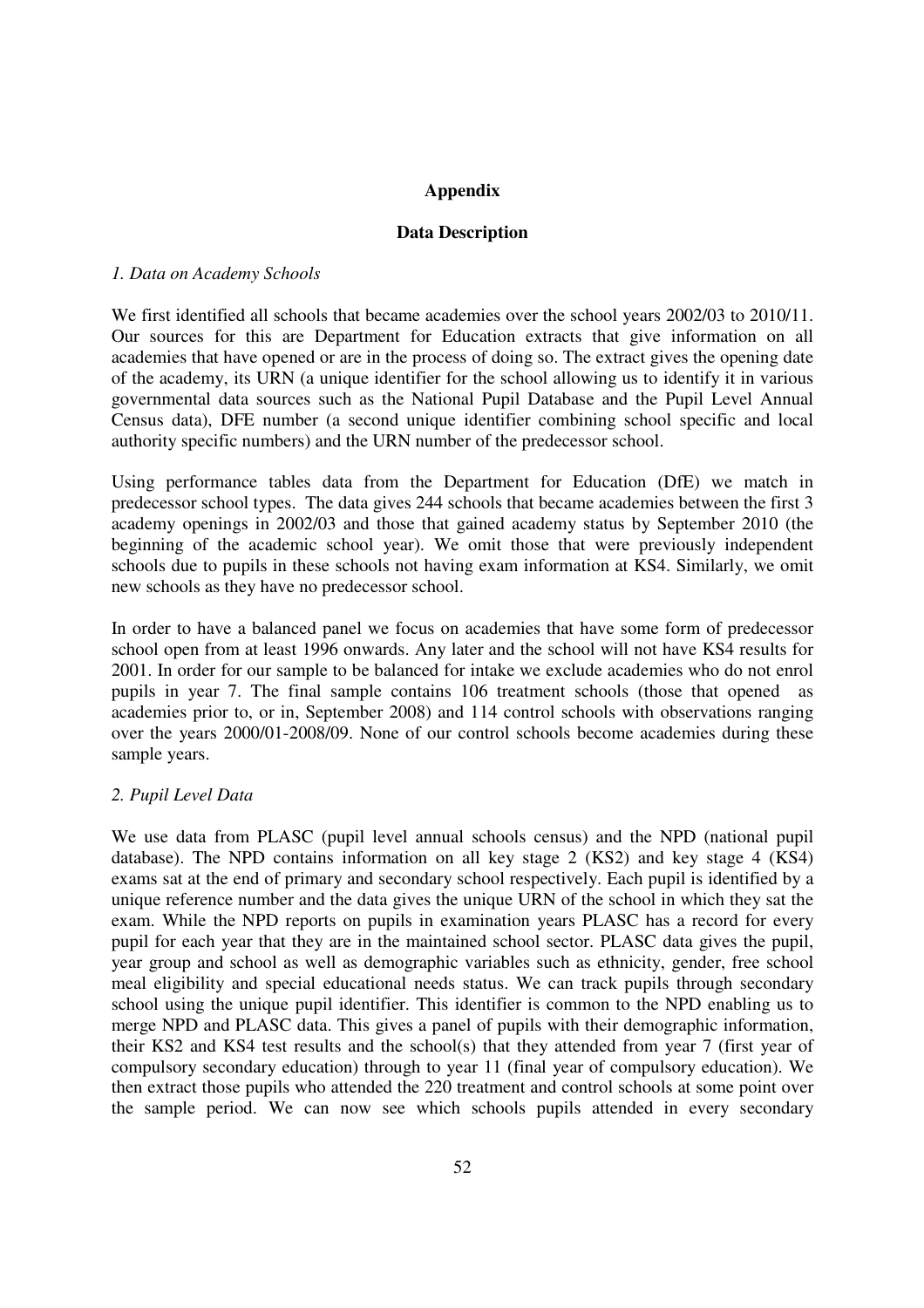compulsory year of schooling<sup>26</sup>, their demographic information and their exams results at KS4 and KS2. Our intake analysis focuses on those who enter as a year 7 student in 2000/01 – 2008/09 while our results analysis focuses on those who sit exams, are ITT or receive exposure in one of our 106 treatment schools or sit exams in one of our 220 control schools over the same period.

The raw data contains a small number of duplicate observations for pupils.<sup>27</sup> Duplicates at the level of KS2 results are easy to deal with as we randomly delete one entry when pupils records are duplicated in all aspects apart from the primary school they attended (as primary school does not matter to us). When there are two entries with differing exam scores we keep the record with the most information (i.e. if one entry has the pupil missing most exams while the second has scores for these exams we keep the latter).<sup>28</sup> There are also small number of multiple records of KS4 attainment for pupils. Our analysis focuses on the year 11 record giving us a dataset of pupils who have completed their GCSEs (as oppose to those who have sat some exams early). When multiple records exist in a single year we delete those whose scores are not included in national or school level calculations – often these are those who switch schools and so take exams in one school but are coded as attending another.<sup>29</sup> In a few cases pupils are flagged as not to be included in the school level calculations (so their attainment would not be used to calculate performance tables school level data) despite the fact that their information is not duplicated and nothing appears to be wrong with their attainment data. We include these pupils in the final dataset. However, all results are robust to omitting these pupils. $30$ 

The sample sizes for year 7 and year 11 pupils are given in Table A1.

Finally it is worth noting that PLASC does not cover years prior to 2002. For our observations before then we do still have NPD data on KS2 and KS4 performance (we have these going back to 1997 for KS4 and 1996 for KS2). Therefore these observations are missing all demographic covariates with the exception of gender. Similarly in our fake policy results the only covariates, aside from year dummies and school fixed effects, are pupil gender. This is why, in Table 9, we reproduce our main specification without covariates so as to make the fake and actual policy results comparable.

For our the intake analysis we assume that those identified as being in year 8 in 2002 in PLASC were year 7 pupils in the same school the previous year – we therefore retain demographic variables for these pupils.

 $\overline{a}$ 

<sup>&</sup>lt;sup>26</sup> Strictly speaking this is not true. Some pupils enter the schooling system either from another country or from independent schools. We observe when the pupils enter but not precisely where they came from. These pupils are retained in our analysis.

 $27$  That is, multiple records in a single year.

<sup>&</sup>lt;sup>28</sup> This may be the case when a pupil misses exams through illness and retakes at a later date.

<sup>&</sup>lt;sup>29</sup> Variables in the NPD identify whether the pupil's achievement were used in school/national level calculations.

<sup>&</sup>lt;sup>30</sup> Unless otherwise stated all further robustness checks mentioned in this Appendix are available upon request form the authors.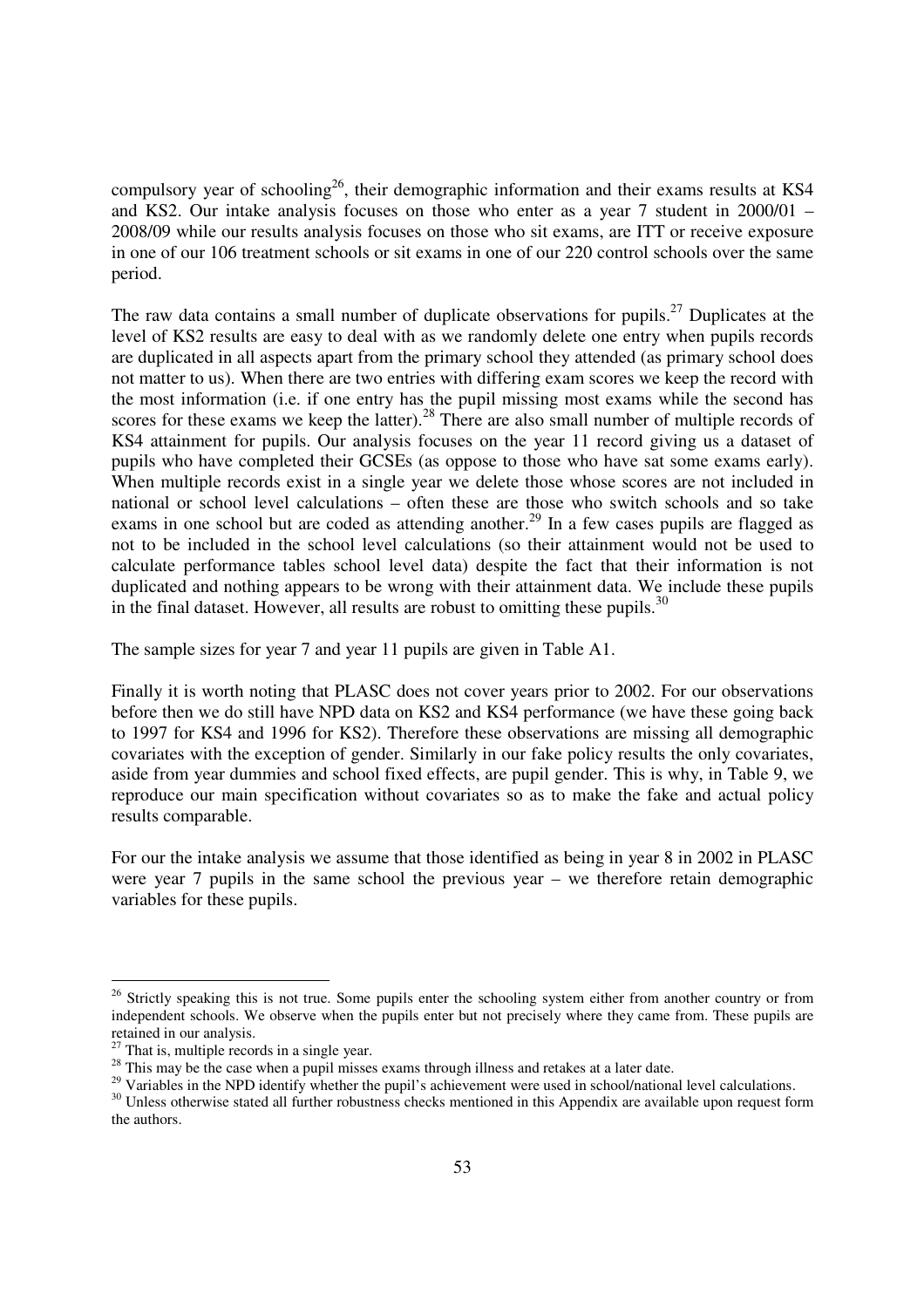#### *3. Notes on Treatment and Clustering*

Treatment for the pupil intake KS2 analysis is simple. A pupil is defined in treatment group if they enrol in an academy school in their first year of secondary school - year 7 – after conversion to an academy has occurred.

Intention to treat for the KS4 performance analysis is defined as follows. For an individual in pre-enrolment year c-i (where c denotes conversion year) and academic year group j an individual is expected to sit their exams in  $c-i + (11-i)$ . A person is then ITT if the preceding term is equal to c,  $c+1$ ,  $c+2$  or  $c+3$ . To see why an individual cannot be ITT in year  $c+4$  note that the 'biggest' pre-enrolment year is c-1 and the 'smallest' academic year group is 7 thus the preceding term cannot exceed c+3.

The exposure variable for Table 8 is defined cumulatively therefore we simply sum the number of academic years an individual spends in an academy school post conversion. ITT is then defined as above. We limit this sample to those who spend at most 4 years in an academy post conversion so as to be consistent with Tables 6 and 7.

A final note relates to how we define 'school'. For each of our treatment and control schools we assign a unique number. It is possible that two pupils from different schools are given the same number should the two differing schools later become the same academy. We identify when schools merge by looking at linked schools in edubase (this is a Department For Education database of all open and closed maintained schools in England). In one case a single school becomes two separate academies (North Westminster Community School splits into Paddington Academy and Westminster Academy in 2006). Pupils attending the predecessor school are randomly assigned one of the two numbers given to the two academies that open later. Students who leave the sample but are ITT or receive exposure are given a unique number equal to the school that they sit their KS4 exams in. In estimated specifications, standard errors are clustered on this unique number resulting in 1714 clusters in Tables 6 and 7 and 1720 in Table 8.

#### *4. Attainment Measures*

The main variable in our analysis of intake is an average score across three subjects specific tests: English, Maths and Science. Test scores are reported in two ways: firstly, a level from 2-5 is awarded in each subject and secondly, a raw test score. The raw test score is out of 80 for science and is the sum of two separate science papers each marked out of 40 while the English test score is marked out of 100 and is composed of the sum of two separate test scores, each marked out of 50, in reading and writing. Finally math is composed of two marks out of 50 with one of the tests being in mental arithmetic. The levels are based upon these underlying test scores but are not always consistent. For instance, after an initial level is assigned after grading the test there may be a review of the pupil's test score resulting in a higher or lower level being awarded even if the underlying raw test mark is not altered. Similarly the mark required for any one level varies both between subjects and within subjects across years. For these reasons we use standardised raw test scores as our main dependent variable in KS2 regressions.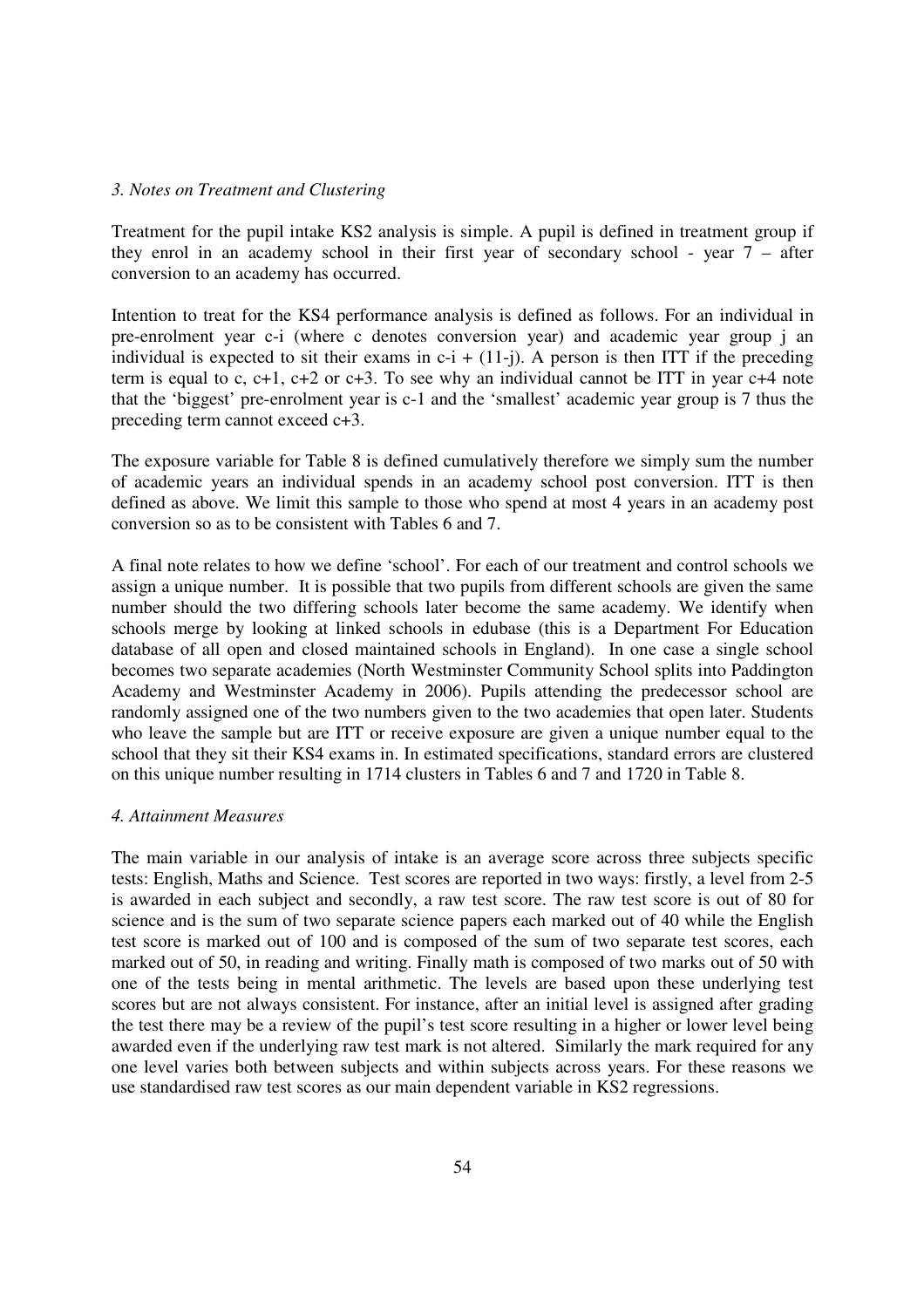When pupils are not awarded a test mark or are performing at a level below the level of the test we award pupils a mark of 0. Those who miss the tests are excluded from our sample for the purposes of the KS2 regressions but are included in our KS4 regressions where we include a dummy for those who do not have a KS2 record or who miss KS2 exams. Our KS4 results are robust to re-running our regressions omitting those without a KS2 record and those whose scores are below test levels.

The main KS4 qualification in the UK is the GCSE (General Certificate of Secondary Education). GCSEs are graded  $A^*$ -G. The current points score calculations give an  $A^*$  a score of 58 and a G a score of 16 with grades in between going up in increments of 6 as follows:

| Grade          | Points |
|----------------|--------|
|                |        |
| $A^*$          | 58     |
| $\mathbf{A}$   | 52     |
| B              | 46     |
| $\mathcal{C}$  | 40     |
| D              | 34     |
| E              | 28     |
| $\overline{F}$ | 22     |
| G              | 16     |
|                |        |

*New scale* 

Prior to this an A\* was given a score of 8 and a G a score of 1 with scores going up in increments in 1.

| Grade          | Points         |
|----------------|----------------|
|                |                |
| $A^*$          | 8              |
| $\overline{A}$ | $\overline{7}$ |
| B              | 6              |
| $\overline{C}$ | 5              |
| D              | $\overline{4}$ |
| E              | 3              |
| $\mathbf F$    | $\overline{2}$ |
| G              | 1              |
|                |                |

*Old scale* 

As well as GCSEs there are a wide range of equivalent qualifications focusing on more vocational subjects. These include GNVQs and BTecs. Depending upon the type of equivalent these are often worth multiple GCSEs and are often graded as a combination of GCSE grades i.e. a distinction in an intermediate GNVQ is equivalent to gaining two GCSEs with one at grade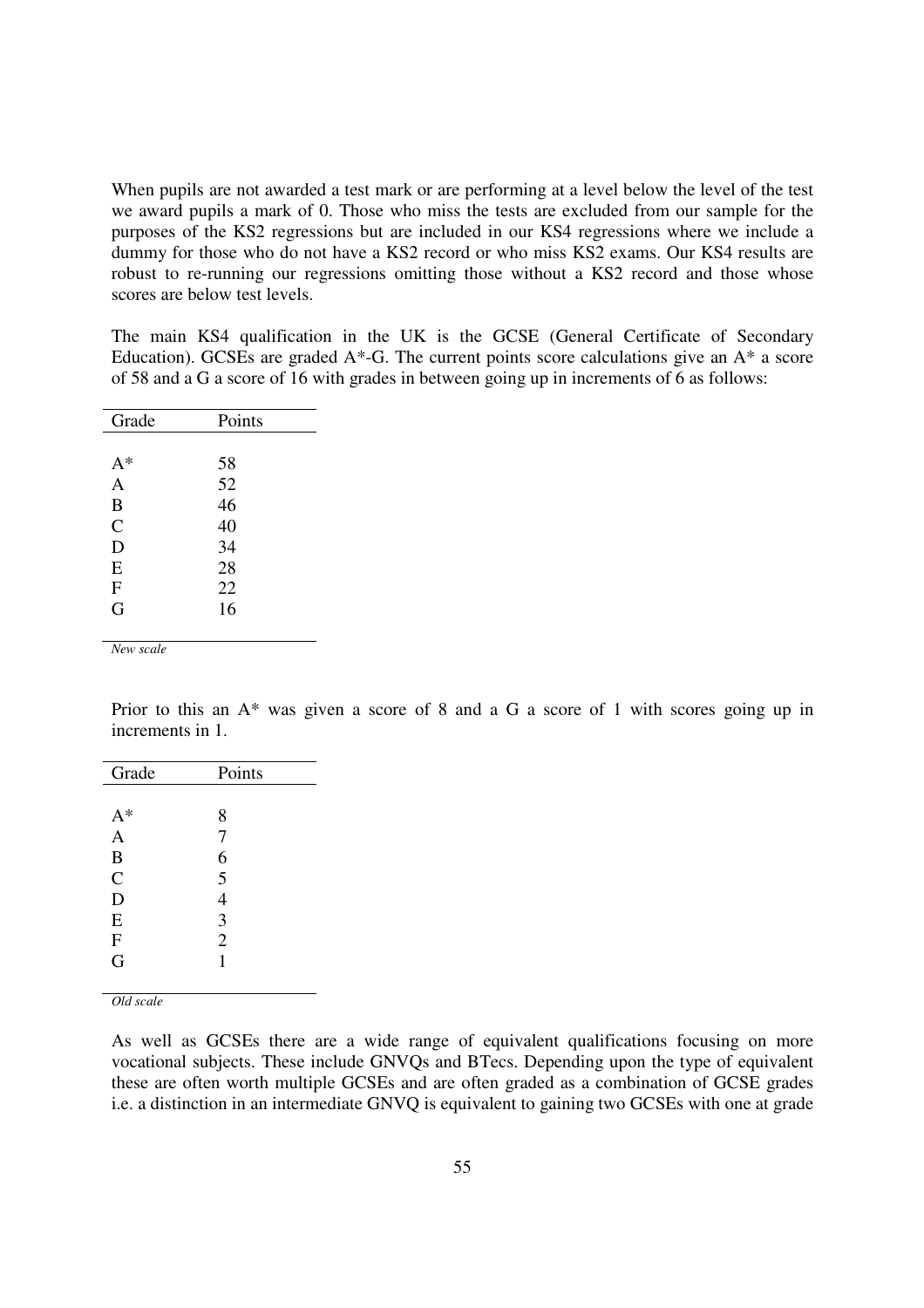A and the other at grade  $A^*$ <sup>31</sup>. The points score given to the qualification reflects the underlying GCSE grades that it is based upon so that under the new scoring system the aforementioned qualification would be given a score of 110.

The points system we use is as follows:

| Grade          | Points         |
|----------------|----------------|
|                |                |
| $A^*$          | 10             |
| $\overline{A}$ | 8              |
| B              | 7              |
| $\overline{C}$ | 6              |
| D              | 4              |
| E              | 3              |
| $\mathbf F$    | $\overline{2}$ |
| G              | 1              |

*Scale used in the paper* 

 $\overline{a}$ 

The points system we use addresses some of the concerns expressed pertaining to the 16-58 and 1-8 scales used over the course of our sample.<sup>32</sup> The non-linearity reflects the fact that it appears hardest to jump from grades D to C and from A to  $A^*$ .

We cap points scores at best 8 qualifications. To do this we normalize raw point scores by their GCSE equivalent i.e. a qualification worth 4 GSCEs and 208 points (under the 16-58 scale) is normalized to be worth 52 points. We then convert these points to our new measure and rank them highest to lowest. We then add up the grade weightings (in terms of GCSEs), taking fractions of qualifications if need be, until we reach 8. All those in the top 8 are then multiplied through by their weight and summed to give the points score.

Our decision to cap at 8 is motivated by two concerns. Total points scores have the problem that pupils can appear to do well by entering many exams and performing poorly in them. Similarly using, for instance, 5 best means that those who focus very narrowly on a small set of exams may appear better than those who perform well over a larger selection of subjects/qualifications. Our decision to cap at 8 balances these two concerns.

Finally, it is worth noting that our point measures create some notable discrepancies with the official method. For instance, an equivalent qualification worth two GCSEs graded CD is worth 74 points under the 16-58 scale meaning that it is worth more than a A\* at GCSE. Using our system such a qualification is worth 10 points (the sum of the points scores for grades of C and D) – the equivalent of a GCSE at grade A\*. A further example is a BTEC that is worth 76 points on the old scale and equivalent to 4 GCSEs. This is the same as achieving grades of 2 Fs and 2

<sup>&</sup>lt;sup>31</sup> Most equivalents are graded as pass, merit or distinction but the Department for Education equates these categories, combinations of, A\*-G grades.

<sup>&</sup>lt;sup>32</sup> We are grateful to Tim Leunig and Mike Treadaway for very helpful correspondence on this.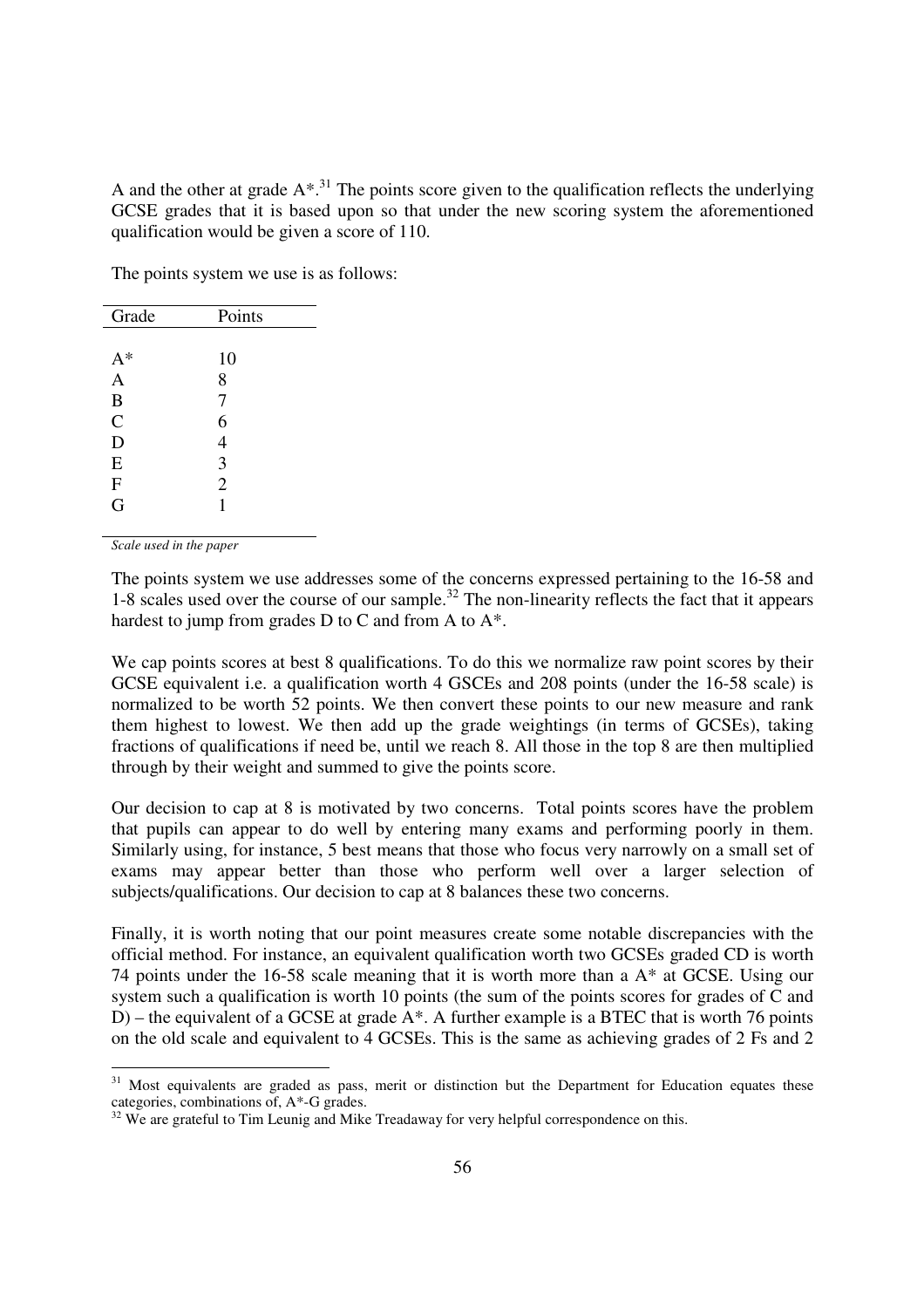Gs. In our system this is equivalent to a point score of 6. Thus our points mean the qualification is the same as getting a C at GCSE whereas the old measure means that the qualification is again worth more than an  $A^*$ . In general our system reduces the relative points scores of equivalent qualifications compared to the official method. Despite this our results remain unchanged when using the (standardized) old (1-8) and new (16-58) points systems and when using total rather than capped scores.

The threshold measures (results for which are reported in Tables A2-A4) are relatively simple. In these, an equivalent qualification is seen as being at least a C if its normalized points score is greater than or equal to that score given to a grade C at GCSE. Thus a qualification worth  $N$ GCSEs whose normalized point score is at least 6 equates to N qualifications of at least grade C.

We present results for all our main performance specifications in Tables A2-A4 using different dependent variables.

# *5. Ofsted Reports<sup>33</sup>*

 $\overline{a}$ 

Ofsted is a government department that carries out inspections of maintained schools in England and Wales and reports to Parliament. Inspectors give schools minimal prior warning of inspection and proceed to inspect the school based upon a pre-set criteria before awarding the school and overall effectiveness rating.<sup>34</sup> Overall effectiveness is based upon many criteria such as the achievement of pupils, the effectiveness of management and the level of well-being and personal development of the pupils.

Post 2005 there are 4 possible inspection ratings – outstanding, good, satisfactory and inadequate. Prior to 2005 the possible ratings given were excellent, very good, good, satisfactory, unsatisfactory, poor and very poor. To measure whether academies improve over time we equate the 7 ratings given prior to 2005 into the 4 categories given post 2005 in the following manner:

| Prior to 2005                   | Post 2005    |
|---------------------------------|--------------|
|                                 |              |
| Excellent, very good            | Outstanding  |
| Good                            | Good         |
| Satisfactory                    | Satisfactory |
| Unsatisfactory, poor, very poor | Inadequate   |
|                                 |              |

Our main interest is whether schools converting to academies are more likely to improve their rating relative to the control schools.

<sup>&</sup>lt;sup>33</sup> Throughout this and the other mechanisms section school refers to the variable school that we cluster on as described in the treatment section of the appendix – all mechanism regressions are performed at this level.

<sup>34</sup> Overall effectiveness ratings have been awarded since 2000.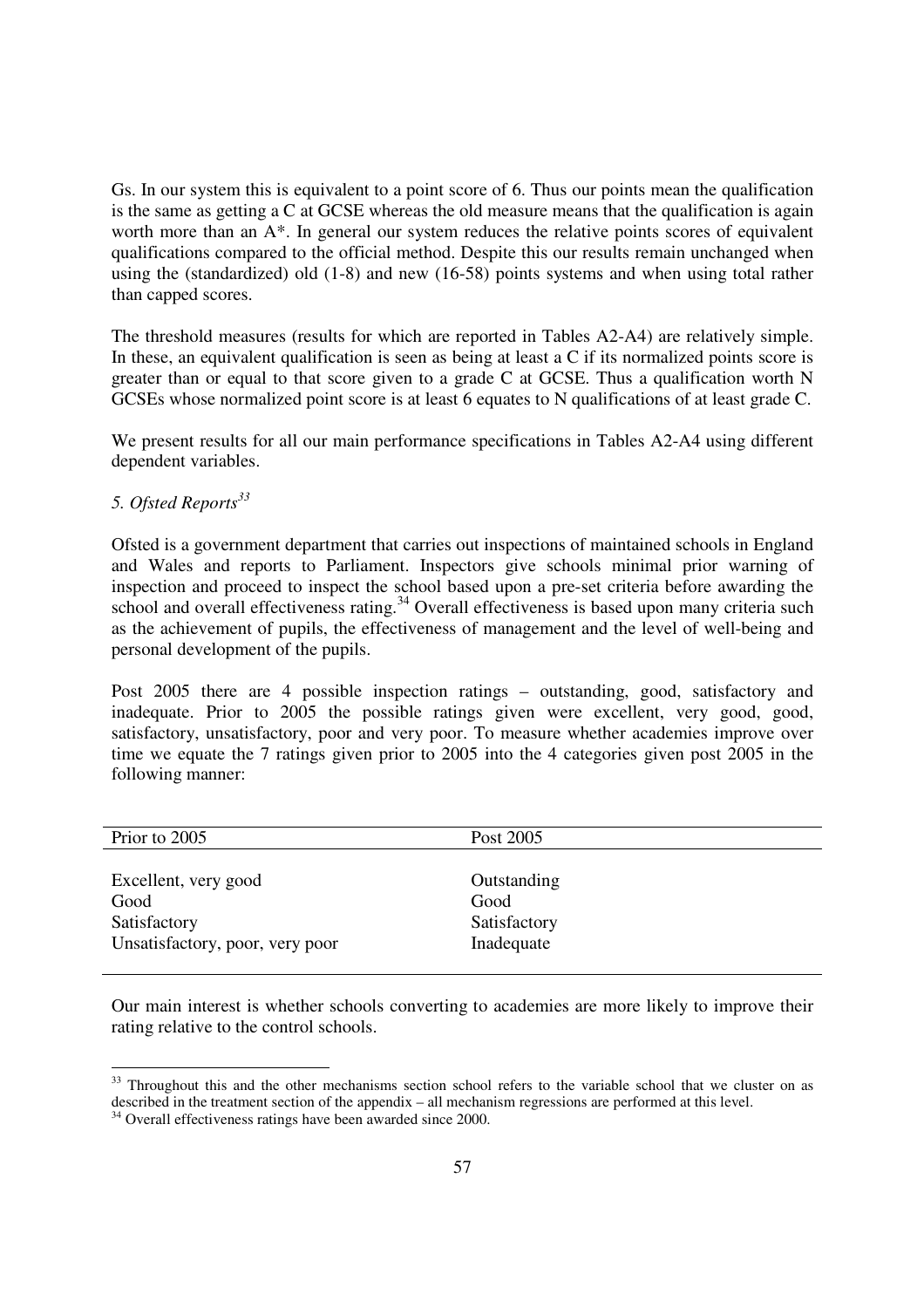To do this we use Ofsted ratings for the years 2000-2010. We limit the sample to the years 2000-2010 as post 2010 all the schools in our sample have converted to academies making any comparisons between converters and those yet to convert impossible.

For our estimates we use the first and last inspections for each school in our sample. For treatment schools the first inspection must be prior to conversion while the last must be post conversion. These restrictions results in our sample of treatment school falling to 46 with the first three cohorts not represented in our sample at all. For controls schools we omit those that only have a single inspection over the period thus reducing our sample of control schools to 105. For this sample we define a variable equal to 0 if the school's first inspection is worse than its last, 1 if the inspections are the same and 2 if the latter inspection is an improvement on the first. We use first and last inspections so that there is an equivalence in how we select relevant inspections for treatment and control schools. There are no cases when schools have multiple reports in the same year.

As a robustness check we replicate the results using the following two conversions for Ofsted scores:

| Conversion 1                    |              |
|---------------------------------|--------------|
| Prior to 2005                   | Post 2005    |
| Excellent                       | Outstanding  |
| Very good, good                 | Good         |
| Satisfactory                    | Satisfactory |
| Unsatisfactory, poor, very poor | Inadequate   |
|                                 |              |

Conversion 2

| Prior to 2005                   | Post 2005    | New Scale |
|---------------------------------|--------------|-----------|
| Excellent, very good            | Outstanding  | Good      |
| Good                            | Good         | Good      |
| Satisfactory                    | Satisfactory | Good      |
| Unsatisfactory, poor, very poor | Inadequate   | Bad       |

Our results prove robust to these changes.

#### *6. Data on Mechanisms*

As well as considering Ofsted reports we study mechanisms by looking at survey results from the Department for Education (2014), head teacher change and teacher turnover.

We collect data on head teachers using edubase and match a head teacher to each of our schools for each year (excluding 2001 for which data are not available) in our sample. For each year we define a binary variable equal to 1 if this year's head teacher is different from last years. When two schools merge we set this variable to 1 only if the head is not the head of either of the predecessors. When two separate schools are defined as being the same (with respect to the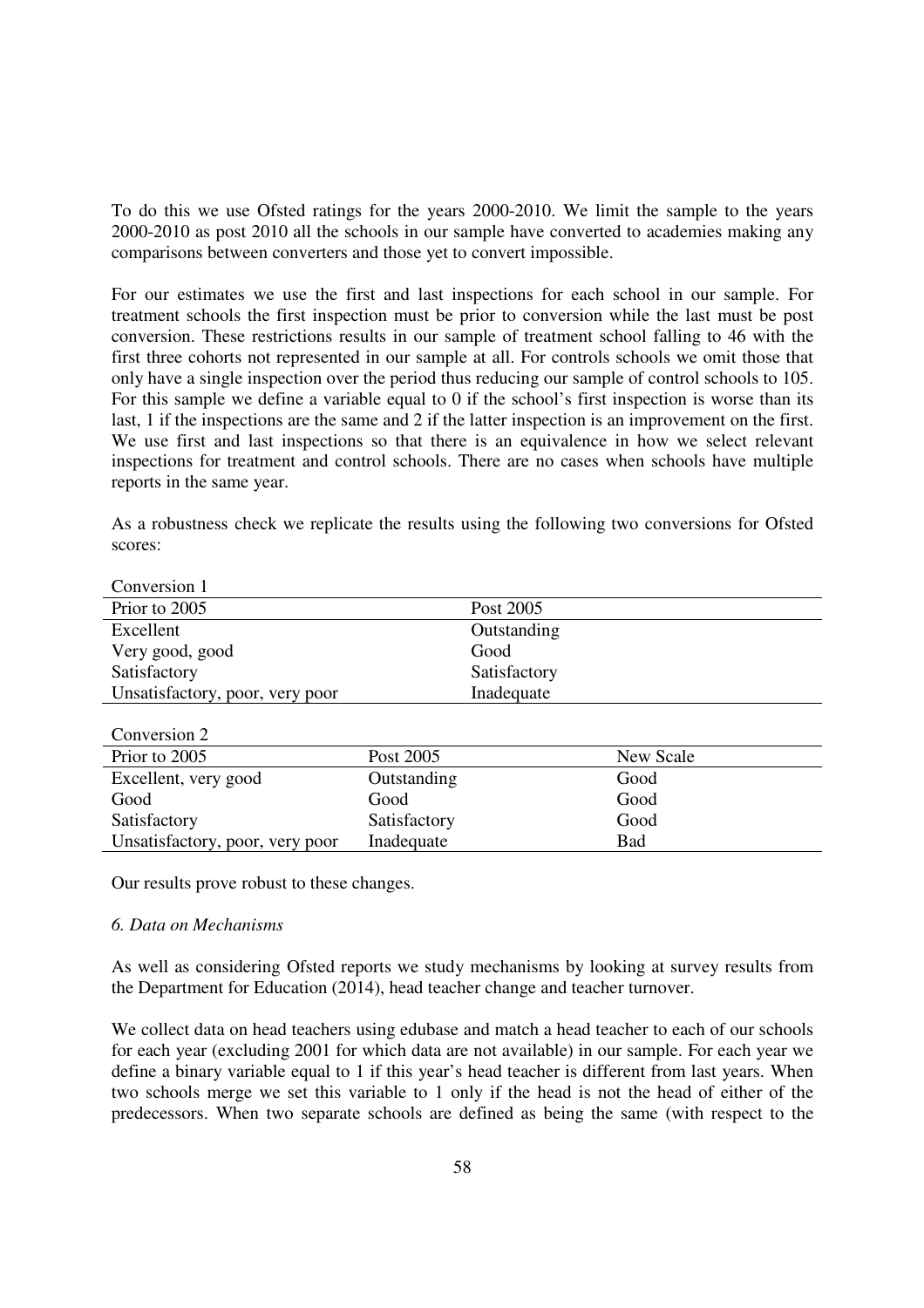clustering variable) we set this variable to 1 if either school change their head teacher in that year. Controls in this linear model are the same as those reported in Table 10.

For the teacher and pupil analysis we use data from the annual schools census. The data gives us the number of qualified and unqualified teachers at all maintained secondary schools for the years 2001-2009. We weight the total number of teachers, at the school level, by the number of pupils of compulsory secondary schooling age (11-15) relative to the total number of pupils in the school. This prevents a potentially spurious relationship between the number of teachers and academy conversion caused by many schools opening  $6<sup>th</sup>$  forms post-conversion. The weighted number of teachers, total pupils in compulsory secondary schooling along with the ratio of these two variables form the dependent variables in Table 14. Controls are the same as those reported in Table 11.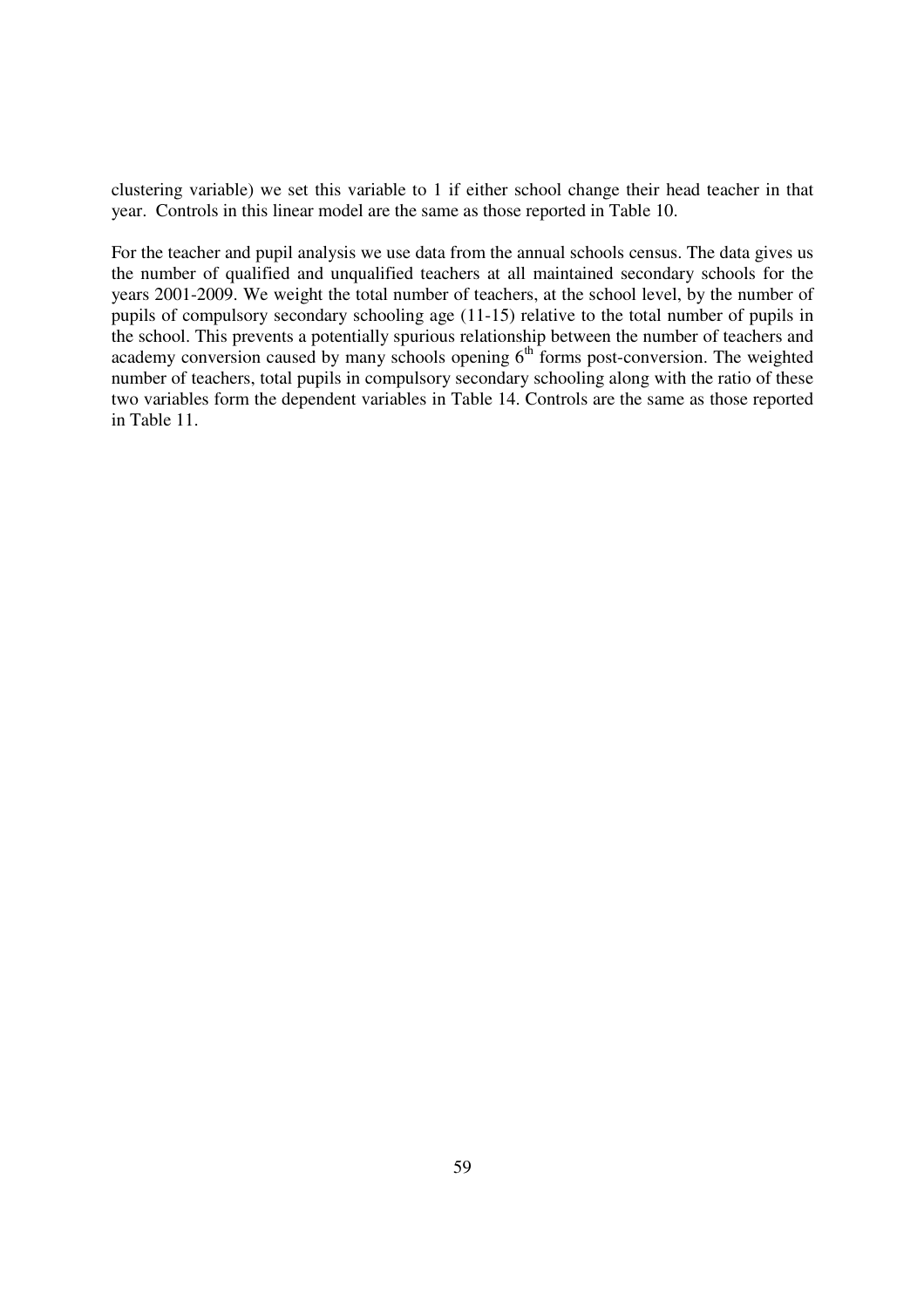## **Additional Tables**

# **Table A1: Pupil Sample Sizes by Academy Cohort for KS2 and KS4 Analyses**

|                               |       |       |       |       |       |             | Key Stage 2 (Year 7) |                    |                    |                    |                    |                    |                                       |
|-------------------------------|-------|-------|-------|-------|-------|-------------|----------------------|--------------------|--------------------|--------------------|--------------------|--------------------|---------------------------------------|
| $E =$                         | $c-8$ | $c-7$ | $c-6$ | $c-5$ | $c-4$ | $c-3$       | $c-2$                | $c-1$              | $\mathbf{c}$       | $c+1$              | $c+2$              | $c+3$              | Number of Conversions                 |
| 2002/03                       |       |       |       |       |       |             | 441                  | 398                | 532                | 537                | 588                | 523                | 3                                     |
| 2003/04                       |       |       |       |       |       | 964         | 1002                 | 1070               | 1325               | 1327               | 1422               | 1342               | $\tau$                                |
| 2004/05                       |       |       |       |       | 269   | 264         | 245                  | 265                | 340                | 385                | 375                | 379                | 2                                     |
| 2005/06                       |       |       |       | 1475  | 1497  | 1472        | 1460                 | 1396               | 1625               | 1658               | 1772               | 1775               | 10                                    |
| 2006/07                       |       |       | 2608  | 2588  | 2591  | 2411        | 2358                 | 2332               | 2363               | 2440               | 2654               |                    | 15                                    |
| 2007/08                       |       | 5048  | 5080  | 5060  | 5057  | 4682        | 4742                 | 4538               | 4772               | 5200               |                    |                    | 30                                    |
| 2008/09                       | 7623  | 7912  | 7904  | 7628  | 7102  | 6820        | 6396                 | 6092               | 6191               |                    |                    |                    | 39                                    |
|                               |       |       |       |       |       |             |                      |                    |                    |                    |                    |                    |                                       |
|                               |       |       |       |       |       |             |                      |                    |                    |                    |                    |                    |                                       |
|                               |       |       |       |       |       |             | Key Stage 4 (Year 11 |                    |                    |                    |                    |                    |                                       |
| $E =$                         | $c-8$ | $c-7$ | $c-6$ | $c-5$ | $c-4$ | $c-3$       | $c-2$                | $c-1$              | $\mathbf{c}$       | $c+1$              | $c+2$              | $c+3$              | Number of Conversions                 |
| 2002/03<br>2003/04<br>2004/05 |       |       |       |       | 278   | 1020<br>263 | 427<br>1128<br>302   | 399<br>1115<br>301 | 515<br>1233<br>265 | 482<br>1068<br>256 | 451<br>1091<br>261 | 401<br>1108<br>280 | 3<br>$\overline{7}$<br>$\overline{2}$ |
| 2005/06                       |       |       |       | 1282  | 1418  | 1513        | 1529                 | 1484               | 1430               | 1440               | 1452               | 1483               | 10                                    |
| 2006/07                       |       |       | 2341  | 2346  | 2520  | 2603        | 2499                 | 2426               | 2390               | 2240               | 2282               |                    | 15                                    |
| 2007/08                       |       | 4409  | 4673  | 4724  | 4920  | 4796        | 4821                 | 4903               | 4876               | 4659               |                    |                    | 30                                    |
| 2008/09                       | 6749  | 6858  | 7220  | 7227  | 7468  | 7425        | 7482                 | 7264               | 6823               |                    |                    |                    | 39                                    |

Notes: E denotes event year and c is the year of conversion. Sample sizes and number of academy conversions by cohort for the KS2 and KS4 analysis. The KS4 stop in  $E = c+3$  to ensure that the post-academy new Year 7 intake are not included in the Year 11 samples ensuring treatment to conversion is for children enrolled in the school before conversion year  $E = c$ . See the discussion in the main text of the paper for reasons for this chosen research design.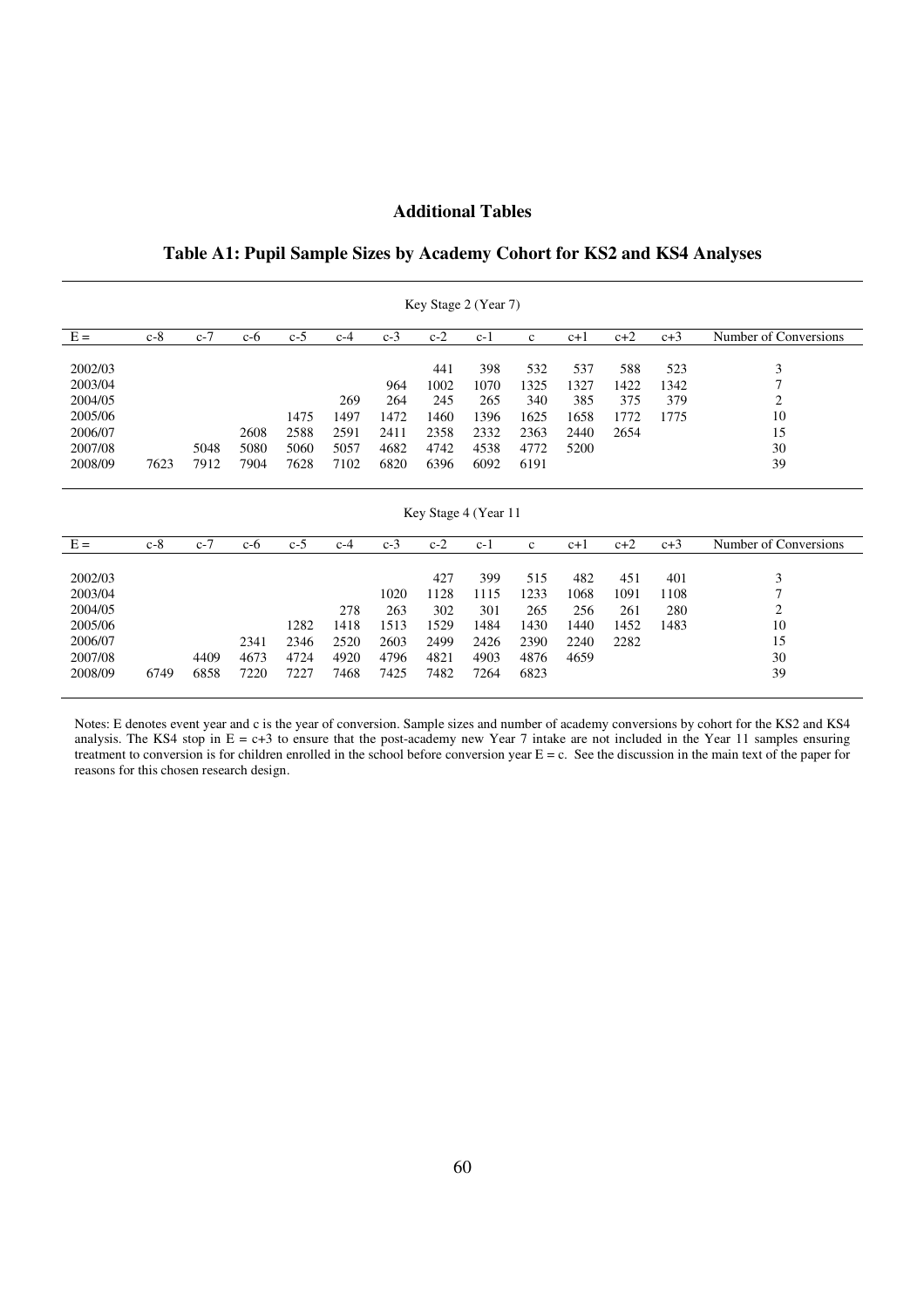|                             | Key Stage 4 A*-C    |                     |                     |                  | Key Stage 4 A*-C<br>With English and Maths |                  |                     | Key Stage 4 GCSE Points Only |                     | Key Stage 4 GCSE Equivalents |                     |                     |
|-----------------------------|---------------------|---------------------|---------------------|------------------|--------------------------------------------|------------------|---------------------|------------------------------|---------------------|------------------------------|---------------------|---------------------|
|                             | <b>OLS</b>          | <b>ITT</b>          | IV                  | <b>OLS</b>       | <b>ITT</b>                                 | IV               | <b>OLS</b>          | <b>ITT</b>                   | IV                  | <b>OLS</b>                   | <b>ITT</b>          | ${\rm IV}$          |
|                             | (1)                 | (2)                 | (3)                 | (4)              | (5)                                        | (6)              | (7)                 | (8)                          | (9)                 | (10)                         | (11)                | (12)                |
| Academy $x(E = c-4)$        | $-0.008$<br>(0.009) | $-0.012$<br>(0.009) | $-0.007$<br>(0.009) | 0.006<br>(0.006) | 0.004<br>(0.006)                           | 0.008<br>(0.006) | $-0.004$<br>(0.019) | $-0.007$<br>(0.018)          | $-0.001$<br>(0.019) | $-0.100$<br>(0.068)          | $-0.101$<br>(0.065) | $-0.099$<br>(0.068) |
| Academy $x(E = c-3)$        | 0.004               | $-0.001$            | 0.005               | 0.006            | 0.004                                      | 0.009            | 0.015               | 0.011                        | 0.018               | $-0.097$                     | $-0.099$            | $-0.095$            |
|                             | (0.013)             | (0.012)             | (0.013)             | (0.007)          | (0.007)                                    | (0.008)          | (0.023)             | (0.022)                      | (0.023)             | (0.083)                      | (0.078)             | (0.083)             |
| Academy $x(E = c-2)$        | 0.014               | 0.008               | 0.015               | 0.011            | 0.009                                      | 0.014            | 0.039               | 0.034                        | 0.043               | $-0.071$                     | $-0.073$            | $-0.070$            |
|                             | (0.015)             | (0.014)             | (0.016)             | (0.008)          | (0.007)                                    | (0.008)          | (0.029)             | (0.027)                      | (0.029)             | (0.089)                      | (0.082)             | (0.089)             |
| Academy $x(E = c-1)$        | 0.012               | 0.006               | 0.014               | 0.017            | 0.013                                      | 0.020            | 0.062               | 0.057                        | 0.066               | $-0.127$                     | $-0.130$            | $-0.126$            |
|                             | (0.018)             | (0.016)             | (0.018)             | (0.010)          | (0.009)                                    | (0.010)          | (0.030)             | (0.028)                      | (0.031)             | (0.093)                      | (0.086)             | (0.094)             |
| Academy $x(E = c)$          | 0.024               | 0.021               | 0.029               | 0.021            | 0.019                                      | 0.026            | 0.025               | 0.023                        | 0.032               | $-0.072$                     | $-0.063$            | $-0.063$            |
|                             | (0.020)             | (0.018)             | (0.020)             | (0.011)          | (0.010)                                    | (0.011)          | (0.033)             | (0.030)                      | (0.034)             | (0.104)                      | (0.094)             | (0.105)             |
| Academy $x(E = c+1)$        | 0.076               | 0.069               | 0.082               | 0.054            | 0.050                                      | 0.060            | 0.043               | 0.040                        | 0.054               | 0.089                        | 0.084               | 0.096               |
|                             | (0.024)             | (0.021)             | (0.025)             | (0.014)          | (0.012)                                    | (0.014)          | (0.040)             | (0.036)                      | (0.042)             | (0.111)                      | (0.098)             | (0.114)             |
| Academy $x(E = c+2)$        | 0.111               | 0.092               | 0.109               | 0.054            | 0.048                                      | 0.060            | 0.094               | 0.071                        | 0.09                | 0.137                        | 0.120               | 0.135               |
|                             | (0.013)             | (0.030)             | (0.036)             | (0.016)          | (0.014)                                    | (0.016)          | (0.049)             | (0.042)                      | (0.050)             | (0.136)                      | (0.119)             | (0.142)             |
| Academy $x(E = c+3)$        | 0.069               | 0.053               | 0.068               | 0.073            | 0.072                                      | 0.087            | 0.148               | 0.139                        | 0.165               | $-0.036$                     | $-0.072$            | $-0.072$            |
|                             | (0.039)             | (0.036)             | (0.044)             | (0.018)          | (0.015)                                    | (0.019)          | (0.056)             | (0.053)                      | (0.064)             | (0.153)                      | (0.138)             | (0.164)             |
| KS2 Standardised Test Score | 0.226               | 0.226               | 0.226               | 0.225            | 0.225                                      | 0.225            | 0.554               | 0.554                        | 0.554               | 0.145                        | 0.145               | 0.145               |
|                             | (0.003)             | (0.003)             | (0.003)             | (0.003)          | (0.003)                                    | (0.003)          | (0.006)             | (0.006)                      | (0.006)             | (0.008)                      | (0.008)             | (0.008)             |
| <b>School Fixed Effects</b> | Yes                 | Yes                 | Yes                 | Yes              | Yes                                        | Yes              | Yes                 | Yes                          | Yes                 | Yes                          | Yes                 | Yes                 |
| <b>Control Variables</b>    | Yes                 | Yes                 | Yes                 | Yes              | Yes                                        | Yes              | Yes                 | Yes                          | Yes                 | Yes                          | Yes                 | Yes                 |
| <b>Year Dummies</b>         | Yes                 | Yes                 | Yes                 | Yes              | Yes                                        | Yes              | Yes                 | Yes                          | Yes                 | Yes                          | Yes                 | Yes                 |
| R-Squared                   | 0.374               | 0.374               | 0.374               | 0.352            | 0.352                                      | 0.352            | 0.527               | 0.527                        | 0.527               | 0.268                        | 0.268               | 0.268               |
| Sample Size                 | 362424              | 362424              | 362424              | 362424           | 362424                                     | 362424           | 362424              | 362424                       | 362424              | 362424                       | 362424              | 362424              |
| Number of Treatment and     |                     |                     |                     |                  |                                            |                  |                     |                              |                     |                              |                     |                     |
| <b>Control Schools</b>      | 220                 | 220                 | 220                 | 220              | 220                                        | 220              | 220                 | 220                          | 220                 | 220                          | 220                 | 220                 |

**Table A2: Pupil Performance, Different Key Stage 4 Dependent Variables, Year 11, 2000/01 to 2008/09** 

Notes: E denotes event year and c is the year of conversion. Robust standard errors (clustered at the school level) are reported in parentheses. Control variables included are<br>the same as in Tables 6, 7 and 8. First stage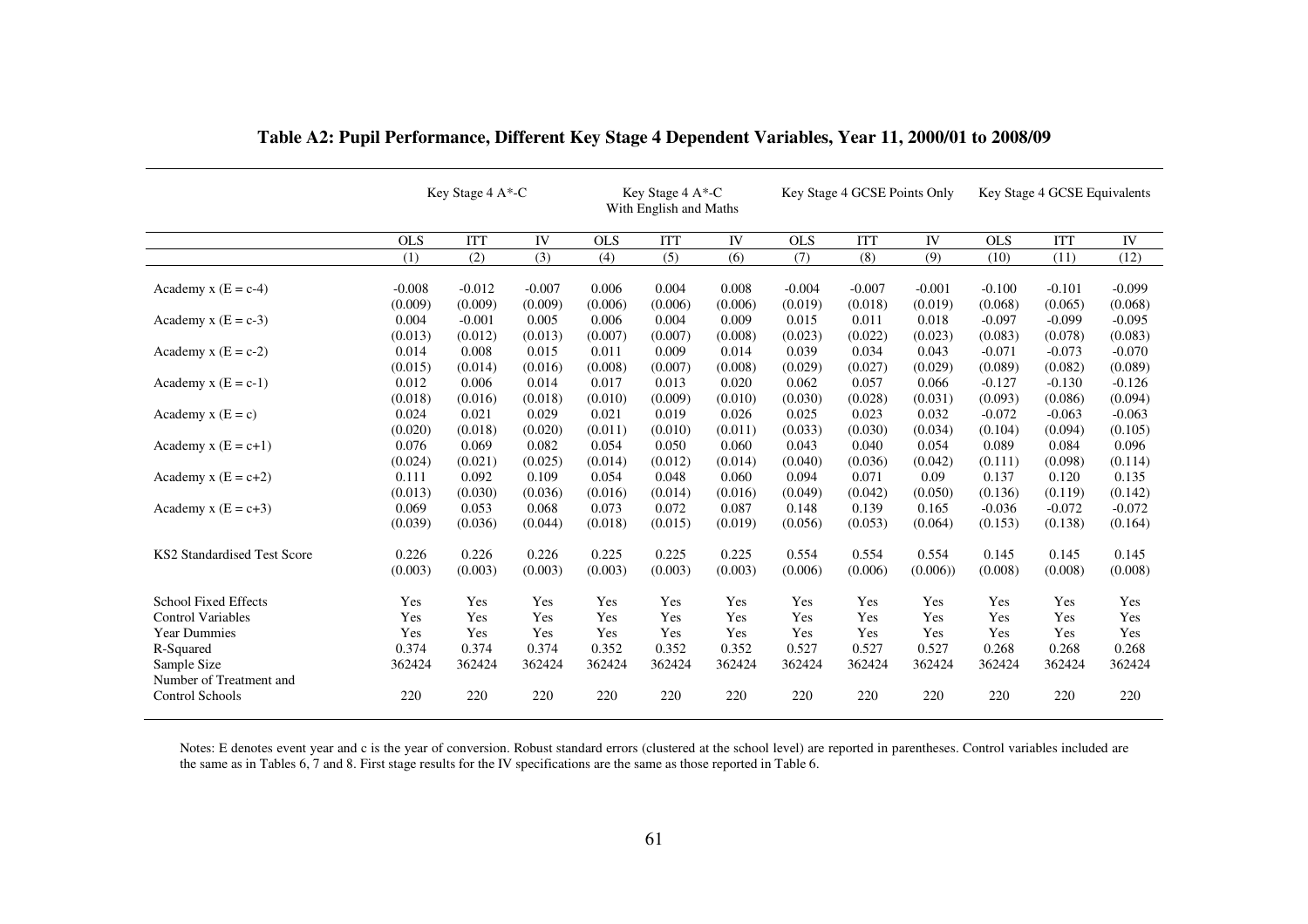|                                        | Key Stage 4 A*-C |            |          |            | Key Stage 4 A*-C<br>With English and Maths |         |            | Key Stage 4 GCSE Points Only |          | Key Stage 4 GCSE Equivalents |            |          |
|----------------------------------------|------------------|------------|----------|------------|--------------------------------------------|---------|------------|------------------------------|----------|------------------------------|------------|----------|
|                                        | <b>OLS</b>       | <b>ITT</b> | IV       | <b>OLS</b> | <b>ITT</b>                                 | IV      | <b>OLS</b> | <b>ITT</b>                   | IV       | <b>OLS</b>                   | <b>ITT</b> | IV       |
|                                        | (1)              | (2)        | (3)      | (4)        | (5)                                        | (6)     | (7)        | (8)                          | (9)      | (10)                         | (11)       | (12)     |
| Academy $x(E = c-4)$                   | $-0.012$         | $-0.018$   | $-0.009$ | 0.005      | 0.001                                      | 0.007   | $-0.004$   | $-0.012$                     | $-0.003$ | $-0.083$                     | $-0.094$   | $-0.073$ |
|                                        | (0.010)          | (0.010)    | (0.001)  | (0.007)    | (0.007)                                    | (0.007) | (0.024)    | (0.023)                      | (0.024)  | (0.041)                      | (0.038)    | (0.042)  |
| Academy $x(E = c-3)$                   | 0.019            | 0.011      | 0.023    | 0.016      | 0.011                                      | 0.019   | 0.016      | 0.007                        | 0.017    | $-0.008$                     | $-0.022$   | 0.005    |
|                                        | (0.015)          | (0.013)    | (0.015)  | (0.009)    | (0.008)                                    | (0.009) | (0.030)    | (0.028)                      | (0.029)  | (0.071)                      | (0.065)    | (0.072)  |
| Academy $x (E = c-2)$                  | 0.030            | 0.020      | 0.034    | 0.021      | 0.015                                      | 0.024   | 0.039      | 0.028                        | 0.040    | 0.023                        | 0.006      | 0.036    |
|                                        | (0.018)          | (0.017)    | (0.019)  | (0.009)    | (0.009)                                    | (0.009) | (0.035)    | (0.033)                      | (0.035)  | (0.074)                      | (0.066)    | (0.075)  |
| Academy $x(E = c-1)$                   | 0.028            | 0.017      | 0.033    | 0.026      | 0.020                                      | 0.029   | 0.063      | 0.051                        | 0.064    | $-0.019$                     | $-0.038$   | $-0.005$ |
|                                        | (0.021)          | (0.020)    | (0.022)  | (0.012)    | (0.011)                                    | (0.012) | (0.037)    | (0.035)                      | (0.038)  | (0.085)                      | (0.076)    | (0.085)  |
| Academy $x(E = c)$                     | 0.044            | 0.038      | 0.053    | 0.031      | 0.027                                      | 0.036   | 0.056      | 0.047                        | 0.061    | 0.025                        | 0.022      | 0.050    |
|                                        | (0.024)          | (0.022)    | (0.024)  | (0.012)    | (0.011)                                    | (0.012) | (0.041)    | (0.038)                      | (0.042)  | (0.095)                      | (0.084)    | (0.096)  |
| Academy $x(E = c+1)$                   | 0.122            | 0.107      | 0.131    | 0.083      | 0.074                                      | 0.090   | 0.083      | 0.071                        | 0.090    | 0.249                        | 0.226      | 0.279    |
|                                        | (0.030)          | (0.025)    | (0.030)  | (0.016)    | (0.015)                                    | (0.017) | (0.052)    | (0.046)                      | (0.055)  | (0.128)                      | (0.111)    | (0.13)   |
| Academy $x(E = c+2)$                   | 0.163            | 0.137      | 0.168    | 0.074      | 0.062                                      | 0.079   | 0.112      | 0.076                        | 0.099    | 0.381                        | 0.346      | 0.417    |
|                                        | (0.015)          | (0.033)    | (0.040)  | (0.018)    | (0.016)                                    | (0.019) | (0.063)    | (0.054)                      | (0.065)  | (0.139)                      | (0.122)    | (0.144)  |
| Academy $x(E = c+3)$                   | 0.151            | 0.130      | 0.164    | 0.108      | 0.097                                      | 0.119   | 0.200      | 0.173                        | 0.208    | 0.285                        | 0.239      | 0.307    |
|                                        | (0.031)          | (0.026)    | (0.033)  | (0.02)     | (0.017)                                    | (0.02)  | (0.071)    | (0.067)                      | (0.082)  | (0.135)                      | (0.118)    | (0.143)  |
| KS2 Standardised Test Score            | 0.231            | 0.231      | 0.231    | 0.220      | 0.220                                      | 0.220   | 0.555      | 0.555                        | 0.555    | 0.151                        | 0.151      | 0.151    |
|                                        | (0.003)          | (0.003)    | (0.003)  | (0.004)    | (0.004)                                    | (0.004) | (0.007)    | (0.007)                      | (0.007)  | (0.009)                      | (0.009)    | (0.009)  |
| <b>School Fixed Effects</b>            | Yes              | Yes        | Yes      | Yes        | Yes                                        | Yes     | Yes        | Yes                          | Yes      | Yes                          | Yes        | Yes      |
| <b>Control Variables</b>               | Yes              | Yes        | Yes      | Yes        | Yes                                        | Yes     | Yes        | Yes                          | Yes      | Yes                          | Yes        | Yes      |
| <b>Year Dummies</b>                    | Yes              | Yes        | Yes      | Yes        | Yes                                        | Yes     | Yes        | Yes                          | Yes      | Yes                          | Yes        | Yes      |
| R-Squared                              | 0.351            | 0.351      | 0.351    | 0.317      | 0.317                                      | 0.317   | 0.492      | 0.492                        | 0.492    | 0.179                        | 0.179      | 0.179    |
| Sample Size<br>Number of Treatment and | 258409           | 258409     | 258409   | 258409     | 258409                                     | 258409  | 258409     | 258409                       | 258409   | 258409                       | 258409     | 258409   |
| Control Schools                        | 158              | 158        | 158      | 158        | 158                                        | 158     | 158        | 158                          | 158      | 158                          | 158        | 158      |

# **Table A3: Pupil Performance, Different Key Stage 4 Dependent Variables, Year 11, 2000/01 to 2008/09, Community Predecessor School**

Notes: As for Table A2 except first stage results for the IVspecifications are the same as those reported in Table 7.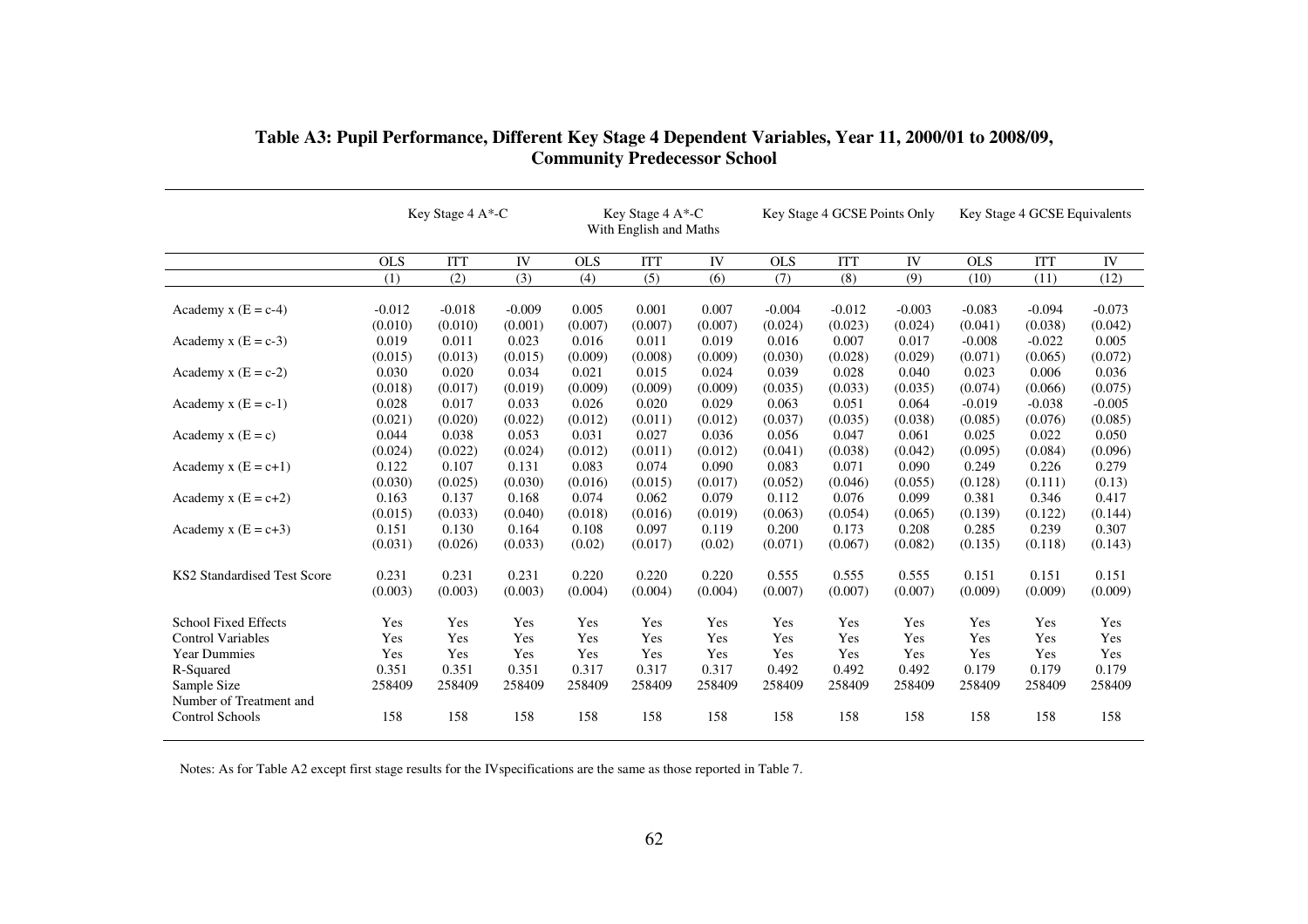|                             | Key Stage 4 A*-C |            |           |            | Key Stage 4 A*-C<br>With English and Maths |           |            | Key Stage 4 GCSE Points Only |         | Key Stage 4 GCSE Equivalents |            |          |
|-----------------------------|------------------|------------|-----------|------------|--------------------------------------------|-----------|------------|------------------------------|---------|------------------------------|------------|----------|
|                             | <b>OLS</b>       | <b>ITT</b> | <b>IV</b> | <b>OLS</b> | <b>ITT</b>                                 | <b>IV</b> | <b>OLS</b> | <b>ITT</b>                   | IV      | OLS <sub></sub>              | <b>ITT</b> | IV       |
|                             | (1)              | (2)        | (3)       | (4)        | (5)                                        | (6)       | (7)        | (8)                          | (9)     | (10)                         | (11)       | (12)     |
| Academy $x(E = c-4)$        | $-0.004$         | $-0.005$   | $-0.004$  | 0.004      | 0.006                                      | 0.007     | 0.003      | 0.006                        | 0.011   | $-0.125$                     | $-0.119$   | $-0.131$ |
|                             | (0.016)          | (0.016)    | (0.017)   | (0.011)    | (0.011)                                    | (0.011)   | (0.030)    | (0.028)                      | (0.030) | (0.155)                      | (0.150)    | (0.154)  |
| Academy $x (E = c-3)$       | $-0.019$         | $-0.020$   | $-0.019$  | $-0.013$   | $-0.011$                                   | $-0.009$  | 0.020      | 0.024                        | 0.030   | $-0.200$                     | $-0.193$   | $-0.209$ |
|                             | (0.023)          | (0.022)    | (0.023)   | (0.014)    | (0.013)                                    | (0.014)   | (0.039)    | (0.037)                      | (0.041) | (0.169)                      | (0.162)    | (0.168)  |
| Academy $x (E = c-2)$       | $-0.007$         | $-0.008$   | $-0.006$  | $-0.009$   | $-0.007$                                   | $-0.004$  | 0.046      | 0.051                        | 0.059   | $-0.165$                     | $-0.156$   | $-0.175$ |
|                             | (0.026)          | (0.024)    | (0.026)   | (0.015)    | (0.014)                                    | (0.015)   | (0.054)    | (0.049)                      | (0.054) | (0.179)                      | (0.171)    | (0.18)   |
| Academy $x (E = c-1)$       | 0.001            | 0.000      | 0.002     | 0.002      | 0.004                                      | 0.007     | 0.075      | 0.080                        | 0.088   | $-0.220$                     | $-0.210$   | $-0.231$ |
|                             | (0.031)          | (0.029)    | (0.031)   | (0.019)    | (0.018)                                    | (0.020)   | (0.057)    | (0.052)                      | (0.058) | (0.182)                      | (0.172)    | (0.182)  |
| Academy $x(E = c)$          | 0.007            | 0.007      | 0.009     | 0.002      | 0.005                                      | 0.008     | $-0.013$   | $-0.002$                     | 0.006   | $-0.125$                     | $-0.109$   | $-0.134$ |
|                             | (0.034)          | (0.031)    | (0.035)   | (0.020)    | (0.019)                                    | (0.021)   | (0.062)    | (0.055)                      | (0.063) | (0.201)                      | (0.186)    | (0.203)  |
| Academy $x(E = c+1)$        | 0.033            | 0.034      | 0.037     | 0.010      | 0.016                                      | 0.020     | $-0.002$   | 0.014                        | 0.025   | $-0.018$                     | $-0.008$   | $-0.032$ |
|                             | (0.039)          | (0.034)    | (0.040)   | (0.023)    | (0.021)                                    | (0.025)   | (0.073)    | (0.063)                      | (0.073) | (0.178)                      | (0.158)    | (0.179)  |
| Academy x $(E = c+2)$       | 0.041            | 0.031      | 0.034     | 0.016      | 0.022                                      | 0.028     | 0.089      | 0.090                        | 0.109   | $-0.170$                     | $-0.172$   | $-0.213$ |
|                             | (0.023)          | (0.051)    | (0.060)   | (0.032)    | (0.028)                                    | (0.032)   | (0.087)    | (0.075)                      | (0.089) | (0.228)                      | (0.192)    | (0.222)  |
| Academy $x(E = c+3)$        | $-0.021$         | $-0.025$   | $-0.025$  | 0.021      | 0.037                                      | 0.044     | 0.095      | 0.119                        | 0.141   | $-0.342$                     | $-0.349$   | $-0.406$ |
|                             | (0.067)          | (0.061)    | (0.072)   | (0.030)    | (0.027)                                    | (0.033)   | (0.096)    | (0.092)                      | (0.110) | (0.238)                      | (0.198)    | (0.229)  |
| KS2 Standardised Test Score | 0.214            | 0.214      | 0.214     | 0.241      | 0.241                                      | 0.241     | 0.552      | 0.553                        | 0.553   | 0.122                        | 0.122      | 0.121    |
|                             | (0.008)          | (0.007)    | (0.008)   | (0.008)    | (0.008)                                    | (0.008)   | (0.011)    | (0.011)                      | (0.011) | (0.019)                      | (0.019)    | (0.019)  |
| <b>School Fixed Effects</b> | Yes              | Yes        | Yes       | Yes        | Yes                                        | Yes       | Yes        | Yes                          | Yes     | Yes                          | Yes        | Yes      |
| <b>Control Variables</b>    | Yes              | Yes        | Yes       | Yes        | Yes                                        | Yes       | Yes        | Yes                          | Yes     | Yes                          | Yes        | Yes      |
| <b>Year Dummies</b>         | Yes              | Yes        | Yes       | Yes        | Yes                                        | Yes       | Yes        | Yes                          | Yes     | Yes                          | Yes        | Yes      |
| R-Squared                   | 0.401            | 0.401      | 0.401     | 0.399      | 0.399                                      | 0.399     | 0.579      | 0.579                        | 0.579   | 0.370                        | 0.370      | 0.370    |
| Sample Size                 | 104015           | 104015     | 104015    | 104015     | 104015                                     | 104015    | 104015     | 104015                       | 104015  | 104015                       | 104015     | 104015   |
| Number of Treatment and     |                  |            |           |            |                                            |           |            |                              |         |                              |            |          |
| <b>Control Schools</b>      | 62               | 62         | 62        | 62         | 62                                         | 62        | 62         | 62                           | 62      | 62                           | 62         | 62       |

# **Table A4: Pupil Performance, Different Key Stage 4 Dependent Variables, Year 11, 2000/01 to 2008/09, Non-Community Predecessor School**

Notes: As for Table A2 except first stage results for the IV specifications are the same as those reported in Table 7.